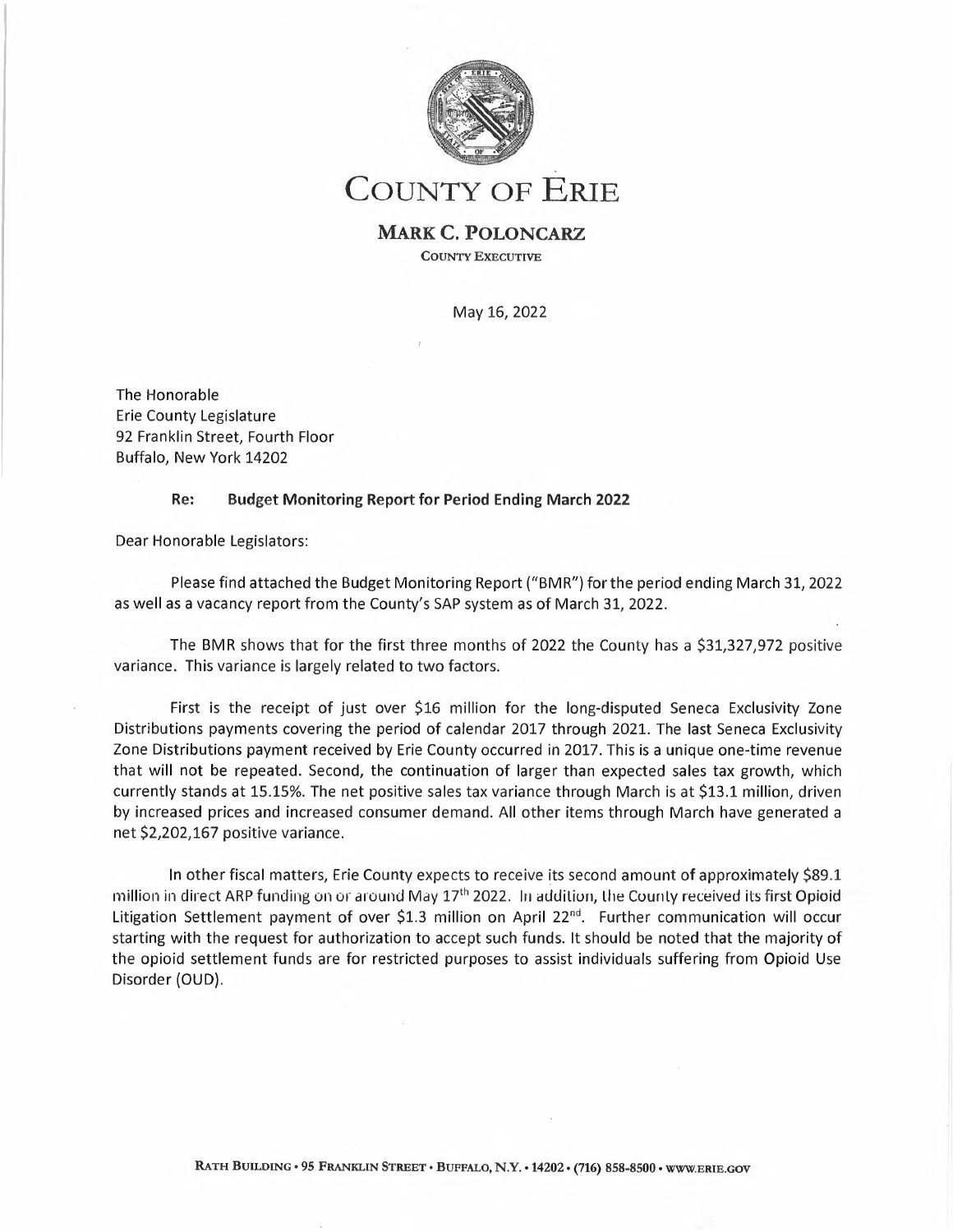<sup>I</sup> am available to attend <sup>a</sup> meeting of your Honorable Body's Finance and Management Committee to discuss this report and other fiscal matters.

 $\bar{\nu}$ 

 $\bar{\mathcal{A}}$ 

Sincerely yours,

 $1-\omega$  $\breve{~}$ 

 $\mathcal{L}_1$ ·G

· 清华祥云后。

 $\frac{1}{4}$  :  $\frac{1}{4}$  :  $\frac{1}{4}$ 

 $\frac{a_1}{2}$  ,  $\frac{1}{2}$  ,  $\frac{1}{2}$ 

 $\sim$ 

 $\label{eq:2} \begin{array}{c} \mathbb{E} \left[ \begin{array}{cc} \mathbb{E} \left[ \begin{array}{cc} \mathbb{E} \left[ \begin{array}{cc} \mathbb{E} \left[ \begin{array}{cc} \mathbb{E} \left[ \begin{array}{cc} \mathbb{E} \left[ \begin{array}{cc} \mathbb{E} \left[ \begin{array}{ccc} \mathbb{E} \left[ \begin{array}{ccc} \mathbb{E} \left[ \begin{array}{ccc} \mathbb{E} \left[ \begin{array}{ccc} \mathbb{E} \left[ \begin{array}{ccc} \mathbb{E} \left[ \begin{array}{ccc} \mathbb{E} \left[ \begin{array}{$ 

t. I

 $\sim$ 

Robert W. Keating Director of Budget and Management

RWK Attachment

cc: Erie County Executive Mark C. Poloncarz Erie County Fiscal Stability Authority

 $\frac{1}{2}$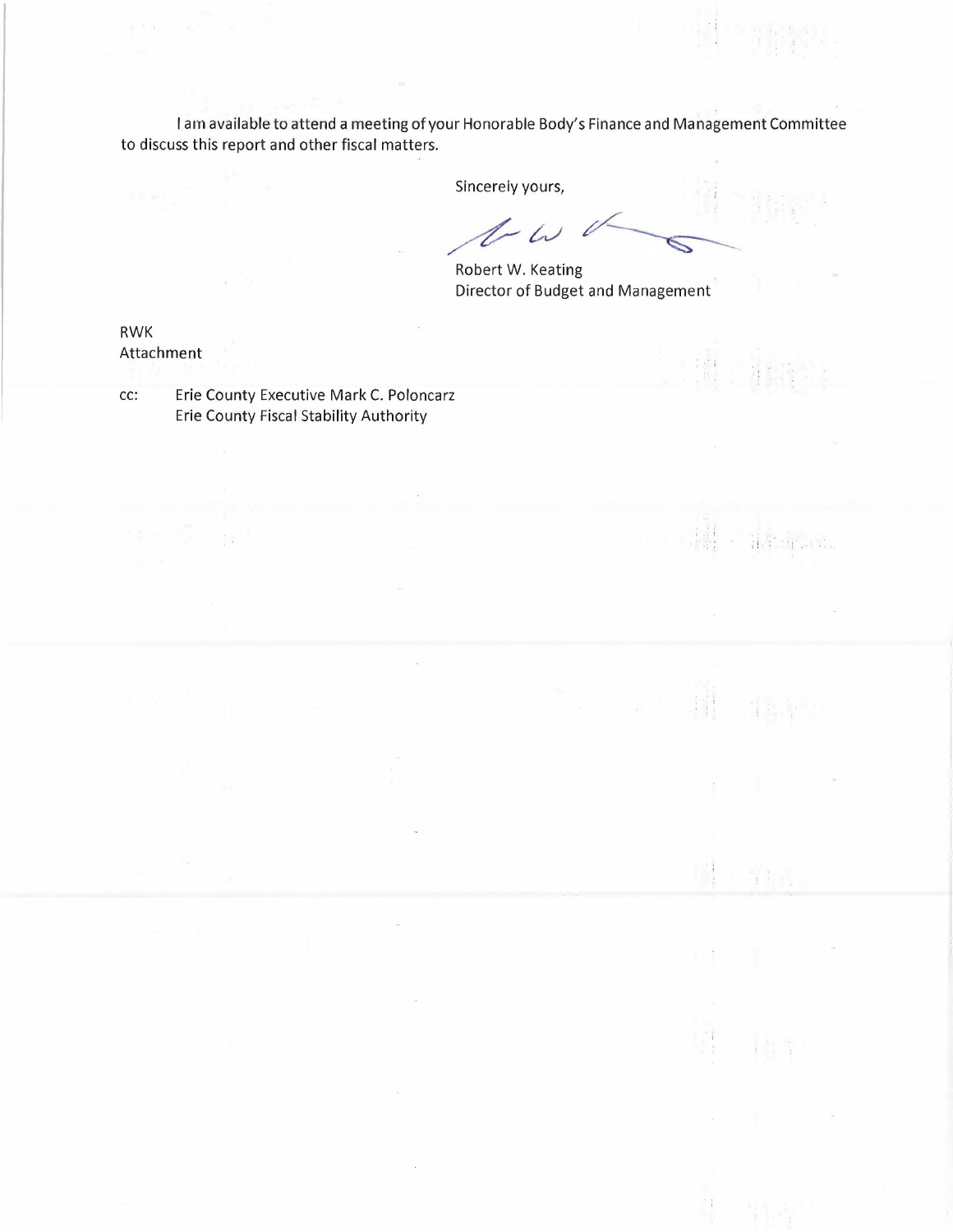| <b>Account Type</b> |                                    | <b>Annual Budget</b> | <b>Period Budget</b><br>January -<br>March | <b>Actuals</b><br>January -<br>March | Period<br><b>Available</b><br><b>Budget</b> | % of Period<br><b>Budget</b><br>Consumed | Annual<br><b>Available</b><br><b>Budget</b> | % of Annual<br><b>Budget</b><br>Consumed |
|---------------------|------------------------------------|----------------------|--------------------------------------------|--------------------------------------|---------------------------------------------|------------------------------------------|---------------------------------------------|------------------------------------------|
|                     | Revenue                            |                      |                                            |                                      |                                             |                                          |                                             |                                          |
| $\pm$               | <b>Property Tax</b>                | 293,524,030-         | 293,524,030-                               | 293,524,030-                         | $0-$                                        | 100%                                     | 0-                                          | 100%                                     |
| $**$                | <b>Property Tax Related</b>        | 14,950,353-          | 5,091,377-                                 | 5,009,703-                           | 81,674-                                     | 98%                                      | 9,940,650-                                  | 34%                                      |
| $\star\star$        | <b>Sales Tax</b>                   | 549,174,319-         | 125,058,171-                               | 138,743,820-                         | 13,685,649                                  | 111%                                     | 410,430,499-                                | 25%                                      |
| **                  | Sales Tax to Local Govt.           | 379,442,301-         | 86,406,736-                                | 94,643,389-                          | 8,236,654                                   | 110%                                     | 284,798,912-                                | 25%                                      |
| **                  | <b>Other Sources</b>               | 32,678,444-          | 11,257,172-                                | 27,726,152-                          | 16,468,980                                  | 246%                                     | 4,952,291-                                  | 85%                                      |
| ∤∗∗                 | <b>Fees, Fines or Charges</b>      | 34,629,402-          | 14,893,176-                                | 14,282,744-                          | 610,432-                                    | 96%                                      | 20,346,658-                                 | 41%                                      |
| $* * *$             | <b>Local Source Revenue</b>        | 1,304,398,849-       | 536,230,663-                               | 573,929,840-                         | 37,699,177                                  | 107%                                     | 730,469,009-                                | 44%                                      |
| $***$               | <b>Federal Revenue</b>             | 176,807,852-         | 50,064,972-                                | 46,837,205-                          | 3,227,766-                                  | 94%                                      | 129,970,647-                                | 26%                                      |
| $***$               | <b>State Revenue</b>               | 188,691,662-         | 45,896,438-                                | 40,771,776-                          | 5,124,663-                                  | 89%                                      | 147,919,886-                                | 22%                                      |
| ***                 | <b>Interfund Revenue</b>           |                      |                                            |                                      |                                             |                                          |                                             |                                          |
| ****                | <b>County Revenue</b>              | 1,669,898,363-       | 632,192,072-                               | 661,538,820-                         | 29,346,748                                  | 105%                                     | 1,008,359,542-                              | 40%                                      |
|                     |                                    |                      |                                            |                                      |                                             |                                          |                                             |                                          |
|                     | Expense                            |                      |                                            |                                      |                                             |                                          |                                             |                                          |
| $**$                | <b>Salaries</b>                    | 237,196,173          | 56,585,051                                 | 53,325,560                           | 3,259,490                                   | 94%                                      | 183,870,613                                 | 22%                                      |
| $**$                | <b>Non-Salaries</b>                | 27,059,747           | 6,311,936                                  | 7,011,456                            | 699,520-                                    | 111%                                     | 20,048,291                                  | 26%                                      |
| ₩.                  | <b>Countywide Adjustments</b>      | 1,300,000            | 338,660-                                   |                                      | 338,660-                                    | 0%                                       | 1,300,000                                   | 0%                                       |
| $***$               | <b>Personnel Related Expense</b>   | 265,555,920          | 62,558,327                                 | 60,337,017                           | 2,221,310                                   | 96%                                      | 205,218,903                                 | 23%                                      |
| $***$               | <b>Fringe Benefit Total</b>        | 143,028,695          | 32,508,624                                 | 30,014,282                           | 2,494,342                                   | 92%                                      | 113,014,413                                 | 21%                                      |
| $**$                | <b>Supplies and Repairs</b>        | 9,980,155            | 2,239,730                                  | 1,697,567                            | 542,164                                     | 76%                                      | 8,282,588                                   | 17%                                      |
| $\pm\star$          | Other                              | 32,834,568           | 6,151,600                                  | 5,828,023                            | 323,577                                     | 95%                                      | 27,006,545                                  | 18%                                      |
| **                  | Contractual                        | 617,226,851          | 145,069,132                                | 152,074,739                          | 7,005,608-                                  | 105%                                     | 465, 152, 111                               | 25%                                      |
| $**$                | Equipment                          | 7,232,564            | 1,229,147                                  | 974,125                              | 255,022                                     | 79%                                      | 6,258,439                                   | 13%                                      |
| **                  | <b>Allocations</b>                 | 61,194,433           | 28,903,790                                 | 29,209,346                           | 305,555-                                    | 101%                                     | 31,985,087                                  | 48%                                      |
| ŀ∗∗                 | <b>Program Specific</b>            | 490,762,769          | 110,869,372                                | 107,413,400                          | 3,455,972                                   | 97%                                      | 383,349,369                                 | 22%                                      |
| $\star\star$        | <b>Debt Services</b>               | 56,289,152           | 10,387,946                                 | 10,387,944                           | $\mathbf{1}$                                | 100%                                     | 45,901,208                                  | 18%                                      |
| $***$               | <b>All Other Operating Expense</b> | 1,275,520,491        | 304,850,716                                | 307,585,145                          | 2,734,428-                                  | 101%                                     | 967,935,347                                 | 24%                                      |
| ****                | <b>County Expense</b>              | 1,684,105,106        | 399,917,667                                | 397,936,443                          | 1,981,224                                   | 100%                                     | 1,286,168,663                               | 24%                                      |
|                     | ***** Net                          | 14,206,743           | 232,274,405-                               | 263,602,377-                         | 31,327,972                                  |                                          | 277,809,121                                 |                                          |
|                     |                                    |                      |                                            |                                      |                                             |                                          |                                             |                                          |

## **January-March 2022 Budget Monitoring Report (BMR)**

#### **Note on the BMR:**

The BMR helps the Budget Office identify, understand and resolve financial issues that may emerge during the year. The positive period variance indicated should not be interpreted as a projection of <sup>a</sup> year-end positive balance

..,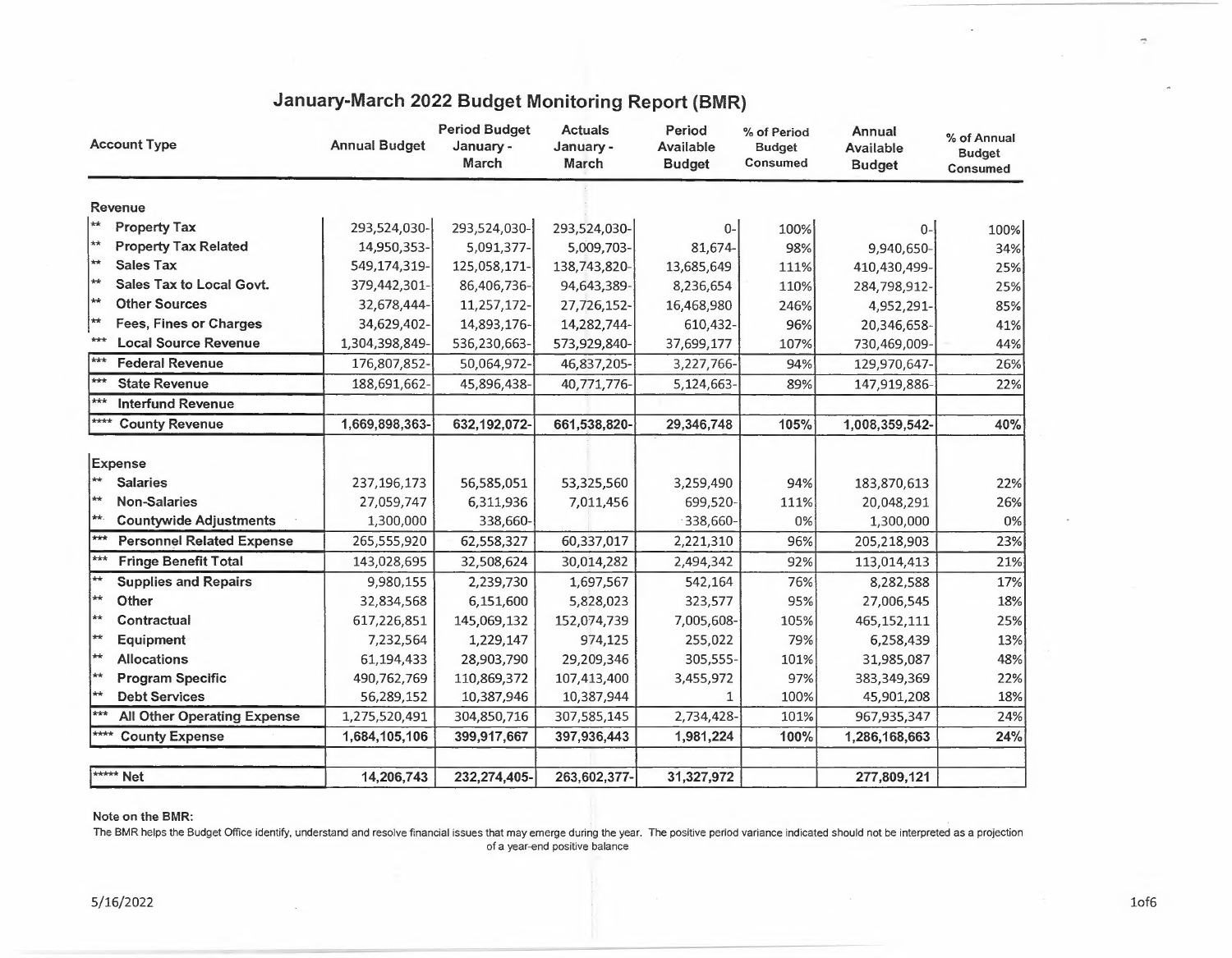| <b>Period Budget</b><br><b>Budget</b><br><b>Account Type</b><br>Annual Budget<br>January -<br><b>Budget</b><br>Avaliable<br>Avallable<br><b>Comments/Key Items</b><br>January - March<br>Concumod<br>Consumed<br>Marith<br><b>Budget</b><br><b>Budget</b><br>Revenue<br>400000 Real Property Taxes<br>(293, 524, 030)<br>(293, 524, 030)<br>(293, 524, 030)<br>(0)<br>100.00%<br>(0)<br>100.00%<br>Property Tax<br>(293, 524, 030)<br>(293, 524, 030)<br>(293, 524, 030)<br>(0)<br>100.00%<br>(0)<br>100.00%<br>400010 Exemption Removal<br>(80, 142)<br>(980, 280)<br>(980, 280)<br>(900, 138)<br>(80, 142)<br>91.82%<br>91.82%<br>400030 Gn/Sale-Tax Acq Prop<br>(1,500)<br>(6,000)<br>0<br>(1,500)<br>(6,000)<br>0.00%<br>0.00%<br>400040 Other Pay/Lleu-Tax<br>(4, 190, 000)<br>(4,760,000)<br>(4, 190, 260)<br>260<br>88.03%<br>(569, 740)<br>88.03%<br>400050 Int&Pen on R P Taxes<br>(55, 948)<br>(13,885,795)<br>(56, 372)<br>424<br>(13,829,423)<br>0.41%<br>0.41%<br>400060 Omitted Taxes<br>(2,000)<br>(2, 722)<br>$722 -$<br>(2,000)<br>136.09%<br>722<br>136.09%<br>466060 Prop Tax Rev Adjust<br>138,351<br>4,683,722<br>139,789<br>(1, 438)<br>2.98%<br>4,543,933<br>2.98%<br>Property Tax Related<br>(5,091,377)<br>(5,009,703)<br>(14,950,353)<br>(81, 674)<br>33.51%<br>(9,940,650)<br>33.51%<br>402000 Sales Tax EC Purp<br>(207,035,059)<br>(47, 146, 097)<br>(52,315,053)<br>5,168,956<br>25.27%<br>(154, 720, 006)<br>25.27%<br>402100 1% Sales Tax-EC Purp<br>4,879,491<br>(195,470,064)<br>(44, 512, 512)<br>(49, 392, 004)<br>25.27%<br>(146,078,060)<br>25.27%<br>Sales Tax<br>402120 .25% Sales Tax<br>(48, 967, 342)<br>(11, 150, 861)<br>(12, 345, 588)<br>1,194,727<br>25.21%<br>(36,621,754)<br>25.21%<br>variance of \$ 13.7 million at the end of the first<br>quarter. The known YTD growth over 2021 is 15.15 %<br>402130 .5% Sales Tax<br>(22, 248, 701)<br>(24, 691, 175)<br>2,442,475<br>(97, 701, 854)<br>25.27%<br>(73,010,679)<br>25.27%<br>**<br>(125,058,171)<br>Sales Tax<br>(549,174,319)<br>(138, 743, 820)<br>13,685,649<br>(410, 430, 499)<br>25.26%<br>25.26%<br>402140 Sales Tax to Loc Gov<br>(379,442,301)<br>(86, 406, 736)<br>(94, 643, 389)<br>8,236,654<br>24.94%<br>(284, 798, 912)<br>24.94%<br>Sales Tax to Local Govt.<br>(379,442,301)<br>(86, 406, 736)<br>(94, 643, 389)<br>8,236,654<br>24.94%<br>(284, 798, 912)<br>24.94%<br>402300 Hotel Occupancy Tax<br>(9,300,000)<br>(2, 245, 000)<br>(2, 261, 634)<br>16,634<br>24,32%<br>(7,038,366)<br>24.32%<br>402500 Off Track Par-Mu Tax<br>(80, 241)<br>3,601<br>(600, 964)<br>(83, 842)<br>13.95%<br>(517, 122)<br>13.95%<br>402510 Video Lottery Aid<br>$\circ$<br>(288, 560)<br>0<br>0<br>0.00%<br>(288, 560)<br>0.00%<br>402520 Gaming Facilities Aid<br>0<br>(16,050,531)<br>16,050,531<br>0<br>0.00%<br>16,050,531<br>402610 Medical Mari Exc Tax<br>(412, 324)<br>(88,081)<br>(90,000)<br>1,919<br>2021 Seneca Exclusivity Zone Distribution payment.<br>21.83%<br>(322, 324)<br>21.83%<br>This revenue is not expected to recur,<br>(9,588)<br>31,821<br>415010 Post Mortem Toxicol<br>(72, 932)<br>(41, 409)<br>56.78%<br>(31, 523)<br>56.78%<br>415100 Real Property Trans<br>(210, 392)<br>(52, 598)<br>(52, 965)<br>367<br>25.17%<br>(157, 427)<br>25,17%<br>415160 Mortgage Tax<br>(143, 026)<br>(572, 105)<br>(143, 026)<br>$\circ$<br>(429,079)<br>25.00%<br>25.00%<br>415360 Legal Settlements<br>0<br>0<br>0<br>$\circ$<br>0.00%<br>о<br>415500 Prisoner Transport<br>(4, 875)<br>2,896<br>(19, 500)<br>(7, 771)<br>39.85%<br>(11, 729)<br>39.85%<br>415620 Commissary Reimb<br>(115, 763)<br>(28, 941)<br>(28, 941)<br>0<br>(86, 822)<br>25.00%<br>25.00%<br>415622 Jail Phone Revenue<br>(636, 294)<br>$\mathbf 0$<br>(636, 294)<br>(636, 294)<br>100.00%<br>0<br>100.00%<br>416540 Insurance<br>0<br>0<br>0<br>0<br>0.00%<br>$\circ$<br>416570 Post Exposure Rables<br>(133,048)<br>(33, 262)<br>(5,605)<br>(27, 657)<br>(105, 391)<br>20.79%<br>20.79%<br>416920 Medicd-Early Interve<br>(135,000)<br>(33, 750)<br>(50, 861)<br>17,111<br>37.68%<br>(84, 139)<br>37.68%<br>417200 Day Care Repay Recov<br>(61,892)<br>(15, 473)<br>(5,750)<br>(9, 723)<br>15.71%<br>(52, 169)<br>15.71%<br>417500 Repay Em Ast/Adults<br>(95, 475)<br>(23, 869)<br>(38, 806)<br>14,937<br>40.65%<br>(56, 669)<br>40,65%<br>417510 Repay Medical Asst<br>(1, 422, 147)<br>(935, 537)<br>(938, 306)<br>2,770<br>(483, 841)<br>65.98%<br>65,98%<br>24,035<br>417520 Repay-Family Assist<br>(179, 803)<br>(44, 951)<br>(68, 985)<br>38.37%<br>(110, 818)<br>38.37%<br>417530 Repay-Foster Care/Ad<br>(1,408,773)<br>(51, 123)<br>(352, 193)<br>(301,071)<br>21.37%<br>(1, 107, 702)<br>21.37%<br>(782, 495)<br>126,326<br>417550 Repay-SafetyNetAsst<br>(2,624,674)<br>(656, 169)<br>(1,842,179)<br>29.81%<br>29.81%<br>(1, 310)<br>(1, 310)<br>417560 Repay-Serv For Recip<br>(5,238)<br>$\mathbf{0}$<br><b>U.UU%</b><br>(5,238)<br>0.00%<br>417570 SNAP Fraud Incentives<br>0<br>(14, 349)<br>14,349<br>0<br>14,349<br>0.00%<br>417580 Repaymts-Handl Child<br>(322, 184)<br>(80, 546)<br>(70, 162)<br>(10, 384)<br>(252, 022)<br>21.78%<br>21.78%<br>4,025<br>418025 Recov-SafetyNet Bur<br>0<br>(4,025)<br>4,025<br>0<br>0.00%<br>418030 Repayments-IV D Adm<br>(4, 423, 828)<br>(1, 105, 957)<br>(1, 110, 918)<br>4,961<br>(3,312,910)<br>25.11%<br>25.11%<br>418110 Comm Coll Respreads<br>(7,672,145)<br>(3, 272, 145)<br>(4,400,000)<br>(7,672,145)<br>(4,400,000)<br>42.65%<br>42.65%<br>4,400,000<br>4,400,000<br>418112 Comm Coll Resp. Adj.<br>4,400,000<br>0<br>0,00%<br>4,400,000<br>0.00%<br>418130 Comm Coll Relmb<br>(15, 674)<br>(13, 114)<br>(2, 560)<br>(62, 695)<br>(49, 581)<br>20.92%<br>20.92%<br>418410 OCSE Medical Payments<br>(1,094,078)<br>(270,002)<br>(273, 520)<br>(3,518)<br>24.68%<br>(824, 076)<br>24.68%<br>418430 Donated Funds<br>(929,000)<br>(229,000)<br>(218, 500)<br>(10, 500)<br>(710, 500)<br>23.52%<br>23,52%<br>420020 ECC Cap Cons-Otr Gvt<br>$\circ$<br>(95,000)<br>0<br>(95,000)<br>٥<br>0.00%<br>0.00%<br>0<br>420499 OthLocal Source Rev<br>(94, 494)<br>(23, 624)<br>(23, 624)<br>(94, 494)<br>0.00%<br>0.00%<br>(9, 721)<br>420500 Rent-RI Prop-Concess<br>(38, 885)<br>(16, 861)<br>7,140<br>(22, 024)<br>43.36%<br>43.36%<br>(1,610)<br>420520 Rent-RI Prop-Rtw-Eas<br>(7,000)<br>(1,750)<br>(140)<br>(6, 860)<br>2.00%<br>2.00%<br>420S50 Rent-663 Kensington<br>(3,042)<br>(3,042)<br>O.<br>(12, 168)<br>(9, 126)<br>25.00%<br>25.00%<br>420560 Rent-1500 Broadway<br>(258, 300)<br>(64, 575)<br>(64, 480)<br>(95)<br>24.96%<br>(193, 820)<br>24.96%<br>421550 Forft Crime Proceed<br>(149,300)<br>(98, 843)<br>(176, 945)<br>78,102<br>27,645<br>118.52%<br>118.52%<br>422000 Copies<br>556<br>(7,800)<br>(1,950)<br>(2,506)<br>32.13%<br>(5, 294)<br>32.13%<br>422040 Gas Well Drill Rents<br>(1, 375)<br>(5,500)<br>0<br>(1, 375)<br>(5,500)<br>0.00%<br>0.00%<br>422050 E-Payable Rebates<br>(230,000)<br>(57, 500)<br>(70, 418)<br>12,918<br>30,62%<br>(159, 583)<br>30.62%<br>423000 Refunds P/Y Expenses<br>(1,000)<br>(250)<br>(1,928)<br>1,678<br>192.78%<br>928<br>192.78%<br>445000 Recovery Int - SID<br>(214, 619)<br>(53, 655)<br>(72, 314)<br>18,660<br>(142, 305)<br>33.69%<br>33.69%<br>445030 Int & Earn - Gen Inv<br>(200, 500)<br>(50, 125)<br>(29, 917)<br>(20, 208)<br>(170, 583)<br>14.92%<br>14.92%<br>445040 int & Earn-3rd Party<br>(100,000)<br>(25,000)<br>(61, 372)<br>36,372<br>61.37%<br>(38, 628)<br>61.37%<br>466000 Misc Recelpts<br>(386, 832)<br>(91, 708)<br>(10, 364)<br>(81, 344)<br>2.68%<br>(376, 468)<br>2.68%<br>466020 Minor Sale - Other<br>(25, 500)<br>(6, 375)<br>(6,965)<br>590<br>27.31%<br>(18, 535)<br>27.31%<br>466070 Refunds P/Y Expenses<br>(980,000)<br>(100,000)<br>(107, 904)<br>7,904<br>(872,096)<br>11.01%<br>11.01%<br>466120 Other Misc DISS Rev<br>45<br>(3, 240)<br>(810)<br>(855)<br>(2, 385)<br>26.40%<br>26.40%<br>466130 Oth Unclass Rev<br>0<br>(84,990)<br>84,990<br>84,990<br>0<br>0.00%<br>466150 Chlamydla Study Forms<br>(8,000)<br>(2,000)<br>(2,000)<br>(8,000)<br>0.00%<br>0.00%<br>466180 Unanticip P/Y Rev<br>0<br>(118, 881)<br>118,881<br>$\Omega$<br>118,881<br>0.00%<br>466260 Intercept-LocalShare<br>(80, 809)<br>(23, 779)<br>(20, 202)<br>3,577<br>29.43%<br>(57,030)<br>29.43%<br>466280 Local Srce - ECMCC<br>(5,000)<br>(20,000)<br>(5, 362)<br>362<br>26.81%<br>(14, 638)<br>26.81%<br>466310 Prem On Oblig - RAN<br>$\mathbf 0$<br>0<br>(250,000)<br>0<br>0.00%<br>(250,000)<br>0.00%<br>466360 Stadium Reimbursement<br>(182, 283)<br>(222, 311)<br>40,028<br>(729, 130)<br>30.49%<br>(506, 819)<br>30.49% |                           |         |          | January-March 2022 Budget Monitoring Report |          |             |         |             |                                                      |
|--------------------------------------------------------------------------------------------------------------------------------------------------------------------------------------------------------------------------------------------------------------------------------------------------------------------------------------------------------------------------------------------------------------------------------------------------------------------------------------------------------------------------------------------------------------------------------------------------------------------------------------------------------------------------------------------------------------------------------------------------------------------------------------------------------------------------------------------------------------------------------------------------------------------------------------------------------------------------------------------------------------------------------------------------------------------------------------------------------------------------------------------------------------------------------------------------------------------------------------------------------------------------------------------------------------------------------------------------------------------------------------------------------------------------------------------------------------------------------------------------------------------------------------------------------------------------------------------------------------------------------------------------------------------------------------------------------------------------------------------------------------------------------------------------------------------------------------------------------------------------------------------------------------------------------------------------------------------------------------------------------------------------------------------------------------------------------------------------------------------------------------------------------------------------------------------------------------------------------------------------------------------------------------------------------------------------------------------------------------------------------------------------------------------------------------------------------------------------------------------------------------------------------------------------------------------------------------------------------------------------------------------------------------------------------------------------------------------------------------------------------------------------------------------------------------------------------------------------------------------------------------------------------------------------------------------------------------------------------------------------------------------------------------------------------------------------------------------------------------------------------------------------------------------------------------------------------------------------------------------------------------------------------------------------------------------------------------------------------------------------------------------------------------------------------------------------------------------------------------------------------------------------------------------------------------------------------------------------------------------------------------------------------------------------------------------------------------------------------------------------------------------------------------------------------------------------------------------------------------------------------------------------------------------------------------------------------------------------------------------------------------------------------------------------------------------------------------------------------------------------------------------------------------------------------------------------------------------------------------------------------------------------------------------------------------------------------------------------------------------------------------------------------------------------------------------------------------------------------------------------------------------------------------------------------------------------------------------------------------------------------------------------------------------------------------------------------------------------------------------------------------------------------------------------------------------------------------------------------------------------------------------------------------------------------------------------------------------------------------------------------------------------------------------------------------------------------------------------------------------------------------------------------------------------------------------------------------------------------------------------------------------------------------------------------------------------------------------------------------------------------------------------------------------------------------------------------------------------------------------------------------------------------------------------------------------------------------------------------------------------------------------------------------------------------------------------------------------------------------------------------------------------------------------------------------------------------------------------------------------------------------------------------------------------------------------------------------------------------------------------------------------------------------------------------------------------------------------------------------------------------------------------------------------------------------------------------------------------------------------------------------------------------------------------------------------------------------------------------------------------------------------------------------------------------------------------------------------------------------------------------------------------------------------------------------------------------------------------------------------------------------------------------------------------------------------------------------------------------------------------------------------------------------------------------------------------------------------------------------------------------------------------------------------------------------------------------------------------------------------------------------------------------------------------------------------------------------------------------------------------------------------------------------------------------------------------------------------------------------------------------------------------------------------------------------------------------------------------------------------------------------------------------------------------------------------------------------------------------------------------------------------------------------------------------------------------------------------------------------------------------------------------------------------------------------------------------------------------------------------------------------------------------------------------------------------------------------------------------------------------------------------------------------------------------------------------------------------------------------------------------------------------------------------------------------------------------------------------------------------------------------------------------------------------------------------------------------------------------------------------------------------------------------------------------------------------------------------------------------------------------------------------------------------------------------------------------------------------------------------------------------------------------------------------------------------------------------------------------------------------------------------------------------------------------------|---------------------------|---------|----------|---------------------------------------------|----------|-------------|---------|-------------|------------------------------------------------------|
|                                                                                                                                                                                                                                                                                                                                                                                                                                                                                                                                                                                                                                                                                                                                                                                                                                                                                                                                                                                                                                                                                                                                                                                                                                                                                                                                                                                                                                                                                                                                                                                                                                                                                                                                                                                                                                                                                                                                                                                                                                                                                                                                                                                                                                                                                                                                                                                                                                                                                                                                                                                                                                                                                                                                                                                                                                                                                                                                                                                                                                                                                                                                                                                                                                                                                                                                                                                                                                                                                                                                                                                                                                                                                                                                                                                                                                                                                                                                                                                                                                                                                                                                                                                                                                                                                                                                                                                                                                                                                                                                                                                                                                                                                                                                                                                                                                                                                                                                                                                                                                                                                                                                                                                                                                                                                                                                                                                                                                                                                                                                                                                                                                                                                                                                                                                                                                                                                                                                                                                                                                                                                                                                                                                                                                                                                                                                                                                                                                                                                                                                                                                                                                                                                                                                                                                                                                                                                                                                                                                                                                                                                                                                                                                                                                                                                                                                                                                                                                                                                                                                                                                                                                                                                                                                                                                                                                                                                                                                                                                                                                                                                                                                                                                                                                                                                                                                                                                                                                                                                                                                                                                                                                                                                      |                           |         |          | Actuals                                     | Period   | % of Period | Annual  | % of Annual |                                                      |
|                                                                                                                                                                                                                                                                                                                                                                                                                                                                                                                                                                                                                                                                                                                                                                                                                                                                                                                                                                                                                                                                                                                                                                                                                                                                                                                                                                                                                                                                                                                                                                                                                                                                                                                                                                                                                                                                                                                                                                                                                                                                                                                                                                                                                                                                                                                                                                                                                                                                                                                                                                                                                                                                                                                                                                                                                                                                                                                                                                                                                                                                                                                                                                                                                                                                                                                                                                                                                                                                                                                                                                                                                                                                                                                                                                                                                                                                                                                                                                                                                                                                                                                                                                                                                                                                                                                                                                                                                                                                                                                                                                                                                                                                                                                                                                                                                                                                                                                                                                                                                                                                                                                                                                                                                                                                                                                                                                                                                                                                                                                                                                                                                                                                                                                                                                                                                                                                                                                                                                                                                                                                                                                                                                                                                                                                                                                                                                                                                                                                                                                                                                                                                                                                                                                                                                                                                                                                                                                                                                                                                                                                                                                                                                                                                                                                                                                                                                                                                                                                                                                                                                                                                                                                                                                                                                                                                                                                                                                                                                                                                                                                                                                                                                                                                                                                                                                                                                                                                                                                                                                                                                                                                                                                                      |                           |         |          |                                             |          |             |         |             |                                                      |
|                                                                                                                                                                                                                                                                                                                                                                                                                                                                                                                                                                                                                                                                                                                                                                                                                                                                                                                                                                                                                                                                                                                                                                                                                                                                                                                                                                                                                                                                                                                                                                                                                                                                                                                                                                                                                                                                                                                                                                                                                                                                                                                                                                                                                                                                                                                                                                                                                                                                                                                                                                                                                                                                                                                                                                                                                                                                                                                                                                                                                                                                                                                                                                                                                                                                                                                                                                                                                                                                                                                                                                                                                                                                                                                                                                                                                                                                                                                                                                                                                                                                                                                                                                                                                                                                                                                                                                                                                                                                                                                                                                                                                                                                                                                                                                                                                                                                                                                                                                                                                                                                                                                                                                                                                                                                                                                                                                                                                                                                                                                                                                                                                                                                                                                                                                                                                                                                                                                                                                                                                                                                                                                                                                                                                                                                                                                                                                                                                                                                                                                                                                                                                                                                                                                                                                                                                                                                                                                                                                                                                                                                                                                                                                                                                                                                                                                                                                                                                                                                                                                                                                                                                                                                                                                                                                                                                                                                                                                                                                                                                                                                                                                                                                                                                                                                                                                                                                                                                                                                                                                                                                                                                                                                                      |                           |         |          |                                             |          |             |         |             |                                                      |
|                                                                                                                                                                                                                                                                                                                                                                                                                                                                                                                                                                                                                                                                                                                                                                                                                                                                                                                                                                                                                                                                                                                                                                                                                                                                                                                                                                                                                                                                                                                                                                                                                                                                                                                                                                                                                                                                                                                                                                                                                                                                                                                                                                                                                                                                                                                                                                                                                                                                                                                                                                                                                                                                                                                                                                                                                                                                                                                                                                                                                                                                                                                                                                                                                                                                                                                                                                                                                                                                                                                                                                                                                                                                                                                                                                                                                                                                                                                                                                                                                                                                                                                                                                                                                                                                                                                                                                                                                                                                                                                                                                                                                                                                                                                                                                                                                                                                                                                                                                                                                                                                                                                                                                                                                                                                                                                                                                                                                                                                                                                                                                                                                                                                                                                                                                                                                                                                                                                                                                                                                                                                                                                                                                                                                                                                                                                                                                                                                                                                                                                                                                                                                                                                                                                                                                                                                                                                                                                                                                                                                                                                                                                                                                                                                                                                                                                                                                                                                                                                                                                                                                                                                                                                                                                                                                                                                                                                                                                                                                                                                                                                                                                                                                                                                                                                                                                                                                                                                                                                                                                                                                                                                                                                                      |                           |         |          |                                             |          |             |         |             |                                                      |
|                                                                                                                                                                                                                                                                                                                                                                                                                                                                                                                                                                                                                                                                                                                                                                                                                                                                                                                                                                                                                                                                                                                                                                                                                                                                                                                                                                                                                                                                                                                                                                                                                                                                                                                                                                                                                                                                                                                                                                                                                                                                                                                                                                                                                                                                                                                                                                                                                                                                                                                                                                                                                                                                                                                                                                                                                                                                                                                                                                                                                                                                                                                                                                                                                                                                                                                                                                                                                                                                                                                                                                                                                                                                                                                                                                                                                                                                                                                                                                                                                                                                                                                                                                                                                                                                                                                                                                                                                                                                                                                                                                                                                                                                                                                                                                                                                                                                                                                                                                                                                                                                                                                                                                                                                                                                                                                                                                                                                                                                                                                                                                                                                                                                                                                                                                                                                                                                                                                                                                                                                                                                                                                                                                                                                                                                                                                                                                                                                                                                                                                                                                                                                                                                                                                                                                                                                                                                                                                                                                                                                                                                                                                                                                                                                                                                                                                                                                                                                                                                                                                                                                                                                                                                                                                                                                                                                                                                                                                                                                                                                                                                                                                                                                                                                                                                                                                                                                                                                                                                                                                                                                                                                                                                                      |                           |         |          |                                             |          |             |         |             |                                                      |
|                                                                                                                                                                                                                                                                                                                                                                                                                                                                                                                                                                                                                                                                                                                                                                                                                                                                                                                                                                                                                                                                                                                                                                                                                                                                                                                                                                                                                                                                                                                                                                                                                                                                                                                                                                                                                                                                                                                                                                                                                                                                                                                                                                                                                                                                                                                                                                                                                                                                                                                                                                                                                                                                                                                                                                                                                                                                                                                                                                                                                                                                                                                                                                                                                                                                                                                                                                                                                                                                                                                                                                                                                                                                                                                                                                                                                                                                                                                                                                                                                                                                                                                                                                                                                                                                                                                                                                                                                                                                                                                                                                                                                                                                                                                                                                                                                                                                                                                                                                                                                                                                                                                                                                                                                                                                                                                                                                                                                                                                                                                                                                                                                                                                                                                                                                                                                                                                                                                                                                                                                                                                                                                                                                                                                                                                                                                                                                                                                                                                                                                                                                                                                                                                                                                                                                                                                                                                                                                                                                                                                                                                                                                                                                                                                                                                                                                                                                                                                                                                                                                                                                                                                                                                                                                                                                                                                                                                                                                                                                                                                                                                                                                                                                                                                                                                                                                                                                                                                                                                                                                                                                                                                                                                                      |                           |         |          |                                             |          |             |         |             |                                                      |
|                                                                                                                                                                                                                                                                                                                                                                                                                                                                                                                                                                                                                                                                                                                                                                                                                                                                                                                                                                                                                                                                                                                                                                                                                                                                                                                                                                                                                                                                                                                                                                                                                                                                                                                                                                                                                                                                                                                                                                                                                                                                                                                                                                                                                                                                                                                                                                                                                                                                                                                                                                                                                                                                                                                                                                                                                                                                                                                                                                                                                                                                                                                                                                                                                                                                                                                                                                                                                                                                                                                                                                                                                                                                                                                                                                                                                                                                                                                                                                                                                                                                                                                                                                                                                                                                                                                                                                                                                                                                                                                                                                                                                                                                                                                                                                                                                                                                                                                                                                                                                                                                                                                                                                                                                                                                                                                                                                                                                                                                                                                                                                                                                                                                                                                                                                                                                                                                                                                                                                                                                                                                                                                                                                                                                                                                                                                                                                                                                                                                                                                                                                                                                                                                                                                                                                                                                                                                                                                                                                                                                                                                                                                                                                                                                                                                                                                                                                                                                                                                                                                                                                                                                                                                                                                                                                                                                                                                                                                                                                                                                                                                                                                                                                                                                                                                                                                                                                                                                                                                                                                                                                                                                                                                                      |                           |         |          |                                             |          |             |         |             |                                                      |
|                                                                                                                                                                                                                                                                                                                                                                                                                                                                                                                                                                                                                                                                                                                                                                                                                                                                                                                                                                                                                                                                                                                                                                                                                                                                                                                                                                                                                                                                                                                                                                                                                                                                                                                                                                                                                                                                                                                                                                                                                                                                                                                                                                                                                                                                                                                                                                                                                                                                                                                                                                                                                                                                                                                                                                                                                                                                                                                                                                                                                                                                                                                                                                                                                                                                                                                                                                                                                                                                                                                                                                                                                                                                                                                                                                                                                                                                                                                                                                                                                                                                                                                                                                                                                                                                                                                                                                                                                                                                                                                                                                                                                                                                                                                                                                                                                                                                                                                                                                                                                                                                                                                                                                                                                                                                                                                                                                                                                                                                                                                                                                                                                                                                                                                                                                                                                                                                                                                                                                                                                                                                                                                                                                                                                                                                                                                                                                                                                                                                                                                                                                                                                                                                                                                                                                                                                                                                                                                                                                                                                                                                                                                                                                                                                                                                                                                                                                                                                                                                                                                                                                                                                                                                                                                                                                                                                                                                                                                                                                                                                                                                                                                                                                                                                                                                                                                                                                                                                                                                                                                                                                                                                                                                                      |                           |         |          |                                             |          |             |         |             |                                                      |
|                                                                                                                                                                                                                                                                                                                                                                                                                                                                                                                                                                                                                                                                                                                                                                                                                                                                                                                                                                                                                                                                                                                                                                                                                                                                                                                                                                                                                                                                                                                                                                                                                                                                                                                                                                                                                                                                                                                                                                                                                                                                                                                                                                                                                                                                                                                                                                                                                                                                                                                                                                                                                                                                                                                                                                                                                                                                                                                                                                                                                                                                                                                                                                                                                                                                                                                                                                                                                                                                                                                                                                                                                                                                                                                                                                                                                                                                                                                                                                                                                                                                                                                                                                                                                                                                                                                                                                                                                                                                                                                                                                                                                                                                                                                                                                                                                                                                                                                                                                                                                                                                                                                                                                                                                                                                                                                                                                                                                                                                                                                                                                                                                                                                                                                                                                                                                                                                                                                                                                                                                                                                                                                                                                                                                                                                                                                                                                                                                                                                                                                                                                                                                                                                                                                                                                                                                                                                                                                                                                                                                                                                                                                                                                                                                                                                                                                                                                                                                                                                                                                                                                                                                                                                                                                                                                                                                                                                                                                                                                                                                                                                                                                                                                                                                                                                                                                                                                                                                                                                                                                                                                                                                                                                                      |                           |         |          |                                             |          |             |         |             |                                                      |
|                                                                                                                                                                                                                                                                                                                                                                                                                                                                                                                                                                                                                                                                                                                                                                                                                                                                                                                                                                                                                                                                                                                                                                                                                                                                                                                                                                                                                                                                                                                                                                                                                                                                                                                                                                                                                                                                                                                                                                                                                                                                                                                                                                                                                                                                                                                                                                                                                                                                                                                                                                                                                                                                                                                                                                                                                                                                                                                                                                                                                                                                                                                                                                                                                                                                                                                                                                                                                                                                                                                                                                                                                                                                                                                                                                                                                                                                                                                                                                                                                                                                                                                                                                                                                                                                                                                                                                                                                                                                                                                                                                                                                                                                                                                                                                                                                                                                                                                                                                                                                                                                                                                                                                                                                                                                                                                                                                                                                                                                                                                                                                                                                                                                                                                                                                                                                                                                                                                                                                                                                                                                                                                                                                                                                                                                                                                                                                                                                                                                                                                                                                                                                                                                                                                                                                                                                                                                                                                                                                                                                                                                                                                                                                                                                                                                                                                                                                                                                                                                                                                                                                                                                                                                                                                                                                                                                                                                                                                                                                                                                                                                                                                                                                                                                                                                                                                                                                                                                                                                                                                                                                                                                                                                                      |                           |         |          |                                             |          |             |         |             |                                                      |
|                                                                                                                                                                                                                                                                                                                                                                                                                                                                                                                                                                                                                                                                                                                                                                                                                                                                                                                                                                                                                                                                                                                                                                                                                                                                                                                                                                                                                                                                                                                                                                                                                                                                                                                                                                                                                                                                                                                                                                                                                                                                                                                                                                                                                                                                                                                                                                                                                                                                                                                                                                                                                                                                                                                                                                                                                                                                                                                                                                                                                                                                                                                                                                                                                                                                                                                                                                                                                                                                                                                                                                                                                                                                                                                                                                                                                                                                                                                                                                                                                                                                                                                                                                                                                                                                                                                                                                                                                                                                                                                                                                                                                                                                                                                                                                                                                                                                                                                                                                                                                                                                                                                                                                                                                                                                                                                                                                                                                                                                                                                                                                                                                                                                                                                                                                                                                                                                                                                                                                                                                                                                                                                                                                                                                                                                                                                                                                                                                                                                                                                                                                                                                                                                                                                                                                                                                                                                                                                                                                                                                                                                                                                                                                                                                                                                                                                                                                                                                                                                                                                                                                                                                                                                                                                                                                                                                                                                                                                                                                                                                                                                                                                                                                                                                                                                                                                                                                                                                                                                                                                                                                                                                                                                                      |                           |         |          |                                             |          |             |         |             |                                                      |
|                                                                                                                                                                                                                                                                                                                                                                                                                                                                                                                                                                                                                                                                                                                                                                                                                                                                                                                                                                                                                                                                                                                                                                                                                                                                                                                                                                                                                                                                                                                                                                                                                                                                                                                                                                                                                                                                                                                                                                                                                                                                                                                                                                                                                                                                                                                                                                                                                                                                                                                                                                                                                                                                                                                                                                                                                                                                                                                                                                                                                                                                                                                                                                                                                                                                                                                                                                                                                                                                                                                                                                                                                                                                                                                                                                                                                                                                                                                                                                                                                                                                                                                                                                                                                                                                                                                                                                                                                                                                                                                                                                                                                                                                                                                                                                                                                                                                                                                                                                                                                                                                                                                                                                                                                                                                                                                                                                                                                                                                                                                                                                                                                                                                                                                                                                                                                                                                                                                                                                                                                                                                                                                                                                                                                                                                                                                                                                                                                                                                                                                                                                                                                                                                                                                                                                                                                                                                                                                                                                                                                                                                                                                                                                                                                                                                                                                                                                                                                                                                                                                                                                                                                                                                                                                                                                                                                                                                                                                                                                                                                                                                                                                                                                                                                                                                                                                                                                                                                                                                                                                                                                                                                                                                                      |                           |         |          |                                             |          |             |         |             |                                                      |
|                                                                                                                                                                                                                                                                                                                                                                                                                                                                                                                                                                                                                                                                                                                                                                                                                                                                                                                                                                                                                                                                                                                                                                                                                                                                                                                                                                                                                                                                                                                                                                                                                                                                                                                                                                                                                                                                                                                                                                                                                                                                                                                                                                                                                                                                                                                                                                                                                                                                                                                                                                                                                                                                                                                                                                                                                                                                                                                                                                                                                                                                                                                                                                                                                                                                                                                                                                                                                                                                                                                                                                                                                                                                                                                                                                                                                                                                                                                                                                                                                                                                                                                                                                                                                                                                                                                                                                                                                                                                                                                                                                                                                                                                                                                                                                                                                                                                                                                                                                                                                                                                                                                                                                                                                                                                                                                                                                                                                                                                                                                                                                                                                                                                                                                                                                                                                                                                                                                                                                                                                                                                                                                                                                                                                                                                                                                                                                                                                                                                                                                                                                                                                                                                                                                                                                                                                                                                                                                                                                                                                                                                                                                                                                                                                                                                                                                                                                                                                                                                                                                                                                                                                                                                                                                                                                                                                                                                                                                                                                                                                                                                                                                                                                                                                                                                                                                                                                                                                                                                                                                                                                                                                                                                                      |                           |         |          |                                             |          |             |         |             |                                                      |
|                                                                                                                                                                                                                                                                                                                                                                                                                                                                                                                                                                                                                                                                                                                                                                                                                                                                                                                                                                                                                                                                                                                                                                                                                                                                                                                                                                                                                                                                                                                                                                                                                                                                                                                                                                                                                                                                                                                                                                                                                                                                                                                                                                                                                                                                                                                                                                                                                                                                                                                                                                                                                                                                                                                                                                                                                                                                                                                                                                                                                                                                                                                                                                                                                                                                                                                                                                                                                                                                                                                                                                                                                                                                                                                                                                                                                                                                                                                                                                                                                                                                                                                                                                                                                                                                                                                                                                                                                                                                                                                                                                                                                                                                                                                                                                                                                                                                                                                                                                                                                                                                                                                                                                                                                                                                                                                                                                                                                                                                                                                                                                                                                                                                                                                                                                                                                                                                                                                                                                                                                                                                                                                                                                                                                                                                                                                                                                                                                                                                                                                                                                                                                                                                                                                                                                                                                                                                                                                                                                                                                                                                                                                                                                                                                                                                                                                                                                                                                                                                                                                                                                                                                                                                                                                                                                                                                                                                                                                                                                                                                                                                                                                                                                                                                                                                                                                                                                                                                                                                                                                                                                                                                                                                                      |                           |         |          |                                             |          |             |         |             |                                                      |
|                                                                                                                                                                                                                                                                                                                                                                                                                                                                                                                                                                                                                                                                                                                                                                                                                                                                                                                                                                                                                                                                                                                                                                                                                                                                                                                                                                                                                                                                                                                                                                                                                                                                                                                                                                                                                                                                                                                                                                                                                                                                                                                                                                                                                                                                                                                                                                                                                                                                                                                                                                                                                                                                                                                                                                                                                                                                                                                                                                                                                                                                                                                                                                                                                                                                                                                                                                                                                                                                                                                                                                                                                                                                                                                                                                                                                                                                                                                                                                                                                                                                                                                                                                                                                                                                                                                                                                                                                                                                                                                                                                                                                                                                                                                                                                                                                                                                                                                                                                                                                                                                                                                                                                                                                                                                                                                                                                                                                                                                                                                                                                                                                                                                                                                                                                                                                                                                                                                                                                                                                                                                                                                                                                                                                                                                                                                                                                                                                                                                                                                                                                                                                                                                                                                                                                                                                                                                                                                                                                                                                                                                                                                                                                                                                                                                                                                                                                                                                                                                                                                                                                                                                                                                                                                                                                                                                                                                                                                                                                                                                                                                                                                                                                                                                                                                                                                                                                                                                                                                                                                                                                                                                                                                                      |                           |         |          |                                             |          |             |         |             | County Share of Sales Tax is showing a positive      |
|                                                                                                                                                                                                                                                                                                                                                                                                                                                                                                                                                                                                                                                                                                                                                                                                                                                                                                                                                                                                                                                                                                                                                                                                                                                                                                                                                                                                                                                                                                                                                                                                                                                                                                                                                                                                                                                                                                                                                                                                                                                                                                                                                                                                                                                                                                                                                                                                                                                                                                                                                                                                                                                                                                                                                                                                                                                                                                                                                                                                                                                                                                                                                                                                                                                                                                                                                                                                                                                                                                                                                                                                                                                                                                                                                                                                                                                                                                                                                                                                                                                                                                                                                                                                                                                                                                                                                                                                                                                                                                                                                                                                                                                                                                                                                                                                                                                                                                                                                                                                                                                                                                                                                                                                                                                                                                                                                                                                                                                                                                                                                                                                                                                                                                                                                                                                                                                                                                                                                                                                                                                                                                                                                                                                                                                                                                                                                                                                                                                                                                                                                                                                                                                                                                                                                                                                                                                                                                                                                                                                                                                                                                                                                                                                                                                                                                                                                                                                                                                                                                                                                                                                                                                                                                                                                                                                                                                                                                                                                                                                                                                                                                                                                                                                                                                                                                                                                                                                                                                                                                                                                                                                                                                                                      |                           |         |          |                                             |          |             |         |             |                                                      |
|                                                                                                                                                                                                                                                                                                                                                                                                                                                                                                                                                                                                                                                                                                                                                                                                                                                                                                                                                                                                                                                                                                                                                                                                                                                                                                                                                                                                                                                                                                                                                                                                                                                                                                                                                                                                                                                                                                                                                                                                                                                                                                                                                                                                                                                                                                                                                                                                                                                                                                                                                                                                                                                                                                                                                                                                                                                                                                                                                                                                                                                                                                                                                                                                                                                                                                                                                                                                                                                                                                                                                                                                                                                                                                                                                                                                                                                                                                                                                                                                                                                                                                                                                                                                                                                                                                                                                                                                                                                                                                                                                                                                                                                                                                                                                                                                                                                                                                                                                                                                                                                                                                                                                                                                                                                                                                                                                                                                                                                                                                                                                                                                                                                                                                                                                                                                                                                                                                                                                                                                                                                                                                                                                                                                                                                                                                                                                                                                                                                                                                                                                                                                                                                                                                                                                                                                                                                                                                                                                                                                                                                                                                                                                                                                                                                                                                                                                                                                                                                                                                                                                                                                                                                                                                                                                                                                                                                                                                                                                                                                                                                                                                                                                                                                                                                                                                                                                                                                                                                                                                                                                                                                                                                                                      |                           |         |          |                                             |          |             |         |             |                                                      |
|                                                                                                                                                                                                                                                                                                                                                                                                                                                                                                                                                                                                                                                                                                                                                                                                                                                                                                                                                                                                                                                                                                                                                                                                                                                                                                                                                                                                                                                                                                                                                                                                                                                                                                                                                                                                                                                                                                                                                                                                                                                                                                                                                                                                                                                                                                                                                                                                                                                                                                                                                                                                                                                                                                                                                                                                                                                                                                                                                                                                                                                                                                                                                                                                                                                                                                                                                                                                                                                                                                                                                                                                                                                                                                                                                                                                                                                                                                                                                                                                                                                                                                                                                                                                                                                                                                                                                                                                                                                                                                                                                                                                                                                                                                                                                                                                                                                                                                                                                                                                                                                                                                                                                                                                                                                                                                                                                                                                                                                                                                                                                                                                                                                                                                                                                                                                                                                                                                                                                                                                                                                                                                                                                                                                                                                                                                                                                                                                                                                                                                                                                                                                                                                                                                                                                                                                                                                                                                                                                                                                                                                                                                                                                                                                                                                                                                                                                                                                                                                                                                                                                                                                                                                                                                                                                                                                                                                                                                                                                                                                                                                                                                                                                                                                                                                                                                                                                                                                                                                                                                                                                                                                                                                                                      |                           |         |          |                                             |          |             |         |             |                                                      |
|                                                                                                                                                                                                                                                                                                                                                                                                                                                                                                                                                                                                                                                                                                                                                                                                                                                                                                                                                                                                                                                                                                                                                                                                                                                                                                                                                                                                                                                                                                                                                                                                                                                                                                                                                                                                                                                                                                                                                                                                                                                                                                                                                                                                                                                                                                                                                                                                                                                                                                                                                                                                                                                                                                                                                                                                                                                                                                                                                                                                                                                                                                                                                                                                                                                                                                                                                                                                                                                                                                                                                                                                                                                                                                                                                                                                                                                                                                                                                                                                                                                                                                                                                                                                                                                                                                                                                                                                                                                                                                                                                                                                                                                                                                                                                                                                                                                                                                                                                                                                                                                                                                                                                                                                                                                                                                                                                                                                                                                                                                                                                                                                                                                                                                                                                                                                                                                                                                                                                                                                                                                                                                                                                                                                                                                                                                                                                                                                                                                                                                                                                                                                                                                                                                                                                                                                                                                                                                                                                                                                                                                                                                                                                                                                                                                                                                                                                                                                                                                                                                                                                                                                                                                                                                                                                                                                                                                                                                                                                                                                                                                                                                                                                                                                                                                                                                                                                                                                                                                                                                                                                                                                                                                                                      |                           |         |          |                                             |          |             |         |             |                                                      |
|                                                                                                                                                                                                                                                                                                                                                                                                                                                                                                                                                                                                                                                                                                                                                                                                                                                                                                                                                                                                                                                                                                                                                                                                                                                                                                                                                                                                                                                                                                                                                                                                                                                                                                                                                                                                                                                                                                                                                                                                                                                                                                                                                                                                                                                                                                                                                                                                                                                                                                                                                                                                                                                                                                                                                                                                                                                                                                                                                                                                                                                                                                                                                                                                                                                                                                                                                                                                                                                                                                                                                                                                                                                                                                                                                                                                                                                                                                                                                                                                                                                                                                                                                                                                                                                                                                                                                                                                                                                                                                                                                                                                                                                                                                                                                                                                                                                                                                                                                                                                                                                                                                                                                                                                                                                                                                                                                                                                                                                                                                                                                                                                                                                                                                                                                                                                                                                                                                                                                                                                                                                                                                                                                                                                                                                                                                                                                                                                                                                                                                                                                                                                                                                                                                                                                                                                                                                                                                                                                                                                                                                                                                                                                                                                                                                                                                                                                                                                                                                                                                                                                                                                                                                                                                                                                                                                                                                                                                                                                                                                                                                                                                                                                                                                                                                                                                                                                                                                                                                                                                                                                                                                                                                                                      |                           |         |          |                                             |          |             |         |             |                                                      |
|                                                                                                                                                                                                                                                                                                                                                                                                                                                                                                                                                                                                                                                                                                                                                                                                                                                                                                                                                                                                                                                                                                                                                                                                                                                                                                                                                                                                                                                                                                                                                                                                                                                                                                                                                                                                                                                                                                                                                                                                                                                                                                                                                                                                                                                                                                                                                                                                                                                                                                                                                                                                                                                                                                                                                                                                                                                                                                                                                                                                                                                                                                                                                                                                                                                                                                                                                                                                                                                                                                                                                                                                                                                                                                                                                                                                                                                                                                                                                                                                                                                                                                                                                                                                                                                                                                                                                                                                                                                                                                                                                                                                                                                                                                                                                                                                                                                                                                                                                                                                                                                                                                                                                                                                                                                                                                                                                                                                                                                                                                                                                                                                                                                                                                                                                                                                                                                                                                                                                                                                                                                                                                                                                                                                                                                                                                                                                                                                                                                                                                                                                                                                                                                                                                                                                                                                                                                                                                                                                                                                                                                                                                                                                                                                                                                                                                                                                                                                                                                                                                                                                                                                                                                                                                                                                                                                                                                                                                                                                                                                                                                                                                                                                                                                                                                                                                                                                                                                                                                                                                                                                                                                                                                                                      |                           |         |          |                                             |          |             |         |             |                                                      |
|                                                                                                                                                                                                                                                                                                                                                                                                                                                                                                                                                                                                                                                                                                                                                                                                                                                                                                                                                                                                                                                                                                                                                                                                                                                                                                                                                                                                                                                                                                                                                                                                                                                                                                                                                                                                                                                                                                                                                                                                                                                                                                                                                                                                                                                                                                                                                                                                                                                                                                                                                                                                                                                                                                                                                                                                                                                                                                                                                                                                                                                                                                                                                                                                                                                                                                                                                                                                                                                                                                                                                                                                                                                                                                                                                                                                                                                                                                                                                                                                                                                                                                                                                                                                                                                                                                                                                                                                                                                                                                                                                                                                                                                                                                                                                                                                                                                                                                                                                                                                                                                                                                                                                                                                                                                                                                                                                                                                                                                                                                                                                                                                                                                                                                                                                                                                                                                                                                                                                                                                                                                                                                                                                                                                                                                                                                                                                                                                                                                                                                                                                                                                                                                                                                                                                                                                                                                                                                                                                                                                                                                                                                                                                                                                                                                                                                                                                                                                                                                                                                                                                                                                                                                                                                                                                                                                                                                                                                                                                                                                                                                                                                                                                                                                                                                                                                                                                                                                                                                                                                                                                                                                                                                                                      |                           |         |          |                                             |          |             |         |             |                                                      |
|                                                                                                                                                                                                                                                                                                                                                                                                                                                                                                                                                                                                                                                                                                                                                                                                                                                                                                                                                                                                                                                                                                                                                                                                                                                                                                                                                                                                                                                                                                                                                                                                                                                                                                                                                                                                                                                                                                                                                                                                                                                                                                                                                                                                                                                                                                                                                                                                                                                                                                                                                                                                                                                                                                                                                                                                                                                                                                                                                                                                                                                                                                                                                                                                                                                                                                                                                                                                                                                                                                                                                                                                                                                                                                                                                                                                                                                                                                                                                                                                                                                                                                                                                                                                                                                                                                                                                                                                                                                                                                                                                                                                                                                                                                                                                                                                                                                                                                                                                                                                                                                                                                                                                                                                                                                                                                                                                                                                                                                                                                                                                                                                                                                                                                                                                                                                                                                                                                                                                                                                                                                                                                                                                                                                                                                                                                                                                                                                                                                                                                                                                                                                                                                                                                                                                                                                                                                                                                                                                                                                                                                                                                                                                                                                                                                                                                                                                                                                                                                                                                                                                                                                                                                                                                                                                                                                                                                                                                                                                                                                                                                                                                                                                                                                                                                                                                                                                                                                                                                                                                                                                                                                                                                                                      |                           |         |          |                                             |          |             |         |             |                                                      |
|                                                                                                                                                                                                                                                                                                                                                                                                                                                                                                                                                                                                                                                                                                                                                                                                                                                                                                                                                                                                                                                                                                                                                                                                                                                                                                                                                                                                                                                                                                                                                                                                                                                                                                                                                                                                                                                                                                                                                                                                                                                                                                                                                                                                                                                                                                                                                                                                                                                                                                                                                                                                                                                                                                                                                                                                                                                                                                                                                                                                                                                                                                                                                                                                                                                                                                                                                                                                                                                                                                                                                                                                                                                                                                                                                                                                                                                                                                                                                                                                                                                                                                                                                                                                                                                                                                                                                                                                                                                                                                                                                                                                                                                                                                                                                                                                                                                                                                                                                                                                                                                                                                                                                                                                                                                                                                                                                                                                                                                                                                                                                                                                                                                                                                                                                                                                                                                                                                                                                                                                                                                                                                                                                                                                                                                                                                                                                                                                                                                                                                                                                                                                                                                                                                                                                                                                                                                                                                                                                                                                                                                                                                                                                                                                                                                                                                                                                                                                                                                                                                                                                                                                                                                                                                                                                                                                                                                                                                                                                                                                                                                                                                                                                                                                                                                                                                                                                                                                                                                                                                                                                                                                                                                                                      |                           |         |          |                                             |          |             |         |             |                                                      |
|                                                                                                                                                                                                                                                                                                                                                                                                                                                                                                                                                                                                                                                                                                                                                                                                                                                                                                                                                                                                                                                                                                                                                                                                                                                                                                                                                                                                                                                                                                                                                                                                                                                                                                                                                                                                                                                                                                                                                                                                                                                                                                                                                                                                                                                                                                                                                                                                                                                                                                                                                                                                                                                                                                                                                                                                                                                                                                                                                                                                                                                                                                                                                                                                                                                                                                                                                                                                                                                                                                                                                                                                                                                                                                                                                                                                                                                                                                                                                                                                                                                                                                                                                                                                                                                                                                                                                                                                                                                                                                                                                                                                                                                                                                                                                                                                                                                                                                                                                                                                                                                                                                                                                                                                                                                                                                                                                                                                                                                                                                                                                                                                                                                                                                                                                                                                                                                                                                                                                                                                                                                                                                                                                                                                                                                                                                                                                                                                                                                                                                                                                                                                                                                                                                                                                                                                                                                                                                                                                                                                                                                                                                                                                                                                                                                                                                                                                                                                                                                                                                                                                                                                                                                                                                                                                                                                                                                                                                                                                                                                                                                                                                                                                                                                                                                                                                                                                                                                                                                                                                                                                                                                                                                                                      |                           |         |          |                                             |          |             |         |             | Received \$ 16,050,531 for long-time disputed 2017 - |
|                                                                                                                                                                                                                                                                                                                                                                                                                                                                                                                                                                                                                                                                                                                                                                                                                                                                                                                                                                                                                                                                                                                                                                                                                                                                                                                                                                                                                                                                                                                                                                                                                                                                                                                                                                                                                                                                                                                                                                                                                                                                                                                                                                                                                                                                                                                                                                                                                                                                                                                                                                                                                                                                                                                                                                                                                                                                                                                                                                                                                                                                                                                                                                                                                                                                                                                                                                                                                                                                                                                                                                                                                                                                                                                                                                                                                                                                                                                                                                                                                                                                                                                                                                                                                                                                                                                                                                                                                                                                                                                                                                                                                                                                                                                                                                                                                                                                                                                                                                                                                                                                                                                                                                                                                                                                                                                                                                                                                                                                                                                                                                                                                                                                                                                                                                                                                                                                                                                                                                                                                                                                                                                                                                                                                                                                                                                                                                                                                                                                                                                                                                                                                                                                                                                                                                                                                                                                                                                                                                                                                                                                                                                                                                                                                                                                                                                                                                                                                                                                                                                                                                                                                                                                                                                                                                                                                                                                                                                                                                                                                                                                                                                                                                                                                                                                                                                                                                                                                                                                                                                                                                                                                                                                                      |                           |         |          |                                             |          |             |         |             |                                                      |
|                                                                                                                                                                                                                                                                                                                                                                                                                                                                                                                                                                                                                                                                                                                                                                                                                                                                                                                                                                                                                                                                                                                                                                                                                                                                                                                                                                                                                                                                                                                                                                                                                                                                                                                                                                                                                                                                                                                                                                                                                                                                                                                                                                                                                                                                                                                                                                                                                                                                                                                                                                                                                                                                                                                                                                                                                                                                                                                                                                                                                                                                                                                                                                                                                                                                                                                                                                                                                                                                                                                                                                                                                                                                                                                                                                                                                                                                                                                                                                                                                                                                                                                                                                                                                                                                                                                                                                                                                                                                                                                                                                                                                                                                                                                                                                                                                                                                                                                                                                                                                                                                                                                                                                                                                                                                                                                                                                                                                                                                                                                                                                                                                                                                                                                                                                                                                                                                                                                                                                                                                                                                                                                                                                                                                                                                                                                                                                                                                                                                                                                                                                                                                                                                                                                                                                                                                                                                                                                                                                                                                                                                                                                                                                                                                                                                                                                                                                                                                                                                                                                                                                                                                                                                                                                                                                                                                                                                                                                                                                                                                                                                                                                                                                                                                                                                                                                                                                                                                                                                                                                                                                                                                                                                                      |                           |         |          |                                             |          |             |         |             |                                                      |
|                                                                                                                                                                                                                                                                                                                                                                                                                                                                                                                                                                                                                                                                                                                                                                                                                                                                                                                                                                                                                                                                                                                                                                                                                                                                                                                                                                                                                                                                                                                                                                                                                                                                                                                                                                                                                                                                                                                                                                                                                                                                                                                                                                                                                                                                                                                                                                                                                                                                                                                                                                                                                                                                                                                                                                                                                                                                                                                                                                                                                                                                                                                                                                                                                                                                                                                                                                                                                                                                                                                                                                                                                                                                                                                                                                                                                                                                                                                                                                                                                                                                                                                                                                                                                                                                                                                                                                                                                                                                                                                                                                                                                                                                                                                                                                                                                                                                                                                                                                                                                                                                                                                                                                                                                                                                                                                                                                                                                                                                                                                                                                                                                                                                                                                                                                                                                                                                                                                                                                                                                                                                                                                                                                                                                                                                                                                                                                                                                                                                                                                                                                                                                                                                                                                                                                                                                                                                                                                                                                                                                                                                                                                                                                                                                                                                                                                                                                                                                                                                                                                                                                                                                                                                                                                                                                                                                                                                                                                                                                                                                                                                                                                                                                                                                                                                                                                                                                                                                                                                                                                                                                                                                                                                                      |                           |         |          |                                             |          |             |         |             |                                                      |
|                                                                                                                                                                                                                                                                                                                                                                                                                                                                                                                                                                                                                                                                                                                                                                                                                                                                                                                                                                                                                                                                                                                                                                                                                                                                                                                                                                                                                                                                                                                                                                                                                                                                                                                                                                                                                                                                                                                                                                                                                                                                                                                                                                                                                                                                                                                                                                                                                                                                                                                                                                                                                                                                                                                                                                                                                                                                                                                                                                                                                                                                                                                                                                                                                                                                                                                                                                                                                                                                                                                                                                                                                                                                                                                                                                                                                                                                                                                                                                                                                                                                                                                                                                                                                                                                                                                                                                                                                                                                                                                                                                                                                                                                                                                                                                                                                                                                                                                                                                                                                                                                                                                                                                                                                                                                                                                                                                                                                                                                                                                                                                                                                                                                                                                                                                                                                                                                                                                                                                                                                                                                                                                                                                                                                                                                                                                                                                                                                                                                                                                                                                                                                                                                                                                                                                                                                                                                                                                                                                                                                                                                                                                                                                                                                                                                                                                                                                                                                                                                                                                                                                                                                                                                                                                                                                                                                                                                                                                                                                                                                                                                                                                                                                                                                                                                                                                                                                                                                                                                                                                                                                                                                                                                                      |                           |         |          |                                             |          |             |         |             |                                                      |
|                                                                                                                                                                                                                                                                                                                                                                                                                                                                                                                                                                                                                                                                                                                                                                                                                                                                                                                                                                                                                                                                                                                                                                                                                                                                                                                                                                                                                                                                                                                                                                                                                                                                                                                                                                                                                                                                                                                                                                                                                                                                                                                                                                                                                                                                                                                                                                                                                                                                                                                                                                                                                                                                                                                                                                                                                                                                                                                                                                                                                                                                                                                                                                                                                                                                                                                                                                                                                                                                                                                                                                                                                                                                                                                                                                                                                                                                                                                                                                                                                                                                                                                                                                                                                                                                                                                                                                                                                                                                                                                                                                                                                                                                                                                                                                                                                                                                                                                                                                                                                                                                                                                                                                                                                                                                                                                                                                                                                                                                                                                                                                                                                                                                                                                                                                                                                                                                                                                                                                                                                                                                                                                                                                                                                                                                                                                                                                                                                                                                                                                                                                                                                                                                                                                                                                                                                                                                                                                                                                                                                                                                                                                                                                                                                                                                                                                                                                                                                                                                                                                                                                                                                                                                                                                                                                                                                                                                                                                                                                                                                                                                                                                                                                                                                                                                                                                                                                                                                                                                                                                                                                                                                                                                                      |                           |         |          |                                             |          |             |         |             |                                                      |
|                                                                                                                                                                                                                                                                                                                                                                                                                                                                                                                                                                                                                                                                                                                                                                                                                                                                                                                                                                                                                                                                                                                                                                                                                                                                                                                                                                                                                                                                                                                                                                                                                                                                                                                                                                                                                                                                                                                                                                                                                                                                                                                                                                                                                                                                                                                                                                                                                                                                                                                                                                                                                                                                                                                                                                                                                                                                                                                                                                                                                                                                                                                                                                                                                                                                                                                                                                                                                                                                                                                                                                                                                                                                                                                                                                                                                                                                                                                                                                                                                                                                                                                                                                                                                                                                                                                                                                                                                                                                                                                                                                                                                                                                                                                                                                                                                                                                                                                                                                                                                                                                                                                                                                                                                                                                                                                                                                                                                                                                                                                                                                                                                                                                                                                                                                                                                                                                                                                                                                                                                                                                                                                                                                                                                                                                                                                                                                                                                                                                                                                                                                                                                                                                                                                                                                                                                                                                                                                                                                                                                                                                                                                                                                                                                                                                                                                                                                                                                                                                                                                                                                                                                                                                                                                                                                                                                                                                                                                                                                                                                                                                                                                                                                                                                                                                                                                                                                                                                                                                                                                                                                                                                                                                                      |                           |         |          |                                             |          |             |         |             |                                                      |
|                                                                                                                                                                                                                                                                                                                                                                                                                                                                                                                                                                                                                                                                                                                                                                                                                                                                                                                                                                                                                                                                                                                                                                                                                                                                                                                                                                                                                                                                                                                                                                                                                                                                                                                                                                                                                                                                                                                                                                                                                                                                                                                                                                                                                                                                                                                                                                                                                                                                                                                                                                                                                                                                                                                                                                                                                                                                                                                                                                                                                                                                                                                                                                                                                                                                                                                                                                                                                                                                                                                                                                                                                                                                                                                                                                                                                                                                                                                                                                                                                                                                                                                                                                                                                                                                                                                                                                                                                                                                                                                                                                                                                                                                                                                                                                                                                                                                                                                                                                                                                                                                                                                                                                                                                                                                                                                                                                                                                                                                                                                                                                                                                                                                                                                                                                                                                                                                                                                                                                                                                                                                                                                                                                                                                                                                                                                                                                                                                                                                                                                                                                                                                                                                                                                                                                                                                                                                                                                                                                                                                                                                                                                                                                                                                                                                                                                                                                                                                                                                                                                                                                                                                                                                                                                                                                                                                                                                                                                                                                                                                                                                                                                                                                                                                                                                                                                                                                                                                                                                                                                                                                                                                                                                                      |                           |         |          |                                             |          |             |         |             |                                                      |
|                                                                                                                                                                                                                                                                                                                                                                                                                                                                                                                                                                                                                                                                                                                                                                                                                                                                                                                                                                                                                                                                                                                                                                                                                                                                                                                                                                                                                                                                                                                                                                                                                                                                                                                                                                                                                                                                                                                                                                                                                                                                                                                                                                                                                                                                                                                                                                                                                                                                                                                                                                                                                                                                                                                                                                                                                                                                                                                                                                                                                                                                                                                                                                                                                                                                                                                                                                                                                                                                                                                                                                                                                                                                                                                                                                                                                                                                                                                                                                                                                                                                                                                                                                                                                                                                                                                                                                                                                                                                                                                                                                                                                                                                                                                                                                                                                                                                                                                                                                                                                                                                                                                                                                                                                                                                                                                                                                                                                                                                                                                                                                                                                                                                                                                                                                                                                                                                                                                                                                                                                                                                                                                                                                                                                                                                                                                                                                                                                                                                                                                                                                                                                                                                                                                                                                                                                                                                                                                                                                                                                                                                                                                                                                                                                                                                                                                                                                                                                                                                                                                                                                                                                                                                                                                                                                                                                                                                                                                                                                                                                                                                                                                                                                                                                                                                                                                                                                                                                                                                                                                                                                                                                                                                                      |                           |         |          |                                             |          |             |         |             |                                                      |
|                                                                                                                                                                                                                                                                                                                                                                                                                                                                                                                                                                                                                                                                                                                                                                                                                                                                                                                                                                                                                                                                                                                                                                                                                                                                                                                                                                                                                                                                                                                                                                                                                                                                                                                                                                                                                                                                                                                                                                                                                                                                                                                                                                                                                                                                                                                                                                                                                                                                                                                                                                                                                                                                                                                                                                                                                                                                                                                                                                                                                                                                                                                                                                                                                                                                                                                                                                                                                                                                                                                                                                                                                                                                                                                                                                                                                                                                                                                                                                                                                                                                                                                                                                                                                                                                                                                                                                                                                                                                                                                                                                                                                                                                                                                                                                                                                                                                                                                                                                                                                                                                                                                                                                                                                                                                                                                                                                                                                                                                                                                                                                                                                                                                                                                                                                                                                                                                                                                                                                                                                                                                                                                                                                                                                                                                                                                                                                                                                                                                                                                                                                                                                                                                                                                                                                                                                                                                                                                                                                                                                                                                                                                                                                                                                                                                                                                                                                                                                                                                                                                                                                                                                                                                                                                                                                                                                                                                                                                                                                                                                                                                                                                                                                                                                                                                                                                                                                                                                                                                                                                                                                                                                                                                                      |                           |         |          |                                             |          |             |         |             |                                                      |
|                                                                                                                                                                                                                                                                                                                                                                                                                                                                                                                                                                                                                                                                                                                                                                                                                                                                                                                                                                                                                                                                                                                                                                                                                                                                                                                                                                                                                                                                                                                                                                                                                                                                                                                                                                                                                                                                                                                                                                                                                                                                                                                                                                                                                                                                                                                                                                                                                                                                                                                                                                                                                                                                                                                                                                                                                                                                                                                                                                                                                                                                                                                                                                                                                                                                                                                                                                                                                                                                                                                                                                                                                                                                                                                                                                                                                                                                                                                                                                                                                                                                                                                                                                                                                                                                                                                                                                                                                                                                                                                                                                                                                                                                                                                                                                                                                                                                                                                                                                                                                                                                                                                                                                                                                                                                                                                                                                                                                                                                                                                                                                                                                                                                                                                                                                                                                                                                                                                                                                                                                                                                                                                                                                                                                                                                                                                                                                                                                                                                                                                                                                                                                                                                                                                                                                                                                                                                                                                                                                                                                                                                                                                                                                                                                                                                                                                                                                                                                                                                                                                                                                                                                                                                                                                                                                                                                                                                                                                                                                                                                                                                                                                                                                                                                                                                                                                                                                                                                                                                                                                                                                                                                                                                                      |                           |         |          |                                             |          |             |         |             |                                                      |
|                                                                                                                                                                                                                                                                                                                                                                                                                                                                                                                                                                                                                                                                                                                                                                                                                                                                                                                                                                                                                                                                                                                                                                                                                                                                                                                                                                                                                                                                                                                                                                                                                                                                                                                                                                                                                                                                                                                                                                                                                                                                                                                                                                                                                                                                                                                                                                                                                                                                                                                                                                                                                                                                                                                                                                                                                                                                                                                                                                                                                                                                                                                                                                                                                                                                                                                                                                                                                                                                                                                                                                                                                                                                                                                                                                                                                                                                                                                                                                                                                                                                                                                                                                                                                                                                                                                                                                                                                                                                                                                                                                                                                                                                                                                                                                                                                                                                                                                                                                                                                                                                                                                                                                                                                                                                                                                                                                                                                                                                                                                                                                                                                                                                                                                                                                                                                                                                                                                                                                                                                                                                                                                                                                                                                                                                                                                                                                                                                                                                                                                                                                                                                                                                                                                                                                                                                                                                                                                                                                                                                                                                                                                                                                                                                                                                                                                                                                                                                                                                                                                                                                                                                                                                                                                                                                                                                                                                                                                                                                                                                                                                                                                                                                                                                                                                                                                                                                                                                                                                                                                                                                                                                                                                                      |                           |         |          |                                             |          |             |         |             |                                                      |
|                                                                                                                                                                                                                                                                                                                                                                                                                                                                                                                                                                                                                                                                                                                                                                                                                                                                                                                                                                                                                                                                                                                                                                                                                                                                                                                                                                                                                                                                                                                                                                                                                                                                                                                                                                                                                                                                                                                                                                                                                                                                                                                                                                                                                                                                                                                                                                                                                                                                                                                                                                                                                                                                                                                                                                                                                                                                                                                                                                                                                                                                                                                                                                                                                                                                                                                                                                                                                                                                                                                                                                                                                                                                                                                                                                                                                                                                                                                                                                                                                                                                                                                                                                                                                                                                                                                                                                                                                                                                                                                                                                                                                                                                                                                                                                                                                                                                                                                                                                                                                                                                                                                                                                                                                                                                                                                                                                                                                                                                                                                                                                                                                                                                                                                                                                                                                                                                                                                                                                                                                                                                                                                                                                                                                                                                                                                                                                                                                                                                                                                                                                                                                                                                                                                                                                                                                                                                                                                                                                                                                                                                                                                                                                                                                                                                                                                                                                                                                                                                                                                                                                                                                                                                                                                                                                                                                                                                                                                                                                                                                                                                                                                                                                                                                                                                                                                                                                                                                                                                                                                                                                                                                                                                                      |                           |         |          |                                             |          |             |         |             |                                                      |
|                                                                                                                                                                                                                                                                                                                                                                                                                                                                                                                                                                                                                                                                                                                                                                                                                                                                                                                                                                                                                                                                                                                                                                                                                                                                                                                                                                                                                                                                                                                                                                                                                                                                                                                                                                                                                                                                                                                                                                                                                                                                                                                                                                                                                                                                                                                                                                                                                                                                                                                                                                                                                                                                                                                                                                                                                                                                                                                                                                                                                                                                                                                                                                                                                                                                                                                                                                                                                                                                                                                                                                                                                                                                                                                                                                                                                                                                                                                                                                                                                                                                                                                                                                                                                                                                                                                                                                                                                                                                                                                                                                                                                                                                                                                                                                                                                                                                                                                                                                                                                                                                                                                                                                                                                                                                                                                                                                                                                                                                                                                                                                                                                                                                                                                                                                                                                                                                                                                                                                                                                                                                                                                                                                                                                                                                                                                                                                                                                                                                                                                                                                                                                                                                                                                                                                                                                                                                                                                                                                                                                                                                                                                                                                                                                                                                                                                                                                                                                                                                                                                                                                                                                                                                                                                                                                                                                                                                                                                                                                                                                                                                                                                                                                                                                                                                                                                                                                                                                                                                                                                                                                                                                                                                                      |                           |         |          |                                             |          |             |         |             |                                                      |
|                                                                                                                                                                                                                                                                                                                                                                                                                                                                                                                                                                                                                                                                                                                                                                                                                                                                                                                                                                                                                                                                                                                                                                                                                                                                                                                                                                                                                                                                                                                                                                                                                                                                                                                                                                                                                                                                                                                                                                                                                                                                                                                                                                                                                                                                                                                                                                                                                                                                                                                                                                                                                                                                                                                                                                                                                                                                                                                                                                                                                                                                                                                                                                                                                                                                                                                                                                                                                                                                                                                                                                                                                                                                                                                                                                                                                                                                                                                                                                                                                                                                                                                                                                                                                                                                                                                                                                                                                                                                                                                                                                                                                                                                                                                                                                                                                                                                                                                                                                                                                                                                                                                                                                                                                                                                                                                                                                                                                                                                                                                                                                                                                                                                                                                                                                                                                                                                                                                                                                                                                                                                                                                                                                                                                                                                                                                                                                                                                                                                                                                                                                                                                                                                                                                                                                                                                                                                                                                                                                                                                                                                                                                                                                                                                                                                                                                                                                                                                                                                                                                                                                                                                                                                                                                                                                                                                                                                                                                                                                                                                                                                                                                                                                                                                                                                                                                                                                                                                                                                                                                                                                                                                                                                                      |                           |         |          |                                             |          |             |         |             |                                                      |
|                                                                                                                                                                                                                                                                                                                                                                                                                                                                                                                                                                                                                                                                                                                                                                                                                                                                                                                                                                                                                                                                                                                                                                                                                                                                                                                                                                                                                                                                                                                                                                                                                                                                                                                                                                                                                                                                                                                                                                                                                                                                                                                                                                                                                                                                                                                                                                                                                                                                                                                                                                                                                                                                                                                                                                                                                                                                                                                                                                                                                                                                                                                                                                                                                                                                                                                                                                                                                                                                                                                                                                                                                                                                                                                                                                                                                                                                                                                                                                                                                                                                                                                                                                                                                                                                                                                                                                                                                                                                                                                                                                                                                                                                                                                                                                                                                                                                                                                                                                                                                                                                                                                                                                                                                                                                                                                                                                                                                                                                                                                                                                                                                                                                                                                                                                                                                                                                                                                                                                                                                                                                                                                                                                                                                                                                                                                                                                                                                                                                                                                                                                                                                                                                                                                                                                                                                                                                                                                                                                                                                                                                                                                                                                                                                                                                                                                                                                                                                                                                                                                                                                                                                                                                                                                                                                                                                                                                                                                                                                                                                                                                                                                                                                                                                                                                                                                                                                                                                                                                                                                                                                                                                                                                                      |                           |         |          |                                             |          |             |         |             |                                                      |
|                                                                                                                                                                                                                                                                                                                                                                                                                                                                                                                                                                                                                                                                                                                                                                                                                                                                                                                                                                                                                                                                                                                                                                                                                                                                                                                                                                                                                                                                                                                                                                                                                                                                                                                                                                                                                                                                                                                                                                                                                                                                                                                                                                                                                                                                                                                                                                                                                                                                                                                                                                                                                                                                                                                                                                                                                                                                                                                                                                                                                                                                                                                                                                                                                                                                                                                                                                                                                                                                                                                                                                                                                                                                                                                                                                                                                                                                                                                                                                                                                                                                                                                                                                                                                                                                                                                                                                                                                                                                                                                                                                                                                                                                                                                                                                                                                                                                                                                                                                                                                                                                                                                                                                                                                                                                                                                                                                                                                                                                                                                                                                                                                                                                                                                                                                                                                                                                                                                                                                                                                                                                                                                                                                                                                                                                                                                                                                                                                                                                                                                                                                                                                                                                                                                                                                                                                                                                                                                                                                                                                                                                                                                                                                                                                                                                                                                                                                                                                                                                                                                                                                                                                                                                                                                                                                                                                                                                                                                                                                                                                                                                                                                                                                                                                                                                                                                                                                                                                                                                                                                                                                                                                                                                                      |                           |         |          |                                             |          |             |         |             |                                                      |
|                                                                                                                                                                                                                                                                                                                                                                                                                                                                                                                                                                                                                                                                                                                                                                                                                                                                                                                                                                                                                                                                                                                                                                                                                                                                                                                                                                                                                                                                                                                                                                                                                                                                                                                                                                                                                                                                                                                                                                                                                                                                                                                                                                                                                                                                                                                                                                                                                                                                                                                                                                                                                                                                                                                                                                                                                                                                                                                                                                                                                                                                                                                                                                                                                                                                                                                                                                                                                                                                                                                                                                                                                                                                                                                                                                                                                                                                                                                                                                                                                                                                                                                                                                                                                                                                                                                                                                                                                                                                                                                                                                                                                                                                                                                                                                                                                                                                                                                                                                                                                                                                                                                                                                                                                                                                                                                                                                                                                                                                                                                                                                                                                                                                                                                                                                                                                                                                                                                                                                                                                                                                                                                                                                                                                                                                                                                                                                                                                                                                                                                                                                                                                                                                                                                                                                                                                                                                                                                                                                                                                                                                                                                                                                                                                                                                                                                                                                                                                                                                                                                                                                                                                                                                                                                                                                                                                                                                                                                                                                                                                                                                                                                                                                                                                                                                                                                                                                                                                                                                                                                                                                                                                                                                                      |                           |         |          |                                             |          |             |         |             |                                                      |
|                                                                                                                                                                                                                                                                                                                                                                                                                                                                                                                                                                                                                                                                                                                                                                                                                                                                                                                                                                                                                                                                                                                                                                                                                                                                                                                                                                                                                                                                                                                                                                                                                                                                                                                                                                                                                                                                                                                                                                                                                                                                                                                                                                                                                                                                                                                                                                                                                                                                                                                                                                                                                                                                                                                                                                                                                                                                                                                                                                                                                                                                                                                                                                                                                                                                                                                                                                                                                                                                                                                                                                                                                                                                                                                                                                                                                                                                                                                                                                                                                                                                                                                                                                                                                                                                                                                                                                                                                                                                                                                                                                                                                                                                                                                                                                                                                                                                                                                                                                                                                                                                                                                                                                                                                                                                                                                                                                                                                                                                                                                                                                                                                                                                                                                                                                                                                                                                                                                                                                                                                                                                                                                                                                                                                                                                                                                                                                                                                                                                                                                                                                                                                                                                                                                                                                                                                                                                                                                                                                                                                                                                                                                                                                                                                                                                                                                                                                                                                                                                                                                                                                                                                                                                                                                                                                                                                                                                                                                                                                                                                                                                                                                                                                                                                                                                                                                                                                                                                                                                                                                                                                                                                                                                                      |                           |         |          |                                             |          |             |         |             |                                                      |
|                                                                                                                                                                                                                                                                                                                                                                                                                                                                                                                                                                                                                                                                                                                                                                                                                                                                                                                                                                                                                                                                                                                                                                                                                                                                                                                                                                                                                                                                                                                                                                                                                                                                                                                                                                                                                                                                                                                                                                                                                                                                                                                                                                                                                                                                                                                                                                                                                                                                                                                                                                                                                                                                                                                                                                                                                                                                                                                                                                                                                                                                                                                                                                                                                                                                                                                                                                                                                                                                                                                                                                                                                                                                                                                                                                                                                                                                                                                                                                                                                                                                                                                                                                                                                                                                                                                                                                                                                                                                                                                                                                                                                                                                                                                                                                                                                                                                                                                                                                                                                                                                                                                                                                                                                                                                                                                                                                                                                                                                                                                                                                                                                                                                                                                                                                                                                                                                                                                                                                                                                                                                                                                                                                                                                                                                                                                                                                                                                                                                                                                                                                                                                                                                                                                                                                                                                                                                                                                                                                                                                                                                                                                                                                                                                                                                                                                                                                                                                                                                                                                                                                                                                                                                                                                                                                                                                                                                                                                                                                                                                                                                                                                                                                                                                                                                                                                                                                                                                                                                                                                                                                                                                                                                                      |                           |         |          |                                             |          |             |         |             |                                                      |
|                                                                                                                                                                                                                                                                                                                                                                                                                                                                                                                                                                                                                                                                                                                                                                                                                                                                                                                                                                                                                                                                                                                                                                                                                                                                                                                                                                                                                                                                                                                                                                                                                                                                                                                                                                                                                                                                                                                                                                                                                                                                                                                                                                                                                                                                                                                                                                                                                                                                                                                                                                                                                                                                                                                                                                                                                                                                                                                                                                                                                                                                                                                                                                                                                                                                                                                                                                                                                                                                                                                                                                                                                                                                                                                                                                                                                                                                                                                                                                                                                                                                                                                                                                                                                                                                                                                                                                                                                                                                                                                                                                                                                                                                                                                                                                                                                                                                                                                                                                                                                                                                                                                                                                                                                                                                                                                                                                                                                                                                                                                                                                                                                                                                                                                                                                                                                                                                                                                                                                                                                                                                                                                                                                                                                                                                                                                                                                                                                                                                                                                                                                                                                                                                                                                                                                                                                                                                                                                                                                                                                                                                                                                                                                                                                                                                                                                                                                                                                                                                                                                                                                                                                                                                                                                                                                                                                                                                                                                                                                                                                                                                                                                                                                                                                                                                                                                                                                                                                                                                                                                                                                                                                                                                                      |                           |         |          |                                             |          |             |         |             |                                                      |
|                                                                                                                                                                                                                                                                                                                                                                                                                                                                                                                                                                                                                                                                                                                                                                                                                                                                                                                                                                                                                                                                                                                                                                                                                                                                                                                                                                                                                                                                                                                                                                                                                                                                                                                                                                                                                                                                                                                                                                                                                                                                                                                                                                                                                                                                                                                                                                                                                                                                                                                                                                                                                                                                                                                                                                                                                                                                                                                                                                                                                                                                                                                                                                                                                                                                                                                                                                                                                                                                                                                                                                                                                                                                                                                                                                                                                                                                                                                                                                                                                                                                                                                                                                                                                                                                                                                                                                                                                                                                                                                                                                                                                                                                                                                                                                                                                                                                                                                                                                                                                                                                                                                                                                                                                                                                                                                                                                                                                                                                                                                                                                                                                                                                                                                                                                                                                                                                                                                                                                                                                                                                                                                                                                                                                                                                                                                                                                                                                                                                                                                                                                                                                                                                                                                                                                                                                                                                                                                                                                                                                                                                                                                                                                                                                                                                                                                                                                                                                                                                                                                                                                                                                                                                                                                                                                                                                                                                                                                                                                                                                                                                                                                                                                                                                                                                                                                                                                                                                                                                                                                                                                                                                                                                                      |                           |         |          |                                             |          |             |         |             |                                                      |
|                                                                                                                                                                                                                                                                                                                                                                                                                                                                                                                                                                                                                                                                                                                                                                                                                                                                                                                                                                                                                                                                                                                                                                                                                                                                                                                                                                                                                                                                                                                                                                                                                                                                                                                                                                                                                                                                                                                                                                                                                                                                                                                                                                                                                                                                                                                                                                                                                                                                                                                                                                                                                                                                                                                                                                                                                                                                                                                                                                                                                                                                                                                                                                                                                                                                                                                                                                                                                                                                                                                                                                                                                                                                                                                                                                                                                                                                                                                                                                                                                                                                                                                                                                                                                                                                                                                                                                                                                                                                                                                                                                                                                                                                                                                                                                                                                                                                                                                                                                                                                                                                                                                                                                                                                                                                                                                                                                                                                                                                                                                                                                                                                                                                                                                                                                                                                                                                                                                                                                                                                                                                                                                                                                                                                                                                                                                                                                                                                                                                                                                                                                                                                                                                                                                                                                                                                                                                                                                                                                                                                                                                                                                                                                                                                                                                                                                                                                                                                                                                                                                                                                                                                                                                                                                                                                                                                                                                                                                                                                                                                                                                                                                                                                                                                                                                                                                                                                                                                                                                                                                                                                                                                                                                                      |                           |         |          |                                             |          |             |         |             |                                                      |
|                                                                                                                                                                                                                                                                                                                                                                                                                                                                                                                                                                                                                                                                                                                                                                                                                                                                                                                                                                                                                                                                                                                                                                                                                                                                                                                                                                                                                                                                                                                                                                                                                                                                                                                                                                                                                                                                                                                                                                                                                                                                                                                                                                                                                                                                                                                                                                                                                                                                                                                                                                                                                                                                                                                                                                                                                                                                                                                                                                                                                                                                                                                                                                                                                                                                                                                                                                                                                                                                                                                                                                                                                                                                                                                                                                                                                                                                                                                                                                                                                                                                                                                                                                                                                                                                                                                                                                                                                                                                                                                                                                                                                                                                                                                                                                                                                                                                                                                                                                                                                                                                                                                                                                                                                                                                                                                                                                                                                                                                                                                                                                                                                                                                                                                                                                                                                                                                                                                                                                                                                                                                                                                                                                                                                                                                                                                                                                                                                                                                                                                                                                                                                                                                                                                                                                                                                                                                                                                                                                                                                                                                                                                                                                                                                                                                                                                                                                                                                                                                                                                                                                                                                                                                                                                                                                                                                                                                                                                                                                                                                                                                                                                                                                                                                                                                                                                                                                                                                                                                                                                                                                                                                                                                                      |                           |         |          |                                             |          |             |         |             |                                                      |
|                                                                                                                                                                                                                                                                                                                                                                                                                                                                                                                                                                                                                                                                                                                                                                                                                                                                                                                                                                                                                                                                                                                                                                                                                                                                                                                                                                                                                                                                                                                                                                                                                                                                                                                                                                                                                                                                                                                                                                                                                                                                                                                                                                                                                                                                                                                                                                                                                                                                                                                                                                                                                                                                                                                                                                                                                                                                                                                                                                                                                                                                                                                                                                                                                                                                                                                                                                                                                                                                                                                                                                                                                                                                                                                                                                                                                                                                                                                                                                                                                                                                                                                                                                                                                                                                                                                                                                                                                                                                                                                                                                                                                                                                                                                                                                                                                                                                                                                                                                                                                                                                                                                                                                                                                                                                                                                                                                                                                                                                                                                                                                                                                                                                                                                                                                                                                                                                                                                                                                                                                                                                                                                                                                                                                                                                                                                                                                                                                                                                                                                                                                                                                                                                                                                                                                                                                                                                                                                                                                                                                                                                                                                                                                                                                                                                                                                                                                                                                                                                                                                                                                                                                                                                                                                                                                                                                                                                                                                                                                                                                                                                                                                                                                                                                                                                                                                                                                                                                                                                                                                                                                                                                                                                                      |                           |         |          |                                             |          |             |         |             |                                                      |
|                                                                                                                                                                                                                                                                                                                                                                                                                                                                                                                                                                                                                                                                                                                                                                                                                                                                                                                                                                                                                                                                                                                                                                                                                                                                                                                                                                                                                                                                                                                                                                                                                                                                                                                                                                                                                                                                                                                                                                                                                                                                                                                                                                                                                                                                                                                                                                                                                                                                                                                                                                                                                                                                                                                                                                                                                                                                                                                                                                                                                                                                                                                                                                                                                                                                                                                                                                                                                                                                                                                                                                                                                                                                                                                                                                                                                                                                                                                                                                                                                                                                                                                                                                                                                                                                                                                                                                                                                                                                                                                                                                                                                                                                                                                                                                                                                                                                                                                                                                                                                                                                                                                                                                                                                                                                                                                                                                                                                                                                                                                                                                                                                                                                                                                                                                                                                                                                                                                                                                                                                                                                                                                                                                                                                                                                                                                                                                                                                                                                                                                                                                                                                                                                                                                                                                                                                                                                                                                                                                                                                                                                                                                                                                                                                                                                                                                                                                                                                                                                                                                                                                                                                                                                                                                                                                                                                                                                                                                                                                                                                                                                                                                                                                                                                                                                                                                                                                                                                                                                                                                                                                                                                                                                                      |                           |         |          |                                             |          |             |         |             |                                                      |
|                                                                                                                                                                                                                                                                                                                                                                                                                                                                                                                                                                                                                                                                                                                                                                                                                                                                                                                                                                                                                                                                                                                                                                                                                                                                                                                                                                                                                                                                                                                                                                                                                                                                                                                                                                                                                                                                                                                                                                                                                                                                                                                                                                                                                                                                                                                                                                                                                                                                                                                                                                                                                                                                                                                                                                                                                                                                                                                                                                                                                                                                                                                                                                                                                                                                                                                                                                                                                                                                                                                                                                                                                                                                                                                                                                                                                                                                                                                                                                                                                                                                                                                                                                                                                                                                                                                                                                                                                                                                                                                                                                                                                                                                                                                                                                                                                                                                                                                                                                                                                                                                                                                                                                                                                                                                                                                                                                                                                                                                                                                                                                                                                                                                                                                                                                                                                                                                                                                                                                                                                                                                                                                                                                                                                                                                                                                                                                                                                                                                                                                                                                                                                                                                                                                                                                                                                                                                                                                                                                                                                                                                                                                                                                                                                                                                                                                                                                                                                                                                                                                                                                                                                                                                                                                                                                                                                                                                                                                                                                                                                                                                                                                                                                                                                                                                                                                                                                                                                                                                                                                                                                                                                                                                                      |                           |         |          |                                             |          |             |         |             |                                                      |
|                                                                                                                                                                                                                                                                                                                                                                                                                                                                                                                                                                                                                                                                                                                                                                                                                                                                                                                                                                                                                                                                                                                                                                                                                                                                                                                                                                                                                                                                                                                                                                                                                                                                                                                                                                                                                                                                                                                                                                                                                                                                                                                                                                                                                                                                                                                                                                                                                                                                                                                                                                                                                                                                                                                                                                                                                                                                                                                                                                                                                                                                                                                                                                                                                                                                                                                                                                                                                                                                                                                                                                                                                                                                                                                                                                                                                                                                                                                                                                                                                                                                                                                                                                                                                                                                                                                                                                                                                                                                                                                                                                                                                                                                                                                                                                                                                                                                                                                                                                                                                                                                                                                                                                                                                                                                                                                                                                                                                                                                                                                                                                                                                                                                                                                                                                                                                                                                                                                                                                                                                                                                                                                                                                                                                                                                                                                                                                                                                                                                                                                                                                                                                                                                                                                                                                                                                                                                                                                                                                                                                                                                                                                                                                                                                                                                                                                                                                                                                                                                                                                                                                                                                                                                                                                                                                                                                                                                                                                                                                                                                                                                                                                                                                                                                                                                                                                                                                                                                                                                                                                                                                                                                                                                                      |                           |         |          |                                             |          |             |         |             |                                                      |
|                                                                                                                                                                                                                                                                                                                                                                                                                                                                                                                                                                                                                                                                                                                                                                                                                                                                                                                                                                                                                                                                                                                                                                                                                                                                                                                                                                                                                                                                                                                                                                                                                                                                                                                                                                                                                                                                                                                                                                                                                                                                                                                                                                                                                                                                                                                                                                                                                                                                                                                                                                                                                                                                                                                                                                                                                                                                                                                                                                                                                                                                                                                                                                                                                                                                                                                                                                                                                                                                                                                                                                                                                                                                                                                                                                                                                                                                                                                                                                                                                                                                                                                                                                                                                                                                                                                                                                                                                                                                                                                                                                                                                                                                                                                                                                                                                                                                                                                                                                                                                                                                                                                                                                                                                                                                                                                                                                                                                                                                                                                                                                                                                                                                                                                                                                                                                                                                                                                                                                                                                                                                                                                                                                                                                                                                                                                                                                                                                                                                                                                                                                                                                                                                                                                                                                                                                                                                                                                                                                                                                                                                                                                                                                                                                                                                                                                                                                                                                                                                                                                                                                                                                                                                                                                                                                                                                                                                                                                                                                                                                                                                                                                                                                                                                                                                                                                                                                                                                                                                                                                                                                                                                                                                                      |                           |         |          |                                             |          |             |         |             |                                                      |
|                                                                                                                                                                                                                                                                                                                                                                                                                                                                                                                                                                                                                                                                                                                                                                                                                                                                                                                                                                                                                                                                                                                                                                                                                                                                                                                                                                                                                                                                                                                                                                                                                                                                                                                                                                                                                                                                                                                                                                                                                                                                                                                                                                                                                                                                                                                                                                                                                                                                                                                                                                                                                                                                                                                                                                                                                                                                                                                                                                                                                                                                                                                                                                                                                                                                                                                                                                                                                                                                                                                                                                                                                                                                                                                                                                                                                                                                                                                                                                                                                                                                                                                                                                                                                                                                                                                                                                                                                                                                                                                                                                                                                                                                                                                                                                                                                                                                                                                                                                                                                                                                                                                                                                                                                                                                                                                                                                                                                                                                                                                                                                                                                                                                                                                                                                                                                                                                                                                                                                                                                                                                                                                                                                                                                                                                                                                                                                                                                                                                                                                                                                                                                                                                                                                                                                                                                                                                                                                                                                                                                                                                                                                                                                                                                                                                                                                                                                                                                                                                                                                                                                                                                                                                                                                                                                                                                                                                                                                                                                                                                                                                                                                                                                                                                                                                                                                                                                                                                                                                                                                                                                                                                                                                                      |                           |         |          |                                             |          |             |         |             |                                                      |
|                                                                                                                                                                                                                                                                                                                                                                                                                                                                                                                                                                                                                                                                                                                                                                                                                                                                                                                                                                                                                                                                                                                                                                                                                                                                                                                                                                                                                                                                                                                                                                                                                                                                                                                                                                                                                                                                                                                                                                                                                                                                                                                                                                                                                                                                                                                                                                                                                                                                                                                                                                                                                                                                                                                                                                                                                                                                                                                                                                                                                                                                                                                                                                                                                                                                                                                                                                                                                                                                                                                                                                                                                                                                                                                                                                                                                                                                                                                                                                                                                                                                                                                                                                                                                                                                                                                                                                                                                                                                                                                                                                                                                                                                                                                                                                                                                                                                                                                                                                                                                                                                                                                                                                                                                                                                                                                                                                                                                                                                                                                                                                                                                                                                                                                                                                                                                                                                                                                                                                                                                                                                                                                                                                                                                                                                                                                                                                                                                                                                                                                                                                                                                                                                                                                                                                                                                                                                                                                                                                                                                                                                                                                                                                                                                                                                                                                                                                                                                                                                                                                                                                                                                                                                                                                                                                                                                                                                                                                                                                                                                                                                                                                                                                                                                                                                                                                                                                                                                                                                                                                                                                                                                                                                                      |                           |         |          |                                             |          |             |         |             |                                                      |
|                                                                                                                                                                                                                                                                                                                                                                                                                                                                                                                                                                                                                                                                                                                                                                                                                                                                                                                                                                                                                                                                                                                                                                                                                                                                                                                                                                                                                                                                                                                                                                                                                                                                                                                                                                                                                                                                                                                                                                                                                                                                                                                                                                                                                                                                                                                                                                                                                                                                                                                                                                                                                                                                                                                                                                                                                                                                                                                                                                                                                                                                                                                                                                                                                                                                                                                                                                                                                                                                                                                                                                                                                                                                                                                                                                                                                                                                                                                                                                                                                                                                                                                                                                                                                                                                                                                                                                                                                                                                                                                                                                                                                                                                                                                                                                                                                                                                                                                                                                                                                                                                                                                                                                                                                                                                                                                                                                                                                                                                                                                                                                                                                                                                                                                                                                                                                                                                                                                                                                                                                                                                                                                                                                                                                                                                                                                                                                                                                                                                                                                                                                                                                                                                                                                                                                                                                                                                                                                                                                                                                                                                                                                                                                                                                                                                                                                                                                                                                                                                                                                                                                                                                                                                                                                                                                                                                                                                                                                                                                                                                                                                                                                                                                                                                                                                                                                                                                                                                                                                                                                                                                                                                                                                                      |                           |         |          |                                             |          |             |         |             |                                                      |
|                                                                                                                                                                                                                                                                                                                                                                                                                                                                                                                                                                                                                                                                                                                                                                                                                                                                                                                                                                                                                                                                                                                                                                                                                                                                                                                                                                                                                                                                                                                                                                                                                                                                                                                                                                                                                                                                                                                                                                                                                                                                                                                                                                                                                                                                                                                                                                                                                                                                                                                                                                                                                                                                                                                                                                                                                                                                                                                                                                                                                                                                                                                                                                                                                                                                                                                                                                                                                                                                                                                                                                                                                                                                                                                                                                                                                                                                                                                                                                                                                                                                                                                                                                                                                                                                                                                                                                                                                                                                                                                                                                                                                                                                                                                                                                                                                                                                                                                                                                                                                                                                                                                                                                                                                                                                                                                                                                                                                                                                                                                                                                                                                                                                                                                                                                                                                                                                                                                                                                                                                                                                                                                                                                                                                                                                                                                                                                                                                                                                                                                                                                                                                                                                                                                                                                                                                                                                                                                                                                                                                                                                                                                                                                                                                                                                                                                                                                                                                                                                                                                                                                                                                                                                                                                                                                                                                                                                                                                                                                                                                                                                                                                                                                                                                                                                                                                                                                                                                                                                                                                                                                                                                                                                                      |                           |         |          |                                             |          |             |         |             |                                                      |
|                                                                                                                                                                                                                                                                                                                                                                                                                                                                                                                                                                                                                                                                                                                                                                                                                                                                                                                                                                                                                                                                                                                                                                                                                                                                                                                                                                                                                                                                                                                                                                                                                                                                                                                                                                                                                                                                                                                                                                                                                                                                                                                                                                                                                                                                                                                                                                                                                                                                                                                                                                                                                                                                                                                                                                                                                                                                                                                                                                                                                                                                                                                                                                                                                                                                                                                                                                                                                                                                                                                                                                                                                                                                                                                                                                                                                                                                                                                                                                                                                                                                                                                                                                                                                                                                                                                                                                                                                                                                                                                                                                                                                                                                                                                                                                                                                                                                                                                                                                                                                                                                                                                                                                                                                                                                                                                                                                                                                                                                                                                                                                                                                                                                                                                                                                                                                                                                                                                                                                                                                                                                                                                                                                                                                                                                                                                                                                                                                                                                                                                                                                                                                                                                                                                                                                                                                                                                                                                                                                                                                                                                                                                                                                                                                                                                                                                                                                                                                                                                                                                                                                                                                                                                                                                                                                                                                                                                                                                                                                                                                                                                                                                                                                                                                                                                                                                                                                                                                                                                                                                                                                                                                                                                                      |                           |         |          |                                             |          |             |         |             |                                                      |
|                                                                                                                                                                                                                                                                                                                                                                                                                                                                                                                                                                                                                                                                                                                                                                                                                                                                                                                                                                                                                                                                                                                                                                                                                                                                                                                                                                                                                                                                                                                                                                                                                                                                                                                                                                                                                                                                                                                                                                                                                                                                                                                                                                                                                                                                                                                                                                                                                                                                                                                                                                                                                                                                                                                                                                                                                                                                                                                                                                                                                                                                                                                                                                                                                                                                                                                                                                                                                                                                                                                                                                                                                                                                                                                                                                                                                                                                                                                                                                                                                                                                                                                                                                                                                                                                                                                                                                                                                                                                                                                                                                                                                                                                                                                                                                                                                                                                                                                                                                                                                                                                                                                                                                                                                                                                                                                                                                                                                                                                                                                                                                                                                                                                                                                                                                                                                                                                                                                                                                                                                                                                                                                                                                                                                                                                                                                                                                                                                                                                                                                                                                                                                                                                                                                                                                                                                                                                                                                                                                                                                                                                                                                                                                                                                                                                                                                                                                                                                                                                                                                                                                                                                                                                                                                                                                                                                                                                                                                                                                                                                                                                                                                                                                                                                                                                                                                                                                                                                                                                                                                                                                                                                                                                                      |                           |         |          |                                             |          |             |         |             |                                                      |
|                                                                                                                                                                                                                                                                                                                                                                                                                                                                                                                                                                                                                                                                                                                                                                                                                                                                                                                                                                                                                                                                                                                                                                                                                                                                                                                                                                                                                                                                                                                                                                                                                                                                                                                                                                                                                                                                                                                                                                                                                                                                                                                                                                                                                                                                                                                                                                                                                                                                                                                                                                                                                                                                                                                                                                                                                                                                                                                                                                                                                                                                                                                                                                                                                                                                                                                                                                                                                                                                                                                                                                                                                                                                                                                                                                                                                                                                                                                                                                                                                                                                                                                                                                                                                                                                                                                                                                                                                                                                                                                                                                                                                                                                                                                                                                                                                                                                                                                                                                                                                                                                                                                                                                                                                                                                                                                                                                                                                                                                                                                                                                                                                                                                                                                                                                                                                                                                                                                                                                                                                                                                                                                                                                                                                                                                                                                                                                                                                                                                                                                                                                                                                                                                                                                                                                                                                                                                                                                                                                                                                                                                                                                                                                                                                                                                                                                                                                                                                                                                                                                                                                                                                                                                                                                                                                                                                                                                                                                                                                                                                                                                                                                                                                                                                                                                                                                                                                                                                                                                                                                                                                                                                                                                                      |                           |         |          |                                             |          |             |         |             |                                                      |
|                                                                                                                                                                                                                                                                                                                                                                                                                                                                                                                                                                                                                                                                                                                                                                                                                                                                                                                                                                                                                                                                                                                                                                                                                                                                                                                                                                                                                                                                                                                                                                                                                                                                                                                                                                                                                                                                                                                                                                                                                                                                                                                                                                                                                                                                                                                                                                                                                                                                                                                                                                                                                                                                                                                                                                                                                                                                                                                                                                                                                                                                                                                                                                                                                                                                                                                                                                                                                                                                                                                                                                                                                                                                                                                                                                                                                                                                                                                                                                                                                                                                                                                                                                                                                                                                                                                                                                                                                                                                                                                                                                                                                                                                                                                                                                                                                                                                                                                                                                                                                                                                                                                                                                                                                                                                                                                                                                                                                                                                                                                                                                                                                                                                                                                                                                                                                                                                                                                                                                                                                                                                                                                                                                                                                                                                                                                                                                                                                                                                                                                                                                                                                                                                                                                                                                                                                                                                                                                                                                                                                                                                                                                                                                                                                                                                                                                                                                                                                                                                                                                                                                                                                                                                                                                                                                                                                                                                                                                                                                                                                                                                                                                                                                                                                                                                                                                                                                                                                                                                                                                                                                                                                                                                                      |                           |         |          |                                             |          |             |         |             |                                                      |
|                                                                                                                                                                                                                                                                                                                                                                                                                                                                                                                                                                                                                                                                                                                                                                                                                                                                                                                                                                                                                                                                                                                                                                                                                                                                                                                                                                                                                                                                                                                                                                                                                                                                                                                                                                                                                                                                                                                                                                                                                                                                                                                                                                                                                                                                                                                                                                                                                                                                                                                                                                                                                                                                                                                                                                                                                                                                                                                                                                                                                                                                                                                                                                                                                                                                                                                                                                                                                                                                                                                                                                                                                                                                                                                                                                                                                                                                                                                                                                                                                                                                                                                                                                                                                                                                                                                                                                                                                                                                                                                                                                                                                                                                                                                                                                                                                                                                                                                                                                                                                                                                                                                                                                                                                                                                                                                                                                                                                                                                                                                                                                                                                                                                                                                                                                                                                                                                                                                                                                                                                                                                                                                                                                                                                                                                                                                                                                                                                                                                                                                                                                                                                                                                                                                                                                                                                                                                                                                                                                                                                                                                                                                                                                                                                                                                                                                                                                                                                                                                                                                                                                                                                                                                                                                                                                                                                                                                                                                                                                                                                                                                                                                                                                                                                                                                                                                                                                                                                                                                                                                                                                                                                                                                                      |                           |         |          |                                             |          |             |         |             |                                                      |
|                                                                                                                                                                                                                                                                                                                                                                                                                                                                                                                                                                                                                                                                                                                                                                                                                                                                                                                                                                                                                                                                                                                                                                                                                                                                                                                                                                                                                                                                                                                                                                                                                                                                                                                                                                                                                                                                                                                                                                                                                                                                                                                                                                                                                                                                                                                                                                                                                                                                                                                                                                                                                                                                                                                                                                                                                                                                                                                                                                                                                                                                                                                                                                                                                                                                                                                                                                                                                                                                                                                                                                                                                                                                                                                                                                                                                                                                                                                                                                                                                                                                                                                                                                                                                                                                                                                                                                                                                                                                                                                                                                                                                                                                                                                                                                                                                                                                                                                                                                                                                                                                                                                                                                                                                                                                                                                                                                                                                                                                                                                                                                                                                                                                                                                                                                                                                                                                                                                                                                                                                                                                                                                                                                                                                                                                                                                                                                                                                                                                                                                                                                                                                                                                                                                                                                                                                                                                                                                                                                                                                                                                                                                                                                                                                                                                                                                                                                                                                                                                                                                                                                                                                                                                                                                                                                                                                                                                                                                                                                                                                                                                                                                                                                                                                                                                                                                                                                                                                                                                                                                                                                                                                                                                                      |                           |         |          |                                             |          |             |         |             |                                                      |
|                                                                                                                                                                                                                                                                                                                                                                                                                                                                                                                                                                                                                                                                                                                                                                                                                                                                                                                                                                                                                                                                                                                                                                                                                                                                                                                                                                                                                                                                                                                                                                                                                                                                                                                                                                                                                                                                                                                                                                                                                                                                                                                                                                                                                                                                                                                                                                                                                                                                                                                                                                                                                                                                                                                                                                                                                                                                                                                                                                                                                                                                                                                                                                                                                                                                                                                                                                                                                                                                                                                                                                                                                                                                                                                                                                                                                                                                                                                                                                                                                                                                                                                                                                                                                                                                                                                                                                                                                                                                                                                                                                                                                                                                                                                                                                                                                                                                                                                                                                                                                                                                                                                                                                                                                                                                                                                                                                                                                                                                                                                                                                                                                                                                                                                                                                                                                                                                                                                                                                                                                                                                                                                                                                                                                                                                                                                                                                                                                                                                                                                                                                                                                                                                                                                                                                                                                                                                                                                                                                                                                                                                                                                                                                                                                                                                                                                                                                                                                                                                                                                                                                                                                                                                                                                                                                                                                                                                                                                                                                                                                                                                                                                                                                                                                                                                                                                                                                                                                                                                                                                                                                                                                                                                                      |                           |         |          |                                             |          |             |         |             |                                                      |
|                                                                                                                                                                                                                                                                                                                                                                                                                                                                                                                                                                                                                                                                                                                                                                                                                                                                                                                                                                                                                                                                                                                                                                                                                                                                                                                                                                                                                                                                                                                                                                                                                                                                                                                                                                                                                                                                                                                                                                                                                                                                                                                                                                                                                                                                                                                                                                                                                                                                                                                                                                                                                                                                                                                                                                                                                                                                                                                                                                                                                                                                                                                                                                                                                                                                                                                                                                                                                                                                                                                                                                                                                                                                                                                                                                                                                                                                                                                                                                                                                                                                                                                                                                                                                                                                                                                                                                                                                                                                                                                                                                                                                                                                                                                                                                                                                                                                                                                                                                                                                                                                                                                                                                                                                                                                                                                                                                                                                                                                                                                                                                                                                                                                                                                                                                                                                                                                                                                                                                                                                                                                                                                                                                                                                                                                                                                                                                                                                                                                                                                                                                                                                                                                                                                                                                                                                                                                                                                                                                                                                                                                                                                                                                                                                                                                                                                                                                                                                                                                                                                                                                                                                                                                                                                                                                                                                                                                                                                                                                                                                                                                                                                                                                                                                                                                                                                                                                                                                                                                                                                                                                                                                                                                                      |                           |         |          |                                             |          |             |         |             |                                                      |
|                                                                                                                                                                                                                                                                                                                                                                                                                                                                                                                                                                                                                                                                                                                                                                                                                                                                                                                                                                                                                                                                                                                                                                                                                                                                                                                                                                                                                                                                                                                                                                                                                                                                                                                                                                                                                                                                                                                                                                                                                                                                                                                                                                                                                                                                                                                                                                                                                                                                                                                                                                                                                                                                                                                                                                                                                                                                                                                                                                                                                                                                                                                                                                                                                                                                                                                                                                                                                                                                                                                                                                                                                                                                                                                                                                                                                                                                                                                                                                                                                                                                                                                                                                                                                                                                                                                                                                                                                                                                                                                                                                                                                                                                                                                                                                                                                                                                                                                                                                                                                                                                                                                                                                                                                                                                                                                                                                                                                                                                                                                                                                                                                                                                                                                                                                                                                                                                                                                                                                                                                                                                                                                                                                                                                                                                                                                                                                                                                                                                                                                                                                                                                                                                                                                                                                                                                                                                                                                                                                                                                                                                                                                                                                                                                                                                                                                                                                                                                                                                                                                                                                                                                                                                                                                                                                                                                                                                                                                                                                                                                                                                                                                                                                                                                                                                                                                                                                                                                                                                                                                                                                                                                                                                                      |                           |         |          |                                             |          |             |         |             |                                                      |
|                                                                                                                                                                                                                                                                                                                                                                                                                                                                                                                                                                                                                                                                                                                                                                                                                                                                                                                                                                                                                                                                                                                                                                                                                                                                                                                                                                                                                                                                                                                                                                                                                                                                                                                                                                                                                                                                                                                                                                                                                                                                                                                                                                                                                                                                                                                                                                                                                                                                                                                                                                                                                                                                                                                                                                                                                                                                                                                                                                                                                                                                                                                                                                                                                                                                                                                                                                                                                                                                                                                                                                                                                                                                                                                                                                                                                                                                                                                                                                                                                                                                                                                                                                                                                                                                                                                                                                                                                                                                                                                                                                                                                                                                                                                                                                                                                                                                                                                                                                                                                                                                                                                                                                                                                                                                                                                                                                                                                                                                                                                                                                                                                                                                                                                                                                                                                                                                                                                                                                                                                                                                                                                                                                                                                                                                                                                                                                                                                                                                                                                                                                                                                                                                                                                                                                                                                                                                                                                                                                                                                                                                                                                                                                                                                                                                                                                                                                                                                                                                                                                                                                                                                                                                                                                                                                                                                                                                                                                                                                                                                                                                                                                                                                                                                                                                                                                                                                                                                                                                                                                                                                                                                                                                                      |                           |         |          |                                             |          |             |         |             |                                                      |
|                                                                                                                                                                                                                                                                                                                                                                                                                                                                                                                                                                                                                                                                                                                                                                                                                                                                                                                                                                                                                                                                                                                                                                                                                                                                                                                                                                                                                                                                                                                                                                                                                                                                                                                                                                                                                                                                                                                                                                                                                                                                                                                                                                                                                                                                                                                                                                                                                                                                                                                                                                                                                                                                                                                                                                                                                                                                                                                                                                                                                                                                                                                                                                                                                                                                                                                                                                                                                                                                                                                                                                                                                                                                                                                                                                                                                                                                                                                                                                                                                                                                                                                                                                                                                                                                                                                                                                                                                                                                                                                                                                                                                                                                                                                                                                                                                                                                                                                                                                                                                                                                                                                                                                                                                                                                                                                                                                                                                                                                                                                                                                                                                                                                                                                                                                                                                                                                                                                                                                                                                                                                                                                                                                                                                                                                                                                                                                                                                                                                                                                                                                                                                                                                                                                                                                                                                                                                                                                                                                                                                                                                                                                                                                                                                                                                                                                                                                                                                                                                                                                                                                                                                                                                                                                                                                                                                                                                                                                                                                                                                                                                                                                                                                                                                                                                                                                                                                                                                                                                                                                                                                                                                                                                                      |                           |         |          |                                             |          |             |         |             |                                                      |
|                                                                                                                                                                                                                                                                                                                                                                                                                                                                                                                                                                                                                                                                                                                                                                                                                                                                                                                                                                                                                                                                                                                                                                                                                                                                                                                                                                                                                                                                                                                                                                                                                                                                                                                                                                                                                                                                                                                                                                                                                                                                                                                                                                                                                                                                                                                                                                                                                                                                                                                                                                                                                                                                                                                                                                                                                                                                                                                                                                                                                                                                                                                                                                                                                                                                                                                                                                                                                                                                                                                                                                                                                                                                                                                                                                                                                                                                                                                                                                                                                                                                                                                                                                                                                                                                                                                                                                                                                                                                                                                                                                                                                                                                                                                                                                                                                                                                                                                                                                                                                                                                                                                                                                                                                                                                                                                                                                                                                                                                                                                                                                                                                                                                                                                                                                                                                                                                                                                                                                                                                                                                                                                                                                                                                                                                                                                                                                                                                                                                                                                                                                                                                                                                                                                                                                                                                                                                                                                                                                                                                                                                                                                                                                                                                                                                                                                                                                                                                                                                                                                                                                                                                                                                                                                                                                                                                                                                                                                                                                                                                                                                                                                                                                                                                                                                                                                                                                                                                                                                                                                                                                                                                                                                                      |                           |         |          |                                             |          |             |         |             |                                                      |
|                                                                                                                                                                                                                                                                                                                                                                                                                                                                                                                                                                                                                                                                                                                                                                                                                                                                                                                                                                                                                                                                                                                                                                                                                                                                                                                                                                                                                                                                                                                                                                                                                                                                                                                                                                                                                                                                                                                                                                                                                                                                                                                                                                                                                                                                                                                                                                                                                                                                                                                                                                                                                                                                                                                                                                                                                                                                                                                                                                                                                                                                                                                                                                                                                                                                                                                                                                                                                                                                                                                                                                                                                                                                                                                                                                                                                                                                                                                                                                                                                                                                                                                                                                                                                                                                                                                                                                                                                                                                                                                                                                                                                                                                                                                                                                                                                                                                                                                                                                                                                                                                                                                                                                                                                                                                                                                                                                                                                                                                                                                                                                                                                                                                                                                                                                                                                                                                                                                                                                                                                                                                                                                                                                                                                                                                                                                                                                                                                                                                                                                                                                                                                                                                                                                                                                                                                                                                                                                                                                                                                                                                                                                                                                                                                                                                                                                                                                                                                                                                                                                                                                                                                                                                                                                                                                                                                                                                                                                                                                                                                                                                                                                                                                                                                                                                                                                                                                                                                                                                                                                                                                                                                                                                                      |                           |         |          |                                             |          |             |         |             |                                                      |
|                                                                                                                                                                                                                                                                                                                                                                                                                                                                                                                                                                                                                                                                                                                                                                                                                                                                                                                                                                                                                                                                                                                                                                                                                                                                                                                                                                                                                                                                                                                                                                                                                                                                                                                                                                                                                                                                                                                                                                                                                                                                                                                                                                                                                                                                                                                                                                                                                                                                                                                                                                                                                                                                                                                                                                                                                                                                                                                                                                                                                                                                                                                                                                                                                                                                                                                                                                                                                                                                                                                                                                                                                                                                                                                                                                                                                                                                                                                                                                                                                                                                                                                                                                                                                                                                                                                                                                                                                                                                                                                                                                                                                                                                                                                                                                                                                                                                                                                                                                                                                                                                                                                                                                                                                                                                                                                                                                                                                                                                                                                                                                                                                                                                                                                                                                                                                                                                                                                                                                                                                                                                                                                                                                                                                                                                                                                                                                                                                                                                                                                                                                                                                                                                                                                                                                                                                                                                                                                                                                                                                                                                                                                                                                                                                                                                                                                                                                                                                                                                                                                                                                                                                                                                                                                                                                                                                                                                                                                                                                                                                                                                                                                                                                                                                                                                                                                                                                                                                                                                                                                                                                                                                                                                                      |                           |         |          |                                             |          |             |         |             |                                                      |
|                                                                                                                                                                                                                                                                                                                                                                                                                                                                                                                                                                                                                                                                                                                                                                                                                                                                                                                                                                                                                                                                                                                                                                                                                                                                                                                                                                                                                                                                                                                                                                                                                                                                                                                                                                                                                                                                                                                                                                                                                                                                                                                                                                                                                                                                                                                                                                                                                                                                                                                                                                                                                                                                                                                                                                                                                                                                                                                                                                                                                                                                                                                                                                                                                                                                                                                                                                                                                                                                                                                                                                                                                                                                                                                                                                                                                                                                                                                                                                                                                                                                                                                                                                                                                                                                                                                                                                                                                                                                                                                                                                                                                                                                                                                                                                                                                                                                                                                                                                                                                                                                                                                                                                                                                                                                                                                                                                                                                                                                                                                                                                                                                                                                                                                                                                                                                                                                                                                                                                                                                                                                                                                                                                                                                                                                                                                                                                                                                                                                                                                                                                                                                                                                                                                                                                                                                                                                                                                                                                                                                                                                                                                                                                                                                                                                                                                                                                                                                                                                                                                                                                                                                                                                                                                                                                                                                                                                                                                                                                                                                                                                                                                                                                                                                                                                                                                                                                                                                                                                                                                                                                                                                                                                                      |                           |         |          |                                             |          |             |         |             |                                                      |
|                                                                                                                                                                                                                                                                                                                                                                                                                                                                                                                                                                                                                                                                                                                                                                                                                                                                                                                                                                                                                                                                                                                                                                                                                                                                                                                                                                                                                                                                                                                                                                                                                                                                                                                                                                                                                                                                                                                                                                                                                                                                                                                                                                                                                                                                                                                                                                                                                                                                                                                                                                                                                                                                                                                                                                                                                                                                                                                                                                                                                                                                                                                                                                                                                                                                                                                                                                                                                                                                                                                                                                                                                                                                                                                                                                                                                                                                                                                                                                                                                                                                                                                                                                                                                                                                                                                                                                                                                                                                                                                                                                                                                                                                                                                                                                                                                                                                                                                                                                                                                                                                                                                                                                                                                                                                                                                                                                                                                                                                                                                                                                                                                                                                                                                                                                                                                                                                                                                                                                                                                                                                                                                                                                                                                                                                                                                                                                                                                                                                                                                                                                                                                                                                                                                                                                                                                                                                                                                                                                                                                                                                                                                                                                                                                                                                                                                                                                                                                                                                                                                                                                                                                                                                                                                                                                                                                                                                                                                                                                                                                                                                                                                                                                                                                                                                                                                                                                                                                                                                                                                                                                                                                                                                                      |                           |         |          |                                             |          |             |         |             |                                                      |
|                                                                                                                                                                                                                                                                                                                                                                                                                                                                                                                                                                                                                                                                                                                                                                                                                                                                                                                                                                                                                                                                                                                                                                                                                                                                                                                                                                                                                                                                                                                                                                                                                                                                                                                                                                                                                                                                                                                                                                                                                                                                                                                                                                                                                                                                                                                                                                                                                                                                                                                                                                                                                                                                                                                                                                                                                                                                                                                                                                                                                                                                                                                                                                                                                                                                                                                                                                                                                                                                                                                                                                                                                                                                                                                                                                                                                                                                                                                                                                                                                                                                                                                                                                                                                                                                                                                                                                                                                                                                                                                                                                                                                                                                                                                                                                                                                                                                                                                                                                                                                                                                                                                                                                                                                                                                                                                                                                                                                                                                                                                                                                                                                                                                                                                                                                                                                                                                                                                                                                                                                                                                                                                                                                                                                                                                                                                                                                                                                                                                                                                                                                                                                                                                                                                                                                                                                                                                                                                                                                                                                                                                                                                                                                                                                                                                                                                                                                                                                                                                                                                                                                                                                                                                                                                                                                                                                                                                                                                                                                                                                                                                                                                                                                                                                                                                                                                                                                                                                                                                                                                                                                                                                                                                                      |                           |         |          |                                             |          |             |         |             |                                                      |
|                                                                                                                                                                                                                                                                                                                                                                                                                                                                                                                                                                                                                                                                                                                                                                                                                                                                                                                                                                                                                                                                                                                                                                                                                                                                                                                                                                                                                                                                                                                                                                                                                                                                                                                                                                                                                                                                                                                                                                                                                                                                                                                                                                                                                                                                                                                                                                                                                                                                                                                                                                                                                                                                                                                                                                                                                                                                                                                                                                                                                                                                                                                                                                                                                                                                                                                                                                                                                                                                                                                                                                                                                                                                                                                                                                                                                                                                                                                                                                                                                                                                                                                                                                                                                                                                                                                                                                                                                                                                                                                                                                                                                                                                                                                                                                                                                                                                                                                                                                                                                                                                                                                                                                                                                                                                                                                                                                                                                                                                                                                                                                                                                                                                                                                                                                                                                                                                                                                                                                                                                                                                                                                                                                                                                                                                                                                                                                                                                                                                                                                                                                                                                                                                                                                                                                                                                                                                                                                                                                                                                                                                                                                                                                                                                                                                                                                                                                                                                                                                                                                                                                                                                                                                                                                                                                                                                                                                                                                                                                                                                                                                                                                                                                                                                                                                                                                                                                                                                                                                                                                                                                                                                                                                                      |                           |         |          |                                             |          |             |         |             |                                                      |
|                                                                                                                                                                                                                                                                                                                                                                                                                                                                                                                                                                                                                                                                                                                                                                                                                                                                                                                                                                                                                                                                                                                                                                                                                                                                                                                                                                                                                                                                                                                                                                                                                                                                                                                                                                                                                                                                                                                                                                                                                                                                                                                                                                                                                                                                                                                                                                                                                                                                                                                                                                                                                                                                                                                                                                                                                                                                                                                                                                                                                                                                                                                                                                                                                                                                                                                                                                                                                                                                                                                                                                                                                                                                                                                                                                                                                                                                                                                                                                                                                                                                                                                                                                                                                                                                                                                                                                                                                                                                                                                                                                                                                                                                                                                                                                                                                                                                                                                                                                                                                                                                                                                                                                                                                                                                                                                                                                                                                                                                                                                                                                                                                                                                                                                                                                                                                                                                                                                                                                                                                                                                                                                                                                                                                                                                                                                                                                                                                                                                                                                                                                                                                                                                                                                                                                                                                                                                                                                                                                                                                                                                                                                                                                                                                                                                                                                                                                                                                                                                                                                                                                                                                                                                                                                                                                                                                                                                                                                                                                                                                                                                                                                                                                                                                                                                                                                                                                                                                                                                                                                                                                                                                                                                                      |                           |         |          |                                             |          |             |         |             |                                                      |
|                                                                                                                                                                                                                                                                                                                                                                                                                                                                                                                                                                                                                                                                                                                                                                                                                                                                                                                                                                                                                                                                                                                                                                                                                                                                                                                                                                                                                                                                                                                                                                                                                                                                                                                                                                                                                                                                                                                                                                                                                                                                                                                                                                                                                                                                                                                                                                                                                                                                                                                                                                                                                                                                                                                                                                                                                                                                                                                                                                                                                                                                                                                                                                                                                                                                                                                                                                                                                                                                                                                                                                                                                                                                                                                                                                                                                                                                                                                                                                                                                                                                                                                                                                                                                                                                                                                                                                                                                                                                                                                                                                                                                                                                                                                                                                                                                                                                                                                                                                                                                                                                                                                                                                                                                                                                                                                                                                                                                                                                                                                                                                                                                                                                                                                                                                                                                                                                                                                                                                                                                                                                                                                                                                                                                                                                                                                                                                                                                                                                                                                                                                                                                                                                                                                                                                                                                                                                                                                                                                                                                                                                                                                                                                                                                                                                                                                                                                                                                                                                                                                                                                                                                                                                                                                                                                                                                                                                                                                                                                                                                                                                                                                                                                                                                                                                                                                                                                                                                                                                                                                                                                                                                                                                                      |                           |         |          |                                             |          |             |         |             |                                                      |
|                                                                                                                                                                                                                                                                                                                                                                                                                                                                                                                                                                                                                                                                                                                                                                                                                                                                                                                                                                                                                                                                                                                                                                                                                                                                                                                                                                                                                                                                                                                                                                                                                                                                                                                                                                                                                                                                                                                                                                                                                                                                                                                                                                                                                                                                                                                                                                                                                                                                                                                                                                                                                                                                                                                                                                                                                                                                                                                                                                                                                                                                                                                                                                                                                                                                                                                                                                                                                                                                                                                                                                                                                                                                                                                                                                                                                                                                                                                                                                                                                                                                                                                                                                                                                                                                                                                                                                                                                                                                                                                                                                                                                                                                                                                                                                                                                                                                                                                                                                                                                                                                                                                                                                                                                                                                                                                                                                                                                                                                                                                                                                                                                                                                                                                                                                                                                                                                                                                                                                                                                                                                                                                                                                                                                                                                                                                                                                                                                                                                                                                                                                                                                                                                                                                                                                                                                                                                                                                                                                                                                                                                                                                                                                                                                                                                                                                                                                                                                                                                                                                                                                                                                                                                                                                                                                                                                                                                                                                                                                                                                                                                                                                                                                                                                                                                                                                                                                                                                                                                                                                                                                                                                                                                                      |                           |         |          |                                             |          |             |         |             |                                                      |
|                                                                                                                                                                                                                                                                                                                                                                                                                                                                                                                                                                                                                                                                                                                                                                                                                                                                                                                                                                                                                                                                                                                                                                                                                                                                                                                                                                                                                                                                                                                                                                                                                                                                                                                                                                                                                                                                                                                                                                                                                                                                                                                                                                                                                                                                                                                                                                                                                                                                                                                                                                                                                                                                                                                                                                                                                                                                                                                                                                                                                                                                                                                                                                                                                                                                                                                                                                                                                                                                                                                                                                                                                                                                                                                                                                                                                                                                                                                                                                                                                                                                                                                                                                                                                                                                                                                                                                                                                                                                                                                                                                                                                                                                                                                                                                                                                                                                                                                                                                                                                                                                                                                                                                                                                                                                                                                                                                                                                                                                                                                                                                                                                                                                                                                                                                                                                                                                                                                                                                                                                                                                                                                                                                                                                                                                                                                                                                                                                                                                                                                                                                                                                                                                                                                                                                                                                                                                                                                                                                                                                                                                                                                                                                                                                                                                                                                                                                                                                                                                                                                                                                                                                                                                                                                                                                                                                                                                                                                                                                                                                                                                                                                                                                                                                                                                                                                                                                                                                                                                                                                                                                                                                                                                                      |                           |         |          |                                             |          |             |         |             |                                                      |
|                                                                                                                                                                                                                                                                                                                                                                                                                                                                                                                                                                                                                                                                                                                                                                                                                                                                                                                                                                                                                                                                                                                                                                                                                                                                                                                                                                                                                                                                                                                                                                                                                                                                                                                                                                                                                                                                                                                                                                                                                                                                                                                                                                                                                                                                                                                                                                                                                                                                                                                                                                                                                                                                                                                                                                                                                                                                                                                                                                                                                                                                                                                                                                                                                                                                                                                                                                                                                                                                                                                                                                                                                                                                                                                                                                                                                                                                                                                                                                                                                                                                                                                                                                                                                                                                                                                                                                                                                                                                                                                                                                                                                                                                                                                                                                                                                                                                                                                                                                                                                                                                                                                                                                                                                                                                                                                                                                                                                                                                                                                                                                                                                                                                                                                                                                                                                                                                                                                                                                                                                                                                                                                                                                                                                                                                                                                                                                                                                                                                                                                                                                                                                                                                                                                                                                                                                                                                                                                                                                                                                                                                                                                                                                                                                                                                                                                                                                                                                                                                                                                                                                                                                                                                                                                                                                                                                                                                                                                                                                                                                                                                                                                                                                                                                                                                                                                                                                                                                                                                                                                                                                                                                                                                                      |                           |         |          |                                             |          |             |         |             |                                                      |
|                                                                                                                                                                                                                                                                                                                                                                                                                                                                                                                                                                                                                                                                                                                                                                                                                                                                                                                                                                                                                                                                                                                                                                                                                                                                                                                                                                                                                                                                                                                                                                                                                                                                                                                                                                                                                                                                                                                                                                                                                                                                                                                                                                                                                                                                                                                                                                                                                                                                                                                                                                                                                                                                                                                                                                                                                                                                                                                                                                                                                                                                                                                                                                                                                                                                                                                                                                                                                                                                                                                                                                                                                                                                                                                                                                                                                                                                                                                                                                                                                                                                                                                                                                                                                                                                                                                                                                                                                                                                                                                                                                                                                                                                                                                                                                                                                                                                                                                                                                                                                                                                                                                                                                                                                                                                                                                                                                                                                                                                                                                                                                                                                                                                                                                                                                                                                                                                                                                                                                                                                                                                                                                                                                                                                                                                                                                                                                                                                                                                                                                                                                                                                                                                                                                                                                                                                                                                                                                                                                                                                                                                                                                                                                                                                                                                                                                                                                                                                                                                                                                                                                                                                                                                                                                                                                                                                                                                                                                                                                                                                                                                                                                                                                                                                                                                                                                                                                                                                                                                                                                                                                                                                                                                                      |                           |         |          |                                             |          |             |         |             |                                                      |
|                                                                                                                                                                                                                                                                                                                                                                                                                                                                                                                                                                                                                                                                                                                                                                                                                                                                                                                                                                                                                                                                                                                                                                                                                                                                                                                                                                                                                                                                                                                                                                                                                                                                                                                                                                                                                                                                                                                                                                                                                                                                                                                                                                                                                                                                                                                                                                                                                                                                                                                                                                                                                                                                                                                                                                                                                                                                                                                                                                                                                                                                                                                                                                                                                                                                                                                                                                                                                                                                                                                                                                                                                                                                                                                                                                                                                                                                                                                                                                                                                                                                                                                                                                                                                                                                                                                                                                                                                                                                                                                                                                                                                                                                                                                                                                                                                                                                                                                                                                                                                                                                                                                                                                                                                                                                                                                                                                                                                                                                                                                                                                                                                                                                                                                                                                                                                                                                                                                                                                                                                                                                                                                                                                                                                                                                                                                                                                                                                                                                                                                                                                                                                                                                                                                                                                                                                                                                                                                                                                                                                                                                                                                                                                                                                                                                                                                                                                                                                                                                                                                                                                                                                                                                                                                                                                                                                                                                                                                                                                                                                                                                                                                                                                                                                                                                                                                                                                                                                                                                                                                                                                                                                                                                                      |                           |         |          |                                             |          |             |         |             | Through 25% of the year, the County has              |
|                                                                                                                                                                                                                                                                                                                                                                                                                                                                                                                                                                                                                                                                                                                                                                                                                                                                                                                                                                                                                                                                                                                                                                                                                                                                                                                                                                                                                                                                                                                                                                                                                                                                                                                                                                                                                                                                                                                                                                                                                                                                                                                                                                                                                                                                                                                                                                                                                                                                                                                                                                                                                                                                                                                                                                                                                                                                                                                                                                                                                                                                                                                                                                                                                                                                                                                                                                                                                                                                                                                                                                                                                                                                                                                                                                                                                                                                                                                                                                                                                                                                                                                                                                                                                                                                                                                                                                                                                                                                                                                                                                                                                                                                                                                                                                                                                                                                                                                                                                                                                                                                                                                                                                                                                                                                                                                                                                                                                                                                                                                                                                                                                                                                                                                                                                                                                                                                                                                                                                                                                                                                                                                                                                                                                                                                                                                                                                                                                                                                                                                                                                                                                                                                                                                                                                                                                                                                                                                                                                                                                                                                                                                                                                                                                                                                                                                                                                                                                                                                                                                                                                                                                                                                                                                                                                                                                                                                                                                                                                                                                                                                                                                                                                                                                                                                                                                                                                                                                                                                                                                                                                                                                                                                                      | 467000 Misc Depart income | (9,403) | (2, 351) | 0                                           | (2, 351) | 0.00%       | (9,403) | 0.00%       | achleved 85% of the annual Other Sources             |
| revenue budget.<br>480020 Sale-Excess Material<br>(337,000)<br>(84,250)<br>(45, 954)<br>(38, 296)<br>(291,046)<br>13.64%<br>13.64%                                                                                                                                                                                                                                                                                                                                                                                                                                                                                                                                                                                                                                                                                                                                                                                                                                                                                                                                                                                                                                                                                                                                                                                                                                                                                                                                                                                                                                                                                                                                                                                                                                                                                                                                                                                                                                                                                                                                                                                                                                                                                                                                                                                                                                                                                                                                                                                                                                                                                                                                                                                                                                                                                                                                                                                                                                                                                                                                                                                                                                                                                                                                                                                                                                                                                                                                                                                                                                                                                                                                                                                                                                                                                                                                                                                                                                                                                                                                                                                                                                                                                                                                                                                                                                                                                                                                                                                                                                                                                                                                                                                                                                                                                                                                                                                                                                                                                                                                                                                                                                                                                                                                                                                                                                                                                                                                                                                                                                                                                                                                                                                                                                                                                                                                                                                                                                                                                                                                                                                                                                                                                                                                                                                                                                                                                                                                                                                                                                                                                                                                                                                                                                                                                                                                                                                                                                                                                                                                                                                                                                                                                                                                                                                                                                                                                                                                                                                                                                                                                                                                                                                                                                                                                                                                                                                                                                                                                                                                                                                                                                                                                                                                                                                                                                                                                                                                                                                                                                                                                                                                                   |                           |         |          |                                             |          |             |         |             |                                                      |
| 480030 Recycling Revenue<br>(35, 150)<br>(8,788)<br>(11, 334)<br>2,547<br>32.25%<br>(23, 816)<br>32.25%                                                                                                                                                                                                                                                                                                                                                                                                                                                                                                                                                                                                                                                                                                                                                                                                                                                                                                                                                                                                                                                                                                                                                                                                                                                                                                                                                                                                                                                                                                                                                                                                                                                                                                                                                                                                                                                                                                                                                                                                                                                                                                                                                                                                                                                                                                                                                                                                                                                                                                                                                                                                                                                                                                                                                                                                                                                                                                                                                                                                                                                                                                                                                                                                                                                                                                                                                                                                                                                                                                                                                                                                                                                                                                                                                                                                                                                                                                                                                                                                                                                                                                                                                                                                                                                                                                                                                                                                                                                                                                                                                                                                                                                                                                                                                                                                                                                                                                                                                                                                                                                                                                                                                                                                                                                                                                                                                                                                                                                                                                                                                                                                                                                                                                                                                                                                                                                                                                                                                                                                                                                                                                                                                                                                                                                                                                                                                                                                                                                                                                                                                                                                                                                                                                                                                                                                                                                                                                                                                                                                                                                                                                                                                                                                                                                                                                                                                                                                                                                                                                                                                                                                                                                                                                                                                                                                                                                                                                                                                                                                                                                                                                                                                                                                                                                                                                                                                                                                                                                                                                                                                                              |                           |         |          |                                             |          |             |         |             |                                                      |
| Other Sources<br>(32, 678, 444)<br>(11, 257, 172)<br>(27, 726, 152)<br>16,468,980<br>84.85%<br>(4,952,291)<br>84.85%                                                                                                                                                                                                                                                                                                                                                                                                                                                                                                                                                                                                                                                                                                                                                                                                                                                                                                                                                                                                                                                                                                                                                                                                                                                                                                                                                                                                                                                                                                                                                                                                                                                                                                                                                                                                                                                                                                                                                                                                                                                                                                                                                                                                                                                                                                                                                                                                                                                                                                                                                                                                                                                                                                                                                                                                                                                                                                                                                                                                                                                                                                                                                                                                                                                                                                                                                                                                                                                                                                                                                                                                                                                                                                                                                                                                                                                                                                                                                                                                                                                                                                                                                                                                                                                                                                                                                                                                                                                                                                                                                                                                                                                                                                                                                                                                                                                                                                                                                                                                                                                                                                                                                                                                                                                                                                                                                                                                                                                                                                                                                                                                                                                                                                                                                                                                                                                                                                                                                                                                                                                                                                                                                                                                                                                                                                                                                                                                                                                                                                                                                                                                                                                                                                                                                                                                                                                                                                                                                                                                                                                                                                                                                                                                                                                                                                                                                                                                                                                                                                                                                                                                                                                                                                                                                                                                                                                                                                                                                                                                                                                                                                                                                                                                                                                                                                                                                                                                                                                                                                                                                                 |                           |         |          |                                             |          |             |         |             |                                                      |
| 406610 STD Clinic Fees<br>(193, 790)<br>(48, 448)<br>536<br>(48, 983)<br>(144, 807)<br>25.28%<br>25,28%                                                                                                                                                                                                                                                                                                                                                                                                                                                                                                                                                                                                                                                                                                                                                                                                                                                                                                                                                                                                                                                                                                                                                                                                                                                                                                                                                                                                                                                                                                                                                                                                                                                                                                                                                                                                                                                                                                                                                                                                                                                                                                                                                                                                                                                                                                                                                                                                                                                                                                                                                                                                                                                                                                                                                                                                                                                                                                                                                                                                                                                                                                                                                                                                                                                                                                                                                                                                                                                                                                                                                                                                                                                                                                                                                                                                                                                                                                                                                                                                                                                                                                                                                                                                                                                                                                                                                                                                                                                                                                                                                                                                                                                                                                                                                                                                                                                                                                                                                                                                                                                                                                                                                                                                                                                                                                                                                                                                                                                                                                                                                                                                                                                                                                                                                                                                                                                                                                                                                                                                                                                                                                                                                                                                                                                                                                                                                                                                                                                                                                                                                                                                                                                                                                                                                                                                                                                                                                                                                                                                                                                                                                                                                                                                                                                                                                                                                                                                                                                                                                                                                                                                                                                                                                                                                                                                                                                                                                                                                                                                                                                                                                                                                                                                                                                                                                                                                                                                                                                                                                                                                                              |                           |         |          |                                             |          |             |         |             |                                                      |

 $\overline{\phantom{a}}$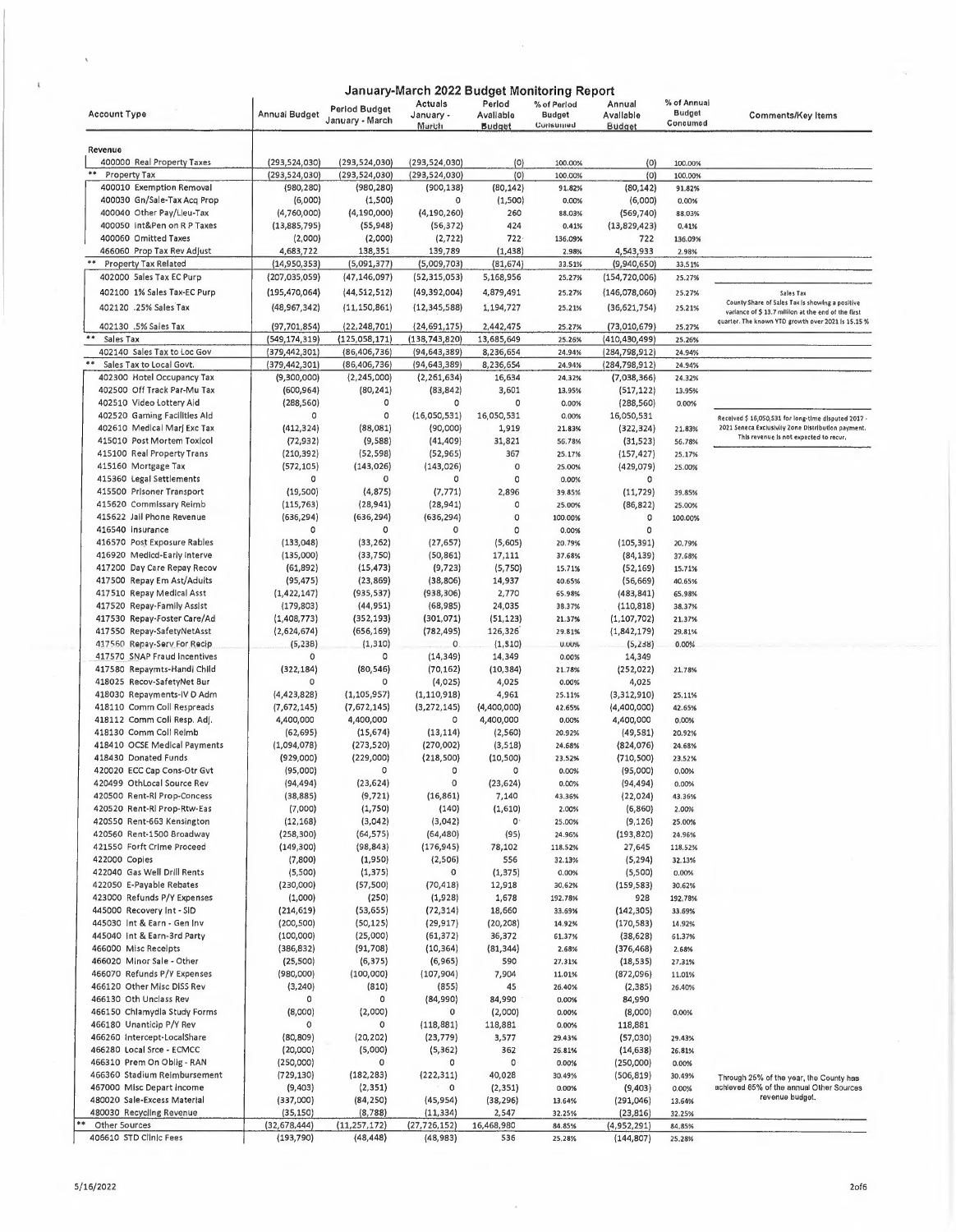| 415000 Medical Exam Fees     | (661, 650)      | (165, 413)      | (148, 249)      | (17, 163)    | 22.41%        | (513, 401)     | 22.41%  |                                                  |
|------------------------------|-----------------|-----------------|-----------------|--------------|---------------|----------------|---------|--------------------------------------------------|
| 415050 Treasurer Fees        | (100,000)       | (18, 800)       | (18, 826)       | 26           | 18.83%        | (81, 174)      | 18.83%  |                                                  |
| 415105 Passport Fees         | (25, 025)       | (6, 256)        | (8,400)         | 2,144        | 33.57%        | (16, 625)      | 33.57%  |                                                  |
| 415110 Court Fees            |                 |                 |                 |              |               |                |         |                                                  |
|                              | (375, 945)      | (93, 986)       | (79, 750)       | (14, 236)    | 21.21%        | (296, 195)     | 21.21%  |                                                  |
| 415120 Small Claims AR Fees  | (600)           | (150)           | (5)             | (145)        | 0.83%         | (595)          | 0.83%   |                                                  |
| 415130 Auto Fees             | (4, 110, 818)   | (1,027,705)     | (890, 071)      | (137, 633)   | 21.65%        | (3, 220, 747)  | 21.65%  |                                                  |
| 415140 Comm of Educ Fees     | (129, 463)      | (32, 366)       | (32, 241)       | (125)        | 24.90%        | (97, 222)      | 24.90%  |                                                  |
| 415150 Recording Fees        | (7,265,850)     | (1,816,463)     | (1,918,044)     | 101,581      | 26.40%        | (5,347,806)    | 26.40%  |                                                  |
| 415180 Vehicle Use Tax       | (6, 259, 840)   | (1, 564, 960)   | (1, 183, 958)   | (381,002)    | 18.91%        | (5,075,882)    | 18.91%  |                                                  |
|                              |                 |                 |                 |              |               |                |         |                                                  |
| 415185 E-Z Pass Tag Sales    | (8, 175)        | (2,044)         | (1,000)         | (1,044)      | 12.23%        | (7, 175)       | 12.23%  |                                                  |
| 415200 Civil Serv Exam Fees  | (55,000)        | 0               | $\mathsf{o}\,$  | $\circ$      | 0.00%         | (55,000)       | 0.00%   |                                                  |
| 415210 3rd Party Deduct Fee  | (17,000)        | (4, 250)        | (1, 250)        | (3,000)      | 7.35%         | (15,750)       | 7.35%   |                                                  |
| 415510 Civil Proc Fees-Sher  | (1, 101, 690)   | (275, 423)      | (260, 320)      | (15, 103)    | 23.63%        | (841, 370)     | 23.63%  |                                                  |
| 415520 Sheriff Fees          |                 | (10, 500)       | (6,600)         | (3,900)      | 15.71%        | (35, 400)      |         |                                                  |
|                              | (42,000)        |                 |                 |              |               |                | 15.71%  |                                                  |
| 415600 Inmate Discip Surch   | (15,000)        | (3,750)         | (4, 877)        | 1,127        | 32.51%        | (10, 123)      | 32.51%  |                                                  |
| 415605 Drug Testing Charge   | (35,000)        | (8,750)         | (8, 318)        | (432)        | 23.77%        | (26, 682)      | 23.77%  |                                                  |
| 415610 Restitution Surcharge | (25,000)        | (6, 250)        | (4,016)         | (2, 234)     | 16.06%        | (20, 984)      | 16.06%  |                                                  |
| 415630 Ball Fee-Alt / Incar  | (2,000)         | (500)           | (1,082)         | 582          | <b>S4.10%</b> | (918)          | 54.10%  |                                                  |
| 415640 Probation Fees        |                 |                 |                 |              |               |                |         |                                                  |
|                              | (525,000)       | (131, 250)      | (96, 334)       | (34, 916)    | 18.35%        | (428, 666)     | 18.35%  |                                                  |
| 415650 DWI Program           | (510, 760)      | (127, 690)      | 0               | (127, 690)   | 0.00%         | (510, 760)     | 0.00%   |                                                  |
| 415670 Elec Monitoring Ch    | (6,000)         | (1,500)         | (2,000)         | 500          | 33.33%        | (4,001)        | 33.33%  |                                                  |
| 415680 Pmt-Home Care Revlew  | (10,000)        | (2,500)         | (84)            | (2, 416)     | 0.84%         | (9, 916)       | 0.84%   |                                                  |
| 416020 Comm Sanitat & Food   | (1, 175, 000)   | (293, 750)      | (296, 226)      | 2,476        | 25.21%        | (878, 775)     | 25.21%  |                                                  |
|                              |                 |                 |                 |              |               |                |         |                                                  |
| 416030 Realty Subdivisions   | (12,000)        | (3,000)         | (2, 175)        | (825)        | 18.13%        | (9, 825)       | 18.13%  |                                                  |
| 416040 Individ Sewr Sys Opt  | (425,000)       | (106, 250)      | (86, 912)       | (19, 338)    | 20.45%        | (338,088)      | 20.45%  |                                                  |
| 416090 Pen & Fines-Health    | (20,000)        | (5,000)         | (2,500)         | (2,500)      | 12.50%        | (17,500)       | 12.50%  |                                                  |
| 416150 PPD Tests             | (8,580)         | (2, 145)        | (1,617)         | (528)        | 18.85%        | (6, 963)       | 18.85%  |                                                  |
| 416160 TB Outreach           | (47, 380)       | (11, 845)       | (4, 819)        | (7,026)      | 10.17%        | (42, 561)      | 10.17%  |                                                  |
|                              |                 |                 |                 |              |               |                |         |                                                  |
| 416190 immunizationsService  | (8, 283)        | (2,071)         | (1,063)         | (1,008)      | 12.83%        | (7, 220)       | 12.83%  |                                                  |
| 416580 Training Course Fees  | (63, 910)       | (15, 978)       | (4, 725)        | (11, 253)    | 7.39%         | (59, 185)      | 7,39%   |                                                  |
| 416610 Pub Health Lab Fees   | (240,000)       | (60,000)        | (34, 388)       | (25, 612)    | 14.33%        | (205, 612)     | 14.33%  |                                                  |
| 418040 Inspec Fee Wght/Meas  | (135, 546)      | (33, 887)       | (25, 398)       | (8, 489)     | 18.74%        | (110, 148)     | 18.74%  |                                                  |
| 418050 Item Price Waivr Fee  |                 |                 |                 |              | 39.97%        |                | 39.97%  |                                                  |
|                              | (243, 891)      | (60, 973)       | (97, 493)       | 36,520       |               | (146, 398)     |         |                                                  |
| 418400 Subpoena Fees         | (7, 582)        | (1,896)         | (1, 382)        | (514)        | 18.23%        | (6, 200)       | 18.23%  |                                                  |
| 418500 Park & Rec Chgs-Camp  | (190,000)       | (47, 500)       | (85,085)        | 37,585       | 44.78%        | (104, 915)     | 44.78%  |                                                  |
| 418510 Park & Rec Chgs-Shel  | (330,000)       | (82, 500)       | (91, 800)       | 9,300        | 27.82%        | (238, 200)     | 27.82%  |                                                  |
| 418520 Chgs-Park Emp 5ubsls  | (16, 200)       | (4,050)         | (4,050)         | 0            | 25.00%        | (12, 150)      | 25.00%  |                                                  |
|                              |                 |                 |                 | 0            |               |                |         |                                                  |
| 418530 Golf Chg-Other Fees   | (200,000)       | 0               | $\circ$         |              | 0.00%         | (200,000)      | 0.00%   |                                                  |
| 418540 Golf Chg-Greens Fees  | (600,000)       | (75,000)        | (56, 510)       | (18, 490)    | 9.42%         | (543, 490)     | 9.42%   |                                                  |
| 418550 Sale of Forest Prod   | (10, 500)       | (2,625)         | (2,704)         | 79           | 25.75%        | (7, 796)       | 25.75%  |                                                  |
|                              |                 |                 |                 |              |               |                |         |                                                  |
|                              |                 |                 |                 |              |               |                |         |                                                  |
| 418590 Spec Events Receipts  | (8, 100)        | (2,025)         | (1,000)         | (1,025)      | 12.35%        | (7, 100)       | 12.35%  |                                                  |
| 420000 Tx&Assm Svs-Oth Govt  | (168,000)       | (168,000)       | (172, 153)      | 4,153        | 102.47%       | 4,153          | 102.47% |                                                  |
| 420010 Elec Exp Other Govt   | (8,359,701)     | (8,359,701)     | (8,359,701)     | $\mathbf{o}$ | 100,00%       | 0              | 100.00% |                                                  |
| 420030 Police Svcs-Oth Gvt   | (307, 550)      | (76, 888)       | (77, 158)       | 270          | 25.09%        | (230, 392)     | 25.09%  |                                                  |
|                              | $\mathbf 0$     | $\mathbf 0$     |                 |              |               |                |         |                                                  |
| 420040 Jall Facil - Oth Gov  |                 |                 | (3,668)         | 3,668        | 0.00%         | 3,668          |         |                                                  |
| 420190 Gen 5vc-Oth Gov       | (960)           | (240)           | (240)           | 0            | 25.00%        | (720)          | 25.00%  |                                                  |
| 420271 CESQG Charges         | (60,000)        | $\circ$         | 0               | 0            | 0.00%         | (60,000)       | 0.00%   |                                                  |
| 421000 Pistol Permits        | (225, 645)      | (56, 411)       | (45, 468)       | (10, 943)    | 20.15%        | (180, 177)     | 20.15%  |                                                  |
| 421500 Fines&Forfelted Bail  | (8,500)         | (2, 125)        | (4, 195)        | 2,070        | 49,35%        | (4, 305)       | 49.35%  |                                                  |
| 421510 Fines and Penalties   |                 |                 |                 | 891          | 64.79%        |                |         | After 25% of the year, the County has            |
|                              | (2, 238)        | (560)           | (1, 450)        |              |               | (788)          | 64.79%  | achleved 59% of the annual Fees, Fines, or       |
| 466010 NSF Check Fees        | (1, 720)        | (430)           | (938)           | 508          | 54.54%        | (782)          | 54.54%  | Charges revenue budget.                          |
| 466190 item Pricing Penalty  | (267, 510)      | (66, 878)       | (99,870)        | 32,993       | 37.33%        | (167, 640)     | 37.33%  |                                                  |
| 466340 STOPDWI VIP Prs Fees  | (10,000)        | (2,500)         | (3,650)         | 1,150        | 36.50%        | (6,350)        | 36.50%  |                                                  |
| Fees, Fines or Charges       | (34, 629, 402)  | (14,893,176)    | (14, 282, 744)  | (610, 432)   | 41.24%        | (20, 346, 658) | 41.24%  |                                                  |
|                              |                 |                 |                 |              |               |                |         |                                                  |
| Local Source Revenue         | (1,304,398,849) | (536, 230, 663) | (573, 929, 840) | 37,699,177   | 44.UU%        | (730,469,009)  | 44.00%  |                                                  |
| 405570 ME 50% Fed Presch     | (2,774,260)     | (693, 565)      | (848, 890)      | 155,325      | 30.60%        | (1,925,370)    | 30.60%  |                                                  |
| 410070 FA-IV-8 Preventive    | (979, 983)      | (244, 996)      | (19, 973)       | (225, 023)   | 2.04%         | (960, 010)     | 2.04%   |                                                  |
| 410080 FA-Admin Chargeback   | 1,835,629       | 458,907         | 458,908         | (1)          | 25.00%        | 1,376,721      | 25.00%  |                                                  |
| 410120 FA-5NAP ET 100%       | (392,980)       | (98, 245)       | (86, 124)       | (12, 121)    | 21.92%        | (306, 856)     | 21.92%  |                                                  |
| 410150 5SA-SSI Pri inc Prg   | (17,600)        | (4,400)         | (5,400)         | 1,000        | 30.68%        | (12, 200)      | 30.68%  |                                                  |
|                              |                 |                 |                 |              |               |                |         |                                                  |
| 410240 HUD Rev D14.267 CoC   | (6, 186, 418)   | (1, 546, 605)   | (461, 739)      | (1,084,866)  | 7.46%         | (5,724,679)    | 7.46%   |                                                  |
| 410500 FA-Civil Defense      | (340, 513)      | (85,128)        | (85, 128)       | 0            | 25.00%        | (255,385)      | 25.00%  |                                                  |
| 410510 Fed Drug Enforcement  | (38, 360)       | (9,590)         | (6,028)         | (3, 562)     | 15.71%        | (32, 332)      | 15.71%  |                                                  |
| 410520 Fr Cl Bflo Pol Dept   | (27, 125)       | (6, 781)        | (5, 782)        | (999)        | 21.32%        | (21, 343)      | 21.32%  |                                                  |
| 411000 MH Fed Medi Sal Sh    |                 |                 |                 |              |               |                | 18.48%  |                                                  |
|                              | (807, 813)      | (158, 203)      | (149, 270)      | (8,933)      | 18.48%        | (658, 543)     |         |                                                  |
| 411490 Fed Ald - TANF FFFS   | (39, 739, 779)  | (15,034,945)    | (17,649,707)    | 2,614,762    | 44.41%        | (22,090,072)   | 44.41%  |                                                  |
| 411495 FA - 5YEP             | (1,676,399)     | (419, 100)      | (94, 674)       | (324, 426)   | 5.65%         | (1,581,725)    | 5.65%   |                                                  |
| 411500 Fed Ald - MA in House | 1,237,686       | 309,422         | 562,738         | (253, 317)   | 45.47%        | 674,948        | 45.47%  |                                                  |
| 411520 FA-Family Assistance  | (37, 441, 676)  | (9,360,419)     | (6,958,094)     | (2,402,325)  | 18.58%        | (30, 483, 582) | 18.58%  |                                                  |
|                              |                 |                 |                 |              |               |                |         | Federal Aid                                      |
| 411540 FA-Social Serv Admin  | (19, 380, 950)  | (4, 845, 238)   | (4,685,622)     | (159, 616)   | 24.18%        | (14, 695, 328) | 24.18%  |                                                  |
| 411550 FA-Soc Serv Adm A-87  | (1,328,505)     | (332, 126)      | (103, 020)      | (229, 106)   | 7.75%         | (1, 225, 485)  | 7.75%   | Formula-driven Federal Ald                       |
| 411570 Fed Aid - 5NAP Admln  | (14, 184, 309)  | (3,546,077)     | (2, 546, 503)   | (999, 574)   | 17.95%        | (11, 637, 806) | 17.95%  | appears under budget, mainly in                  |
| 411580 Fed Ald - 5NAP ET 50% | (3,848,004)     | (962,001)       | (606, 641)      | (355, 360)   | 15.77%        | (3, 241, 363)  | 15.77%  | Health and Human Service Departments, is         |
|                              |                 |                 |                 |              |               |                |         | offset by savings in associated expenditures.    |
| 411590 FA-HEAP               | (4, 337, 909)   | (1,084,477)     | (1, 155, 647)   | 71,170       | 26.64%        | (3, 182, 262)  | 26.64%  |                                                  |
| 411610 FA-Serv/Recipients    | (5,432,784)     | (2,658,196)     | (2,697,588)     | 39,392       | 49.65%        | (2,735,196)    | 49.65%  |                                                  |
| 411640 FA-Daycare Biock Grt  | (23,013,463)    | (5,753,366)     | (5, 161, 078)   | (592, 288)   | 22.43%        | (17, 852, 386) | 22.43%  |                                                  |
| 411670 FA-Refugee&Entrants   | (14, 547)       | (3,637)         | (57, 678)       | 54,041       | 396.49%       | 43,131         | 396.49% |                                                  |
| 411680 FA-Foster Care/Adopt  | (14, 799, 265)  | (3,699,816)     |                 |              | 19.14%        |                | 19.14%  |                                                  |
|                              |                 |                 | (2,832,184)     | (867, 632)   |               | (11, 967, 081) |         |                                                  |
| 411690 FA-IV-D incentives    | (230, 880)      | (57, 720)       | (116, 562)      | 58,842       | 50.49%        | (114, 318)     | 50.49%  |                                                  |
| 411700 FA-TANF Safety Net    | (708, 834)      | (177, 209)      | (67, 706)       | (109, 503)   | 9.55%         | (641, 128)     | 9.55%   |                                                  |
| 411780 Fed Ald-Medicaid Adm  | (87, 571)       | (21, 893)       | (21, 893)       | 0            | 25.00%        | (65, 678)      | 25.00%  | After 25% of the year, the County has            |
| 414000 Federal Aid           | (2,033,700)     | (15, 184)       | (1, 234, 226)   | 1,219,043    | 60,69%        | (799,474)      | 60.69%  | achieved 74% of the budgeted Federal<br>revenue. |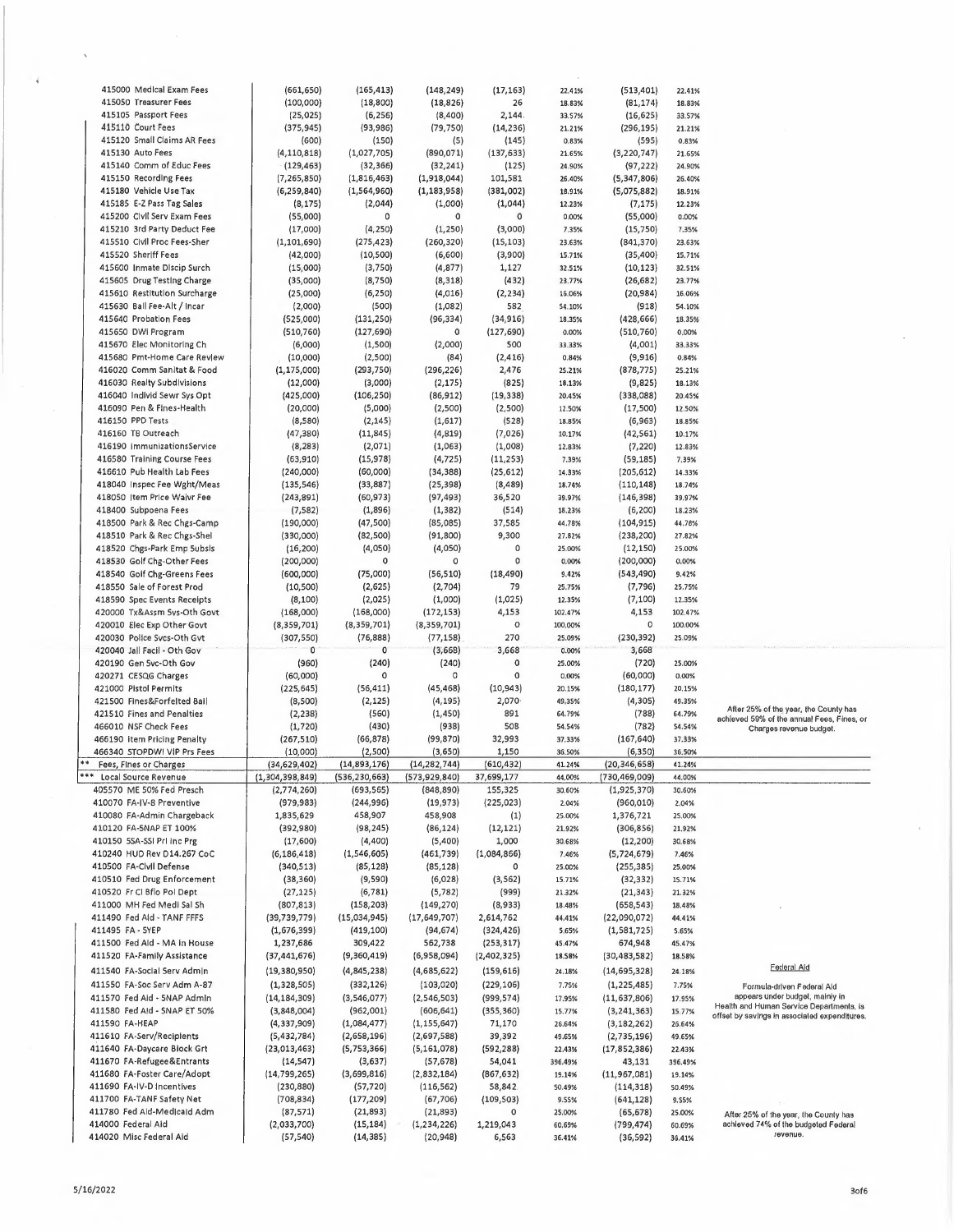| 414030 FMAP Revenue           | $\circ$         | $\mathbf 0$     | (180, 747)      | 180,747             | 0.00%  | 180,747         |        |                                                                                           |
|-------------------------------|-----------------|-----------------|-----------------|---------------------|--------|-----------------|--------|-------------------------------------------------------------------------------------------|
| ***<br><b>Federal Revenue</b> | (176, 807, 852) | (50,064,972)    | (46, 837, 205)  | (3,227,766)         | 26.49% | (129, 970, 647) | 26.49% |                                                                                           |
| 405000 State Ald Fr Da Sal    | (77, 682)       | $\Omega$        | 0               | $\circ$             | 0.00%  | (77, 682)       | 0.00%  |                                                                                           |
| 405010 St Re Indigent Care    | (30,000)        | (7,500)         | Ü               | (7,500)             | 0.00%  | (30,000)        | 0.00%  |                                                                                           |
| 405170 SA-Crt Fac Incen Aid   | (1,950,000)     | (487, 500)      | (431, 462)      | (56,038)            | 22.13% | (1, 518, 538)   | 22.13% |                                                                                           |
| 405190 StAid-Octane Testing   | (25, 885)       | (6, 471)        | (8, 274)        | 1,802               | 31.96% | (17, 611)       | 31.96% |                                                                                           |
| 405500 SA-Spec Need Presch    | (34, 577, 401)  | (8,644,350)     | (8,502,807)     | (141, 543)          | 24.59% | (26,074,594)    | 24.59% |                                                                                           |
| 405520 SA-NYS DOH EI Serv     | (4, 139, 619)   | (1,034,905)     | (849, 540)      | (185, 365)          | 20.52% | (3, 290, 079)   | 20.52% |                                                                                           |
| 405530 5A-Admln Preschool     | (378, 750)      | (94, 688)       | (94, 687)       | (1)                 | 25.00% | (284,063)       | 25.00% |                                                                                           |
| 405540 SA-Art VI-P H Work     | (2,307,894)     | (564, 599)      | (536,980)       | (27, 618)           | 23,27% | (1,770,914)     | 23.27% |                                                                                           |
| 405560 SA-NY5 DOH El Admin    | (546, 948)      | (136, 737)      | (136, 737)      | $\circ$             | 25.00% | (410, 211)      | 25.00% |                                                                                           |
| 405590 SA-Medicaid El Admin   | (87, 571)       | (21,893)        | (21, 893)       | $\mathbf 0$         | 25.00% | (65, 678)       | 25.00% |                                                                                           |
|                               |                 |                 |                 |                     |        |                 |        |                                                                                           |
| 405595 5A-Med Antl Fraud      | (432, 397)      | (108,099)       | (108, 774)      | 675                 | 25.16% | (323, 623)      | 25.16% | State Ald                                                                                 |
| 406000 SA-Fr Prob Serv        | (1, 429, 470)   | (357, 368)      | (357, 368)      | $\circ$<br>0        | 25,00% | (1,072,103)     | 25.00% |                                                                                           |
| 406010 SA-Fr Nav Law Enforc   | (80, 500)       | $\circ$         | 0               |                     | 0.00%  | (80, 500)       | 0.00%  | Formula-driven State Aid                                                                  |
| 406020 SA-Snomob Lw Enforc    | (20,000)        | $\circ$         | 0               | $\Omega$            | 0.00%  | (20,000)        | 0.00%  | appears under budget, mainly in                                                           |
| 406500 Refugee Hith Assment   | (91, 041)       | (22, 760)       | (44, 181)       | 21,421              | 48.53% | (46, 860)       | 48.53% | Health and Human Service Departments, is offset<br>by savings in associated expenditures. |
| 406550 Emerg Med Training     | (557, 465)      | (39, 366)       | (36,040)        | (3, 326)            | 6,47%  | (521, 425)      | 6.46%  |                                                                                           |
| 406560 SA-Art VI-PubHlthLab   | (2,559,001)     | (639,750)       | (567, 584)      | (72, 166)           | 22.18% | (1,991,417)     | 22.18% |                                                                                           |
| 406810 SA-Foren Mntl Hea Sr   | (2,895,703)     | (723, 926)      | (499, 103)      | (224, 823)          | 17.24% | (2,396,600)     | 17.24% |                                                                                           |
| 406830 SA-Mental Health II    | (28, 891, 188)  | (7, 222, 797)   | (7, 312, 224)   | 89,427              | 25.31% | (21, 578, 964)  | 25.31% |                                                                                           |
| 406860 State Aid - OASAS      | (11, 332, 786)  | (2,833,197)     | (2,856,322)     | 23,126              | 25.20% | (8, 476, 464)   | 25.20% |                                                                                           |
| 406880 State Ald - OPWDD      | (526, 325)      | (131, 581)      | (131, 581)      | (0)                 | 25.00% | (394, 744)      | 25,00% |                                                                                           |
| 406890 Handpd Park Surch      | (14,000)        | (3,500)         | (310)           | (3, 190)            | 2.21%  | (13, 690)       | 2.21%  |                                                                                           |
| 407500 SA-MA In House         | 1,237,686       | 309,422         | 645,213         | (335, 792)          | 52.13% | 592,473         | 52.13% |                                                                                           |
| 407510 SA-Spec Need Adult     | (2, 310)        | (578)           | 0               | (578)               | 0.00%  | (2,310)         | 0.00%  |                                                                                           |
| 407520 SA-Family Assistance   | O               | $\circ$         | (7, 104)        | 7,104               | 0.00%  | 7,104           |        |                                                                                           |
| 407540 5A-Soc Serv Admin      | (29, 441, 676)  | (7,360,419)     | (6, 411, 688)   | (948, 731)          | 21.78% | (23,029,988)    | 21.78% |                                                                                           |
| 407600 SA-Sec Det Other Co    | (717, 717)      | (179, 429)      | (179, 429)      | (0)                 | 25,00% | (538, 288)      | 25.00% |                                                                                           |
|                               |                 |                 |                 | (0)                 |        |                 | 25.00% |                                                                                           |
| 407610 SA-Sec Det Loc Yth     | (4, 623, 742)   | (1, 155, 936)   | (1, 155, 935)   |                     | 25.00% | (3,467,807)     |        |                                                                                           |
| 407625 SA-Raise the Age       | (4, 756, 685)   | (1, 189, 171)   | (1, 216, 474)   | 27,303              | 25.57% | (3,540,211)     | 25.57% |                                                                                           |
| 407630 SA-Safety Net Assist   | (10, 912, 427)  | (2,728,107)     | (1,962,704)     | (765, 403)          | 17.99% | (8,949,723)     | 17.99% |                                                                                           |
| 407640 SA-Emrg Assist/Adult   | (626, 566)      | (156, 642)      | (38, 975)       | (117, 667)          | 6.22%  | (587, 591)      | 6,22%  |                                                                                           |
| 407650 SA-Foster Care/Adopt   | (23, 348, 429)  | (5,837,107)     | (3,642,584)     | (2, 194, 523)       | 15.60% | (19, 705, 845)  | 15.60% |                                                                                           |
| 407670 SA-EAF Prev POS        | (6,859,942)     | (1,714,986)     | (856, 142)      | (858, 844)          | 12.48% | (6,003,800)     | 12.48% |                                                                                           |
| 407680 SA-Serv Fr Recipnts    | (6, 424, 553)   | (1,606,138)     | (1, 513, 521)   | (92, 617)           | 23.56% | (4,911,032)     | 23,56% |                                                                                           |
| 407710 SA-Legal Serv/Disab    | (141, 800)      | (35, 450)       | $\circ$         | (35, 450)           | 0.00%  | (141,800)       | 0.00%  |                                                                                           |
| 407730 State Aid - Burials    | (1,034)         | (259)           | 0               | (259)               | 0.00%  | (1,034)         | 0.00%  |                                                                                           |
| 407740 SA-Veterns Srv Agenc   | (50,000)        | $\circ$         | $\Omega$        | 0.                  | 0.00%  | (50,000)        | 0.00%  |                                                                                           |
| 407780 SA-Daycare Block Grt   | (4, 784, 135)   | (196, 034)      | (281, 163)      | 85,129              | 5.88%  | (4,502,972)     | 5.88%  |                                                                                           |
| 407785 5A-WDI Enrollment      | 0               | $\Omega$        | (241, 532)      | 241,532             | 0.00%  | 241,532         |        |                                                                                           |
| 407795 State Ald - Code Blue  | (427, 812)      | (101, 501)      | (292, 808)      | 191,307             | 68.44% | (135,004)       | 68.44% |                                                                                           |
| 408000 SA-Youth Progs         | (22, 262)       | (5, 566)        | (6,000)         | 435                 | 26.95% | (16, 262)       | 26.95% |                                                                                           |
| 408020 Youth-Relmb Programs   | (799,495)       | (199, 874)      | (315, 423)      | 115,549             | 39.45% | (404, 072)      | 39.43% |                                                                                           |
| 408030 Yth-Runaway Adv Prog   | (34, 327)       | (8,582)         | (8,582)         | $\pmb{\mathsf{0}}$  | 25.00% | (25, 745)       | 25.00% |                                                                                           |
| 408040 Yth-Runway Reim Prog   | (34, 328)       | (8, 582)        | (8, 582)        | $\mathsf{O}\xspace$ | 25.00% | (25, 746)       | 25,00% |                                                                                           |
|                               |                 |                 |                 | 0                   | 25.00% | (61, 242)       | 25.00% |                                                                                           |
| 408050 Yth-Homeless Adv Prg   | (81, 656)       | (20, 414)       | (20, 414)       | 0                   |        |                 |        |                                                                                           |
| 408060 Yth-Homeless Reim Pr   | (51,086)        | (12, 772)       | (12, 772)       |                     | 25,00% | (38, 315)       | 25.00% |                                                                                           |
| 408065 Yth-Supervision        | (842, 152)      | (210, 538)      | (210, 199)      | (339)               | 24.96% | (631, 953)      | 24.96% |                                                                                           |
| 408530 SA-Crim Justice Prog   | (679, 233)      | (156, 058)      | (256, 824)      | 100,766             | 37.81% | (422, 409)      | 37.81% |                                                                                           |
| 409000 State Aid Revenues     | (82, 255)       | (5, 564)        | (35, 035)       | 29,471              | 42.59% | (47, 220)       | 42.59% |                                                                                           |
| 409010 State Aid - Other      | (996,060)       | (180, 480)      | (194, 454)      | 13,974              | 19.52% | (801, 606)      | 19.52% |                                                                                           |
| 409020 SA-Misc                | (78, 462)       | (15, 296)       | (5, 347)        | (9,949)             | 6.81%  | (73, 116)       | 6.81%  |                                                                                           |
| 409030 SA-Main-Lleu of Rent   | (157, 578)      | (39, 395)       | (47, 432)       | 8,038               | 30.10% | (110, 146)      | 30.10% |                                                                                           |
| <b>State Revenue</b>          | (188, 691, 662) | (45, 896, 438)  | (40,771,776)    | (5, 124, 663)       | 21.61% | (147, 919, 886) | 21.61% |                                                                                           |
| 479000 County Share Contrib   | 0               | $\circ$         | $\mathbf 0$     | $\circ$             | 0.00%  | $\Omega$        | 0.00%  |                                                                                           |
| <b>Interfund Revenue</b>      | 0               | 0               | $\mathbf 0$     | 0                   | 0.00%  | $\mathbf 0$     | 0.00%  |                                                                                           |
| **** County Revenue           | (1,669,898,363) | (632, 192, 072) | (661, 538, 820) | 29,346,748          | 39.62% | (1,008,359,542) | 39.62% |                                                                                           |
|                               |                 |                 |                 |                     |        |                 |        |                                                                                           |

 $\bar{\mathcal{A}}$ 

 $\bar{z}$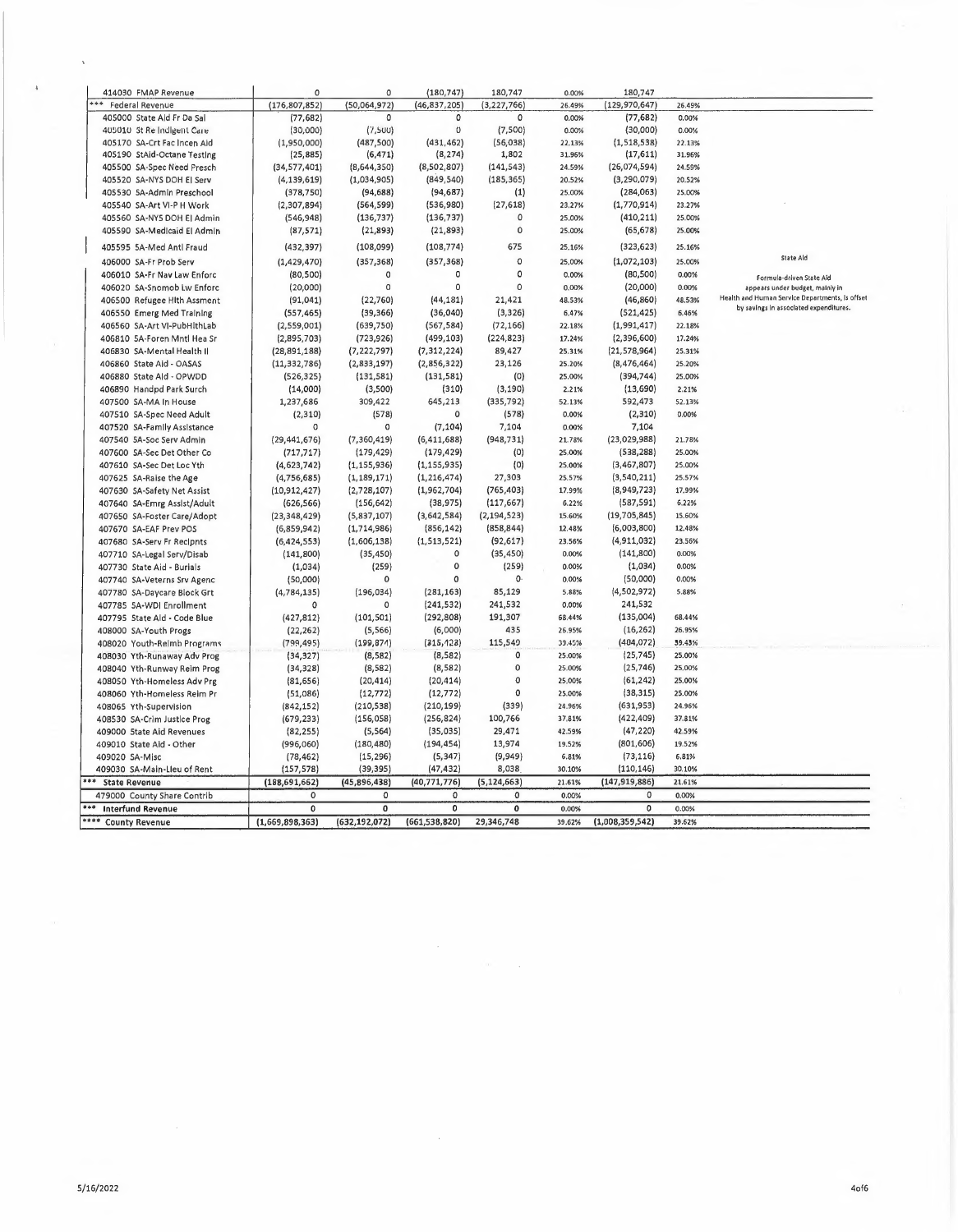| Expense                                                         |               |                     |             |                       |          |               |          |                                                                                         |
|-----------------------------------------------------------------|---------------|---------------------|-------------|-----------------------|----------|---------------|----------|-----------------------------------------------------------------------------------------|
| 500000 Full Time - Salaries                                     | 231,109,588   | 55,380,409          | 52,386,710  | 2,993,700             | 22.67%   | 178,722,878   | 22.67%   |                                                                                         |
| 500010 Part Time - Wages                                        | 3,705,170     | 756,977             | 551,617     | 205,360               | 14.89%   | 3,153,553     | 14.89%   | Through 25% of the year,                                                                |
| 500020 Regular PT - Wages                                       | 1,517,678     | 300,126             | 229,995     | 70,131                | 15.15%   | 1,287,683     | 15.15%   | tha County has spent 22.5%<br>of budgeted salaries.                                     |
| 500030 Seasonal - Wages                                         | 863,737       | 147,538             | 157,239     | (9,701)               | 18.20%   | 706,498       | 18.20%   |                                                                                         |
| $\begin{array}{c} \bullet\bullet\end{array}$<br><b>Saiaries</b> | 237,196,173   | 56,585,051          | 53,325,560  | 3,259,490             | 22.48%   | 183,870,613   | 22.48%   |                                                                                         |
| 500300 Shift Differential                                       | 1,746,237     | 422,415             | 364,063     | 58,352                | 20.85%   | 1,382,174     | 20.85%   |                                                                                         |
| 500320 Uniform Allowance                                        | 1,003,350     | 220,838             | 219,900     | 938                   | 21.92%   | 783,450       | 21.92%   |                                                                                         |
| 500330 Holiday Worked                                           | 2,165,383     | 523,806             | 551,807     | (28,001)              | 25.48%   | 1,613,576     | 25.48%   |                                                                                         |
|                                                                 |               |                     | 462,033     |                       |          | 2,070,593     |          |                                                                                         |
| 500340 Line-up Pay                                              | 2,532,626     | 487,642             |             | 25,609                | 18.24%   |               | 18.24%   |                                                                                         |
| 500350 Other Employee Pymts                                     | 1,853,011     | 448,243             | 330,405     | 117,839               | 17.83%   | 1,522,606     | 17.83%   | At the abd of the first quarter, overtime is                                            |
| 501000 Overtime                                                 | 17,759,140    | 4,208,992           | 5,083,248   | (874, 256)            | 28.62%   | 12,675,892    | 28.62%   | showing a negativs variance of \$875k.                                                  |
| $***$<br>Non-Salarles                                           | 27,059,747    | 6,311,936           | 7,011,456   | (699, 520)            | 25.91%   | 20,048,291    | 25.91%   |                                                                                         |
| 504990 Reductions Per Srv                                       | (1,400,000)   | (338, 660)          | 0           | (338, 660)            | 0.00%    | (1,400,000)   | 0.00%    |                                                                                         |
| 504992 5alary Reserves                                          | 2,700,000     | 0                   | $\circ$     | 0                     | 0.00%    | 2,700,000     | 0.00%    |                                                                                         |
| $***$<br>Countywide Adjustments                                 | 1,300,000     | (338, 660)          | $\circ$     | (338, 660)            | 0.00%    | 1,300,000     | 0.00%    |                                                                                         |
| $***$<br><b>Personnel Related Expense</b>                       | 265,555,920   | 62,558,327          | 60,337,017  | 2,221,310             | 22.72%   | 205,218,903   | 22.72%   |                                                                                         |
| 502000 Fringe Benefits                                          | 139,889,937   | 32,058,118          | 0           | 32,058,118            | 0.00%    | 139,889,937   | 0.00%    |                                                                                         |
| 502010 Employer FICA                                            | 0             | 0                   | 3,635,735   | (3,635,735)           | 0.00%    |               |          | Ali departmentat Fringe Benefit expense is                                              |
|                                                                 | 0             | 0                   |             |                       |          | (3,635,735)   |          | budgeted in account 502000. Actual                                                      |
| 502020 Empler FICA-Medicare                                     |               |                     | 850,293     | (850, 293)            | 0.00%    | (850, 293)    |          | expense is recorded at the detailsd tevel<br>indicated. The exception is the budget for |
| 502030 Employee Health Ins                                      | 0             | 0                   | 9,973,533   | (9,973,533)           | 0.00%    | (9,973,533)   |          | Workers Compensation and ECMC legacy-                                                   |
| 502040 Dental Plan                                              | 0             | 0                   | 309,383     | (309, 383)            | 0.00%    | (309, 383)    |          | related expense.                                                                        |
| 502050 Workers' Compensation                                    | 11,924,394    | 2,559,511           | 3,098,026   | (538, 515)            | 25.98%   | 8,826,368     | 25.98%   |                                                                                         |
| 502060 Unemployment Ins                                         | 0             | 0                   | 77,997      | (77, 997)             | 0.00%    | (77, 997)     |          |                                                                                         |
| 502070 Hosp & Med-Retirees'                                     | 2,004,964     | 501,241             | 6,568,626   | (6,067,385)           | 327.62%  | (4, 563, 662) | 327.62%  |                                                                                         |
| 502090 Hlth Ins Waiver                                          | $\Omega$      | 0                   | 434,426     | (434, 426)            | 0.00%    | (434, 426)    |          |                                                                                         |
| 502100 Retirement                                               | $\mathbf 0$   | 0                   | 7,424,745   | (7, 424, 745)         | 0.00%    | (7, 424, 745) |          |                                                                                         |
| 502130 Wkrs Cmp Otr Fd Reim                                     | (9, 561, 452) | (2, 312, 915)       | (1,536,885) | (776, 030)            | 16.07%   | (8,024,567)   | 16.07%   | After 25% of the year, the County has spent<br>79% of the total budgeted Fringe Benefit |
|                                                                 |               |                     |             |                       |          |               |          | expense.                                                                                |
| 502140 3rd Party Recoveries                                     | (1,229,148)   | (297, 331)          | (821, 599)  | 524,268               | 66.84%   | (407, 549)    | 66,84%   |                                                                                         |
| *** Fringe Benefit Total                                        | 143,028,695   | 32,508,624          | 30,014,282  | 2,494,342             | 20.98%   | 113,014,413   | 20.98%   |                                                                                         |
| 505000 Office Supplies                                          | 1,100,467     | 256,104             | 119,883     | 136,221               | 10.89%   | 980,584       | 10.89%   |                                                                                         |
| 505200 Clothing Supplies                                        | 704,243       | 303,057             | 120,977     | 182,079               | 17.18%   | 583,265       | 17.18%   |                                                                                         |
| 505400 Food & Kitchen 5upp                                      | 1,559,425     | 394,881             | 327,931     | 66,950                | 21.03%   | 1,231,494     | 21.03%   |                                                                                         |
| 505600 Auto Tr & Hvy Eq 5up                                     | 1,946,828     | 586,853             | 530,688     | 56,165                | 27.26%   | 1,416,140     | 27.26%   |                                                                                         |
| 505800 Medical & Hith Supp                                      | 1,957,645     | 269,871             | 282,658     | (12, 786)             | 14.44%   | 1,674,988     | 14.44%   |                                                                                         |
| 506200 Maintenance & Repalr                                     | 2,696,847     | 425,290             | 315,431     | 109,860               | 11.70%   | 2,381,416     | 11.70%   |                                                                                         |
| 507000 E-Z Pass Supplies                                        | 14,700        | 3,675               | 0           | 3,675                 | 0.00%    | 14,700        | 0.00%    |                                                                                         |
| **                                                              |               |                     |             |                       |          |               |          |                                                                                         |
| <b>Supplies and Repairs</b>                                     | 9,980,155     | 2,239,730           | 1,697,567   | 542,164               | 17.01%   | 8,282,588     | 17.01%   |                                                                                         |
| 555000 General Llability                                        | 5,000,000     | 1,010,000           | (24, 346)   | 1,034,346             | $-0.49%$ | 5,024,346     | $-0.49%$ |                                                                                         |
| 555010 Settlmts/Jdgmnts-Lit                                     | $\mathbf 0$   | $\circ$             | 465,856     | (465, 856)            | 0.00%    | (465, 856)    |          | Risk Retention expense is budgeted in<br>account 555000 while actual expense is         |
| 555030 Litig & Rel Disburs.                                     | $\circ$       | $\mathsf{o}\xspace$ | 9,691       | (9,691)               | 0.00%    | (9,691)       |          | recorded at a detailed level in the accounts                                            |
| 555040 Expert/Cons Fees-Lit                                     | $\Omega$      | $\circ$             | 76,824      | (76, 824)             | 0.00%    | (76, 824)     |          | Indicated, In total Risk Retention is on                                                |
| 555050 Insurance Premiums                                       | O             | $\circ$             | 482,068     | (482, 068)            | n on%    | (482,068)     |          | budget for the period.                                                                  |
| <b>Risk Retention</b>                                           | 5,000,000     | 1,010,000           | 1,010,092   | (92)                  | 20,20%   | 3,989,908     | 20.20%   |                                                                                         |
| 510000 Local Mileage Reimb                                      | 1,109,600     | 277,400             | 166,322     | 111,078               | 14.99%   | 943,278       | 14.99%   |                                                                                         |
| 510100 Out Of Area Travel                                       | 571,489       | 155,126             | 47,868      | 107,258               | 8.38%    | 523,621       | 8.38%    |                                                                                         |
| 510200 Training And Educat                                      | 543,268       | 137,264             | 132,887     | 4,377                 | 24.46%   | 410,381       | 24.46%   |                                                                                         |
| 511000 Control Board Expense                                    | 486,000       | 121,500             | 125,184     | (3,684)               | 25.76%   | 360,816       | 25.76%   |                                                                                         |
|                                                                 |               |                     |             |                       |          |               |          |                                                                                         |
| 515000 Utility Charges                                          | 3,697,975     | 624,494             | 664,034     | (39, 540)             | 17.96%   | 3,033,941     | 17.96%   |                                                                                         |
| 516040 D55 Trng & Edu Pro                                       | 1,643,263     | 325,948             | 322,438     | 3,510                 | 19.62%   | 1,320,825     | 19.62%   |                                                                                         |
| 530000 Other Expenses                                           | 4,132,479     | 536,013             | 444,189     | 91,824                | 10.75%   | 3,688,289     | 10.75%   |                                                                                         |
| 530010 Chargebacks                                              | 1,494,900     | 263,725             | 265,632     | (1,907)               | 17.77%   | 1,229,268     | 17.77%   |                                                                                         |
| 530030 Pivot Wage Subsidies                                     | 2,225,070     | 283,498             | 342,113     | (58, 615)             | 15.38%   | 1,882,956     | 15.38%   |                                                                                         |
| 545000 Rental Charges                                           | 11,930,524    | 2,416,632           | 2,307,263   | 109,368               | 19,34%   | 9,623,261     | 19.34%   |                                                                                         |
| Other                                                           | 32,834,568    | 6,151,600           | 5,828,023   | 323,577               | 17.75%   | 27,006,545    | 17.75%   |                                                                                         |
| 518003 Academy Human Rights                                     | 5,000         | 0                   | $\circ$     | $\circ$               | 0.00%    | 5,000         | 0.00%    |                                                                                         |
| 518004 African Amer Cul Cnt                                     | 200,000       | 0                   | 0           | 0                     | 0.00%    | 200,000       | 0.00%    |                                                                                         |
| 518008 Albright-Knox Art Gl                                     | 675,000       | 0                   | 0           | 0                     | 0.00%    | 675,000       | 0.00%    |                                                                                         |
|                                                                 |               | 0                   | $\circ$     | 0                     |          |               | 0.00%    |                                                                                         |
| 518012 Alleyway Theatre                                         | 11,000        |                     | $\circ$     |                       | 0.00%    | 11,000        |          |                                                                                         |
| 518016 Amer Legion Band Ton                                     | 45,000        | 0                   |             | 0                     | 0.00%    | 45,000        | 0.00%    |                                                                                         |
| 518017 Amherst 5ym Orch                                         | 28,740        | 0                   | $\circ$     | 0                     | 0.00%    | 28,740        | 0,00%    |                                                                                         |
| 518018 Annun Greek Orth Ch                                      | 1,000         | 0                   | 0           | $\mathsf{O}\xspace$   | 0.00%    | 1,000         | 0.00%    |                                                                                         |
| 518019 Art Srvs init of WNY                                     | 30,000        | 15,000              | 15,000      | $\pmb{0}$             | 50.00%   | 15,000        | 50.00%   |                                                                                         |
| 518025 Assembly House 150                                       | 6,500         | 0                   | o           | 0                     | 0.00%    | 6,500         | 0.00%    |                                                                                         |
| 518026 Aurora Historical                                        | 3,000         | 0                   | 0           | 0                     | 0.00%    | 3,000         | 0.00%    |                                                                                         |
| 518028 Ballt Art WNY Neglia                                     | 30,000        | 0                   | 0           | 0                     | 0.00%    | 30,000        | 0.00%    |                                                                                         |
| 518030 Bible Presbyt Ch Gi                                      | 5,000         | 0                   | 0           | 0                     | 0.00%    | 5,000         | 0.00%    |                                                                                         |
| 518031 Blg Easy in Buffalo                                      | 3,500         | 0                   | 0           | 0                     | 0.00%    | 3,500         | 0.00%    |                                                                                         |
| 518034 Buf & EC Bot Gardens                                     | 150,000       | 0                   | 0           | 0                     | 0.00%    | 150,000       | 0.00%    |                                                                                         |
| 518036 8uff&Erle C Hist Soc                                     | 417,000       | o                   | 0           | $\,$ 0                | 0.00%    | 417,000       | 0.00%    |                                                                                         |
|                                                                 |               |                     | 0           |                       |          |               |          |                                                                                         |
| 518040 Buffalo Arts Studio                                      | 53,000        | 0                   |             | $\circ$               | 0.00%    | 53,000        | 0.00%    |                                                                                         |
| 518043 Bflo Chamber Players                                     | 1,000         | 0                   | 0           | 0                     | 0.00%    | 1,000         | 0.00%    |                                                                                         |
| 518044 Buf Inner Cty Ballet                                     | 27,000        | 0                   | 0           | $\,$ 0                | 0.00%    | 27,000        | 0.00%    |                                                                                         |
| 518048 8uff Convention Cnt                                      | 1,923,578     | 961,789             | 961,789     | $\mathbf{O}_{\alpha}$ | 50.00%   | 961,789       | 50.00%   |                                                                                         |
| 518050 Bflo Music Hall Fame                                     | 5,500         | 0                   | 0           | 0                     | 0.00%    | 5,500         | 0.00%    |                                                                                         |
| 570025 InterFd Co Share 911                                     | 5,462,503     | 1,274,601           | 1,274,600   | $\,$ 0                | 23.33%   | 4,187,903     | 23.33%   |                                                                                         |
| 911600 ID Jail Mgt. Service                                     | (196, 744)    | (49, 186)           | 0           | (49, 186)             | 0.00%    | (196, 744)    | 0.00%    |                                                                                         |
| 912000 ID D55 Service                                           | (282, 616)    | (70, 654)           | (10,000)    | (60, 654)             | 3.54%    | (272, 616)    | 3.54%    |                                                                                         |
| 912100 ID Utility Fund Srv                                      | 4,532         | 1,133               | 0           | 1,133                 | 0.00%    | 4,532         | 0.00%    |                                                                                         |
| 912215 ID DPW Mail Srvs                                         | (9,520)       | (2, 380)            | (992)       |                       | 10.42%   |               |          |                                                                                         |
| 912220 ID Build&Grounds Srv                                     |               |                     |             | (1,388)               |          | (8, 528)      | 10.42%   |                                                                                         |
|                                                                 | 0             | 0                   | 0           | 0                     | 0.00%    | 0             | 0.00%    |                                                                                         |
| 912300 ID Highways Services                                     | 25,000        | 6,250               | 450         | 5,800                 | 1,80%    | 24,550        | 1.80%    |                                                                                         |

 $\bar{V}$  $\overline{1}$ 

 $\overline{1}$